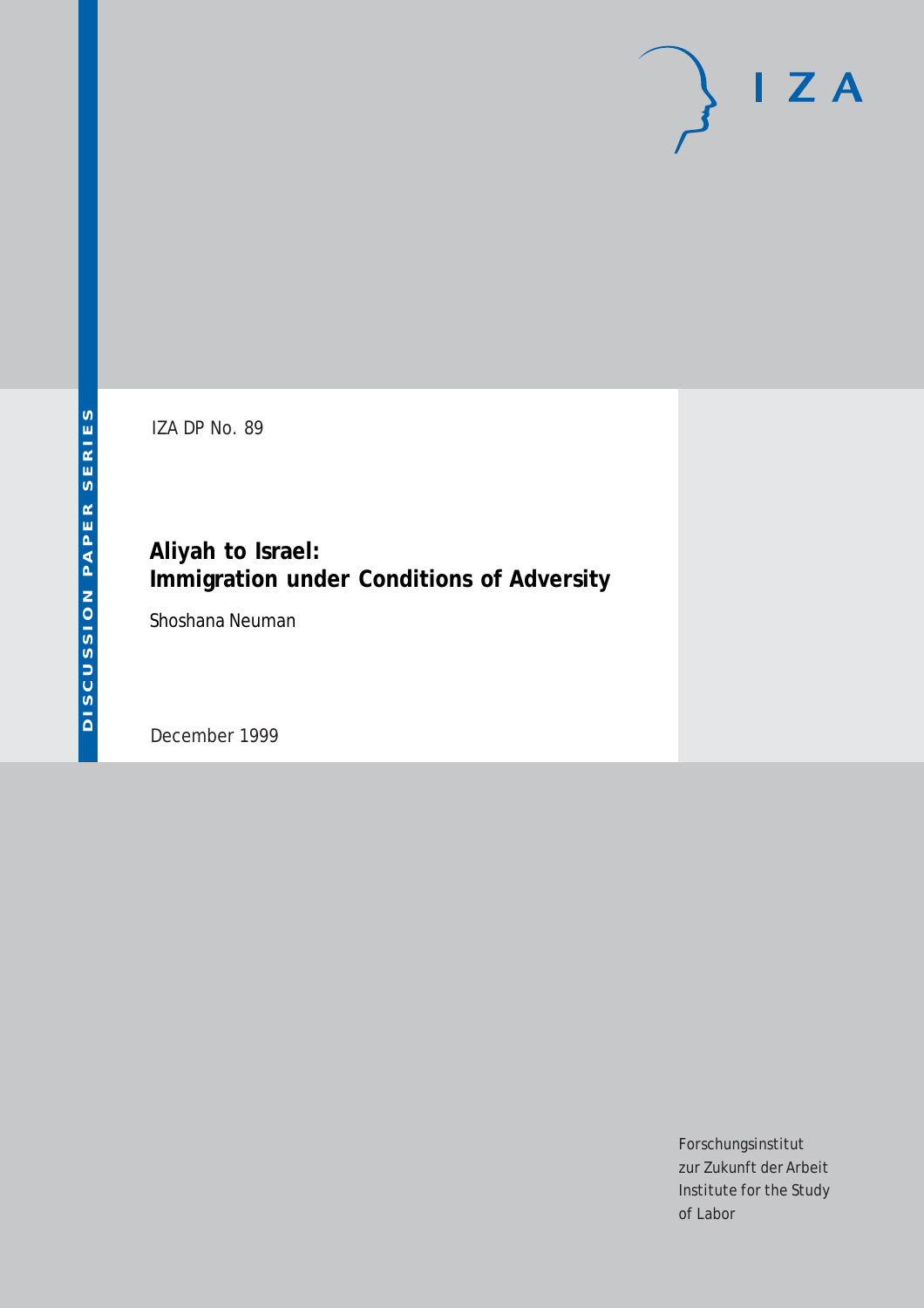# ALIYAH TO ISRAEL: IMMIGRATION UNDER CONDITIONS OF ADVERSITY

# Shoshana Neuman

Bar-llan University, Israel

Discussion Paper No. 89 December 1999

IZA

P.O. Box 7240 D-53072 Bonn Germany

Tel.: +49-228-3894-0 Fax: +49-228-3894-210 Email: iza@iza.org

This Discussion Paper is issued within the framework of IZA's research area Mobility and Flexibility of Labor Markets. Any opinions expressed here are those of the author(s) and not those of the institute. Research disseminated by IZA may include views on policy, but the institute itself takes no institutional policy positions.

The Institute for the Study of Labor (IZA) in Bonn is a local and virtual international research center and a place of communication between science, politics and business. IZA is an independent, nonprofit limited liability company (Gesellschaft mit beschränkter Haftung) supported by the Deutsche Post AG. The center is associated with the University of Bonn and offers a stimulating research environment through its research networks, research support, and visitors and doctoral programs. IZA engages in (i) original and internationally competitive research in all fields of labor economics, (ii) development of policy concepts, and (iii) dissemination of research results and concepts to the interested public. The current research program deals with (1) mobility and flexibility of labor markets, (2) internationalization of labor markets and European integration, (3) the welfare state and labor markets, (4) labor markets in transition, (5) the future of work, (6) project evaluation and (7) general labor economics.

IZA Discussion Papers often represent preliminary work and are circulated to encourage discussion. Citation of such a paper should account for its provisional character.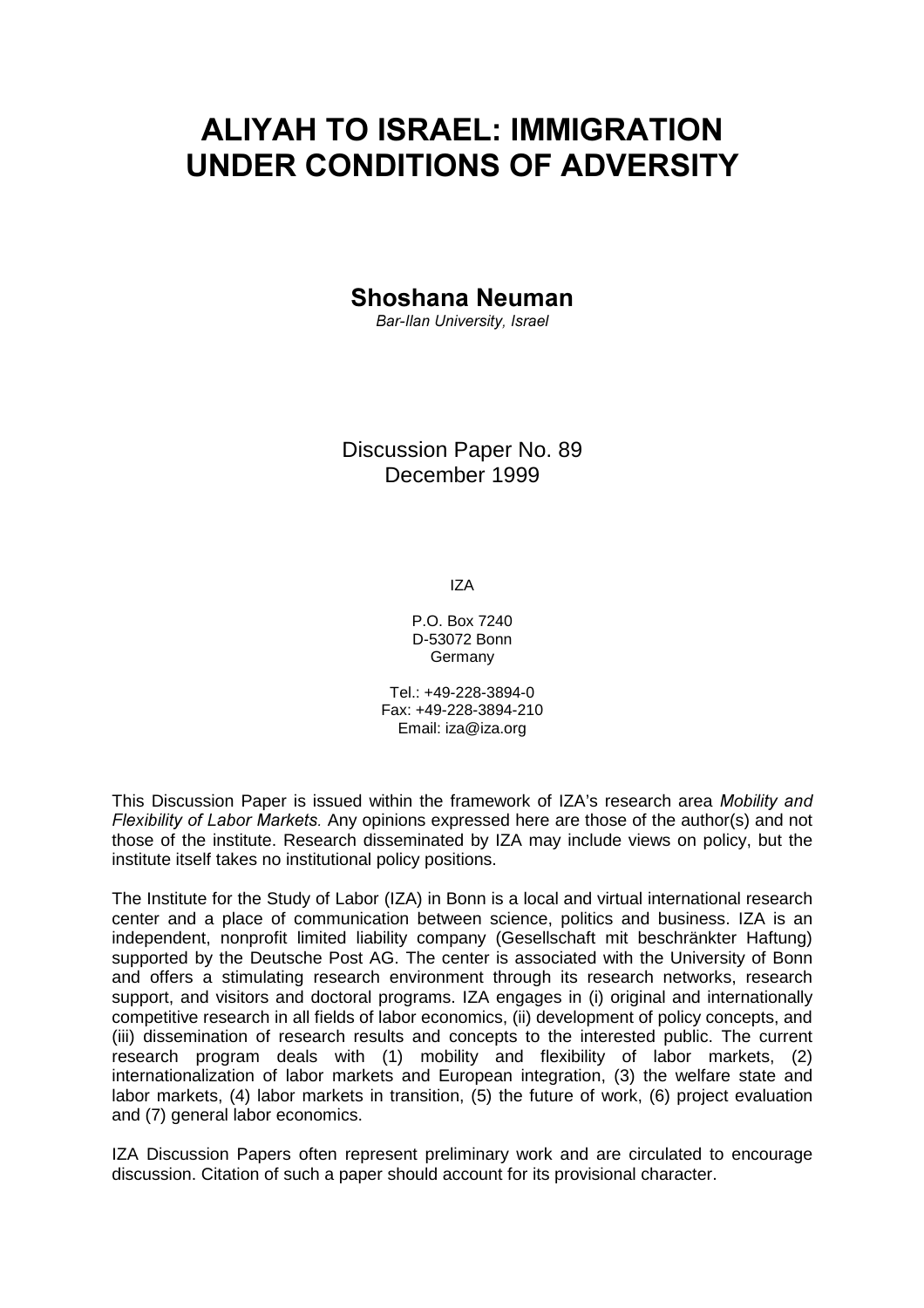## ABSTRACT

## ALIYAH TO ISRAEL: IMMIGRATION UNDER **CONDITIONS OF ADVERSITY**

A snapshot at figures of immigration (Aliyah) to the Land of Israel (Palestine) and to the State of Israel reveals the following: between 1882-1947, in successive waves of immigration, some 543,000 Jews immigrated to Palestine, joining the 24,000 who lived there. During the first three years of statehood (1948-1950) the average annual growth rate of the Jewish population was about 24 percent, and between 1948-1952, mass immigration of 711,000 supplemented a population of 630,000. Recently, Israel witnessed a massive influx of Soviet immigrants. During 1990-1998 the Israeli population of 4.56 million was enriched by 879,486 immigrants, a growth rate of 19.3 percent. In 1991, 15,000 Jews were airlifted in one single day in "Operation Solomon".

What were the factors that drove this unprecedented migration of Jews from around the globe to Israel? Many of the major international migration movements were largely economic in nature (the push of poverty or the pull of expected enhanced standards of living) or have been in response to persecution. While all these factors have played some role in immigration to Israel, the Israeli case is unusual in that its origins are essentially ideological. Israel has always encouraged and assisted the immigration and absorption process as part of a pro-immigration ideology and policy. Its raison d'être was and remains the ingathering and retention of Jewish immigrants and the forging of these diverse elements into a unified nation. Israel is a country established for and administered by immigrants from diverse countries and origins.

In most cases of rapid population growth, per capita income declines. This is due to adjustment problems, low productivity of immigrants and infrastructure bottle-necks. Israel was an exception. Immigration was accompanied by accelerated growth rates even though large public funds were devoted to housing, employment and social services to facilitate the direct absorption of mass immigration. As a result, per capita income which was \$3,500 in 1950 surged to \$17,000 in 1996 - an annual growth rate of 3.5 percent.

This paper describes the major waves of immigration to Israel, starting from 1882 up to the present. For each immigration wave, its size, composition, origin and characteristics are documented.

It then focuses on the process of immigrants' assimilation in the local labor market and addresses three main questions: (i) How well do immigrants adapt to the Israeli economy? (ii) What are the effects of immigration on employment opportunities and are they paying their way in the welfare state? (iii) Are population and production growth interrelated?

 The facts and figures lead to an overall evaluation of the immigration process and to the lessons to be learned from past experience to improve the absorption process. In particular, return migration, which reflects failure to absorb, is discussed, and the very different absorption policies of the 1950s and the 1990s are contrasted and compared. Suggestions for changes in immigration policies are discussed. An evaluation of the contribution of immigration to economic growth and of the importance of Hebrew language acquisition is also presented. The last section of this paper provides a summary and conclusions.

JEL Classification: J15, J61

Keywords: Migration, migration policy

Shoshana Neuman Department of Economics Bar-Ilan University 52900 Ramat-Gan Israel Tel: 972-3-5318393 Fax: 972-3-5353180 Email: neumans@mail.biu.ac.il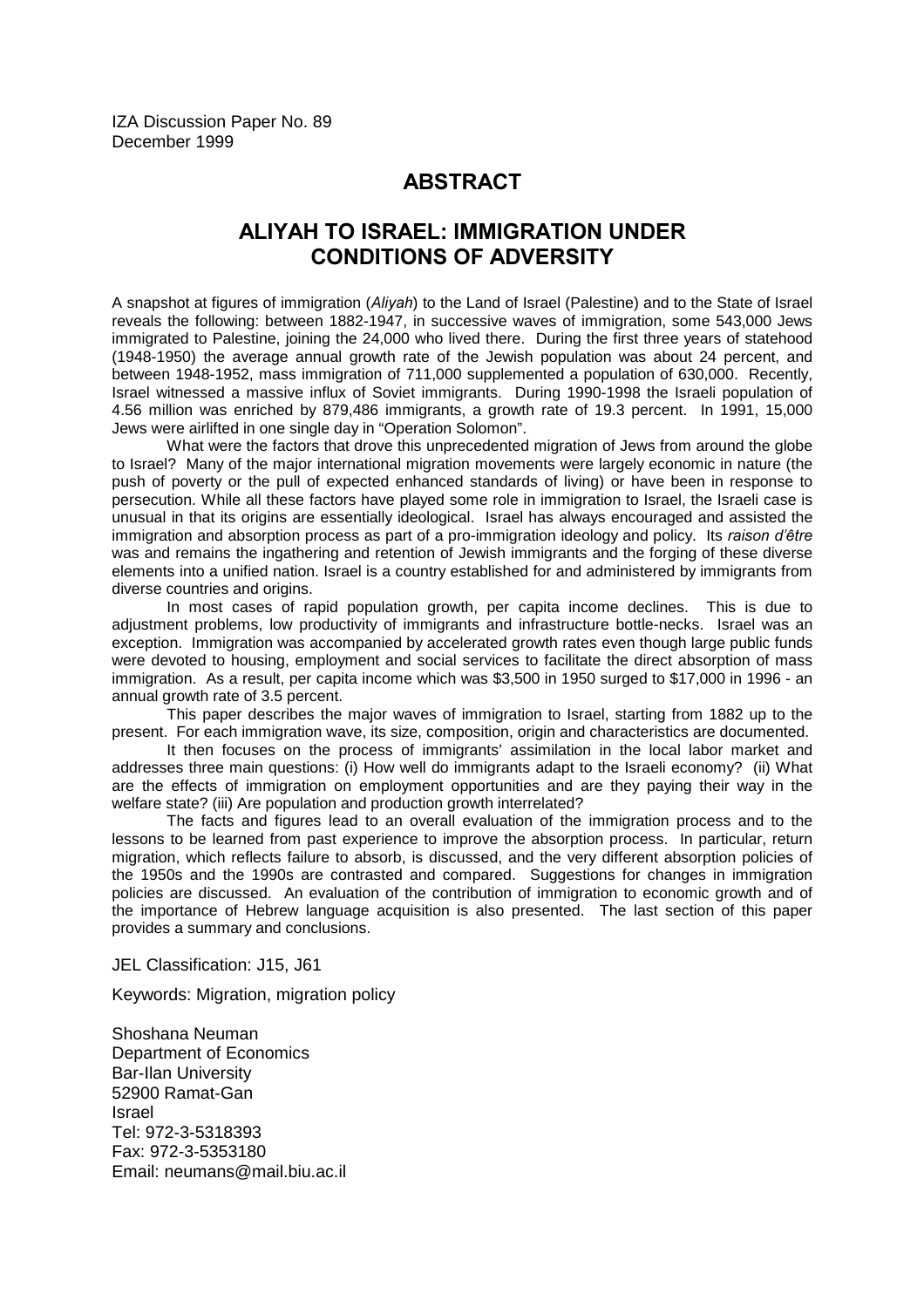#### Introduction

A snapshot at figures of immigration (*Aliyah*) to the Land of Israel (Palestine) and to the State of Israel, reveals the following: between 1882-1947, in successive waves of immigration, some 543,000 Jews immigrated to Palestine, joining the 24,000 who lived there. During the first three years of statehood (1948-1950) the average annual growth rate of the Jewish population was about 24 percent, and between 1948-1952, mass immigration of 711,000 supplemented a population of 630,000. Recently, Israel witnessed a massive influx of Soviet immigrants. During 1990-1998 the Israeli population of 4.56 million was enriched by 879,486 immigrants - a growth rate of 19.3 percent. In 1991, 15,000 Jews were airlifted in one single day in "Operation Solomon".

 What were the factors that drove this unprecedented migration of Jews from around the globe to Israel? Many of the major international migration movements were largely economic in nature (the push of poverty or the pull of expected enhanced standards of living) or have been in response to persecution. While all these factors have played some role in immigration to Israel, the Israeli case is unusual in that its origins are essentially ideological, triggered by the emergence of the Zionist Movement in Eastern and Central Europe in the last quarter of the nineteenth century. The early immigrants were motivated by a commitment to resettle and rebuild the Land of Israel, neglected by centuries of Jewish dispersal round the world; this was paralleled by the intention to create a new socio-economic order which would reverse the narrow occupational base allowed to Jews in the Diaspora. These ideological motivations were inherited by their successors; while economic and political considerations also played a minor role, the major incentive for immigration remained ideological.

Israel has always encouraged and assisted the immigration and absorption process as part of a pro-immigration ideology and policy. Its *raison d'être* was and remains the ingathering and retention of Jewish immigrants and the forging of these diverse elements into a unified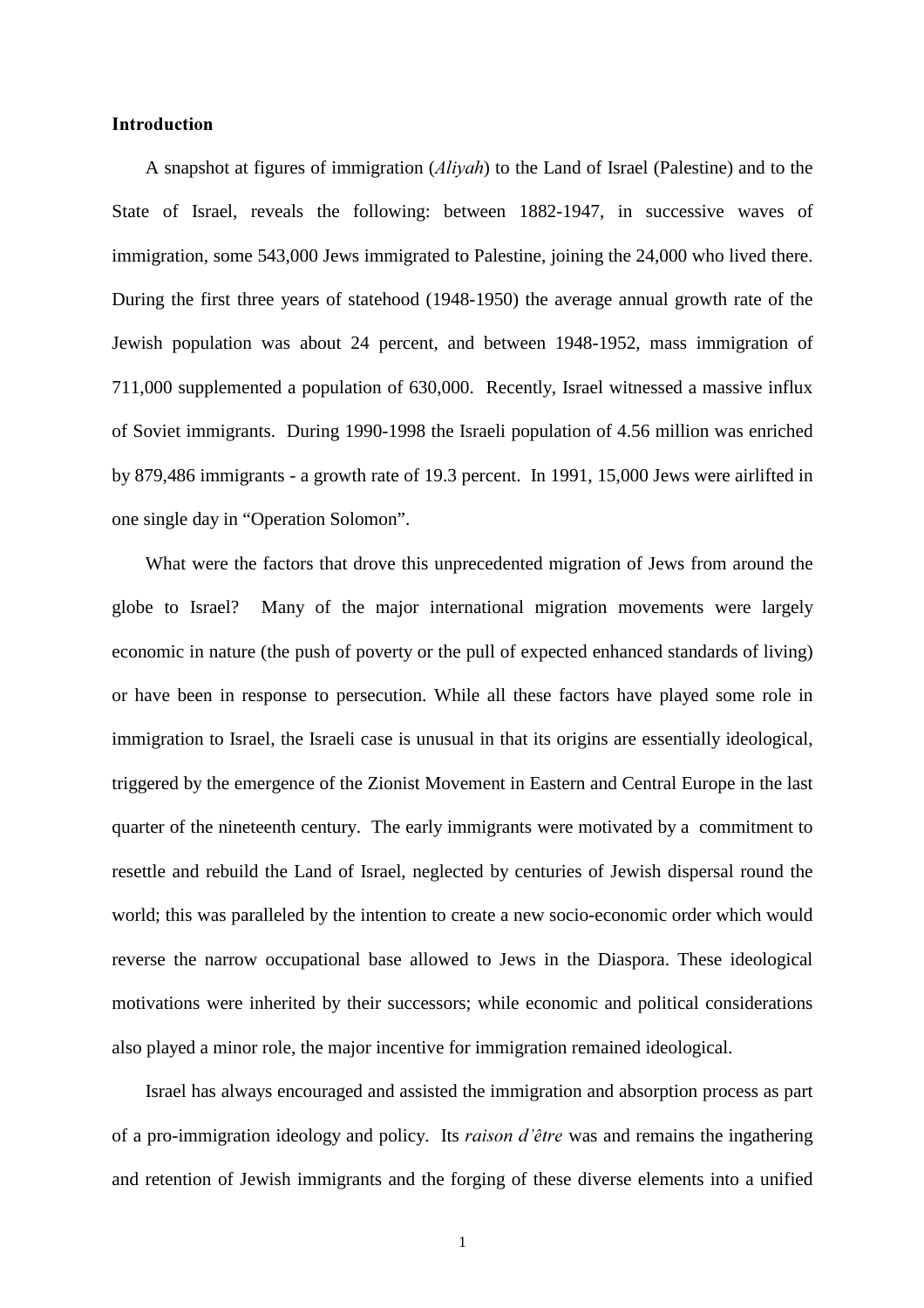nation. Israel is a country established for and administered by immigrants from diverse countries and origins. The Declaration of the Establishment of the State of Israel (May 14, 1948) states:

The State of Israel will be open to Jewish immigration and after the Ingathering of the Exiles will develop the country for the benefit of all its citizens; will be based on the principles of equality, justice and peace in light of the vision of the prophets; will credit equal social and political right to all its citizens no matter what their religion, race or gender; will ensure rights of religion, consciousness, education, and culture; will keep the religious sites of all religions; and will be faithful to the principles of the United Nations.

Israel is legally committed to the absorption of *any* applicant of Jewish origin. The "Law

of Return" which was passed in 1950 states that:

...each and every Jew has the right to immigrate to Israel.... He will be given an Immigration Certificate by the Minister of Interior... unless he is: acting against the Jewish people; might endanger the health of the public or the security of the country; or has a criminal record which might endanger the safety of the public.

In 1970 this law was amended and the right to immigrate extended to the children,

grandchildren, spouse and spouses of children and grandchildren of a person who is Jewish.

A person is defined as Jewish if he has a Jewish mother or had converted to Judaism.<sup>1</sup>

Indeed, the application of the Law of Return resulted in the growth of the Jewish population

from 1.37 million in 1950 to 4.86 million at the end of 1998.

In most cases of rapid population growth, per capita income declines. This is due to

adjustment problems, low productivity of immigrants and infrastructure bottle-necks.

<sup>&</sup>lt;sup>1</sup> Immigrants may choose to enter the country on a A-1 visa or as full citizens. The latter have the right to vote, as well as the obligation to serve in the Israeli Defense Forces. Apart from this, there is no difference between the two categories of immigration. For example, entitlement for absorption subsidies is not affected. Normally, A-1 immigrants are expected to become full citizens after three years but may renew their A-1 status, if so desired. Although Israeli law permits dual or multiple nationality, immigrants from certain countries are deprived of their original citizenship on emigrating (e.g., from the USSR) or fleeing from their original country (e.g., from Iran). In those cases they are required to become full Israeli citizens and thus the A-1 visa is not an option. Non-Jews, too, may immigrate, but in common with international practice, this right is restricted (Beenstock, 1993).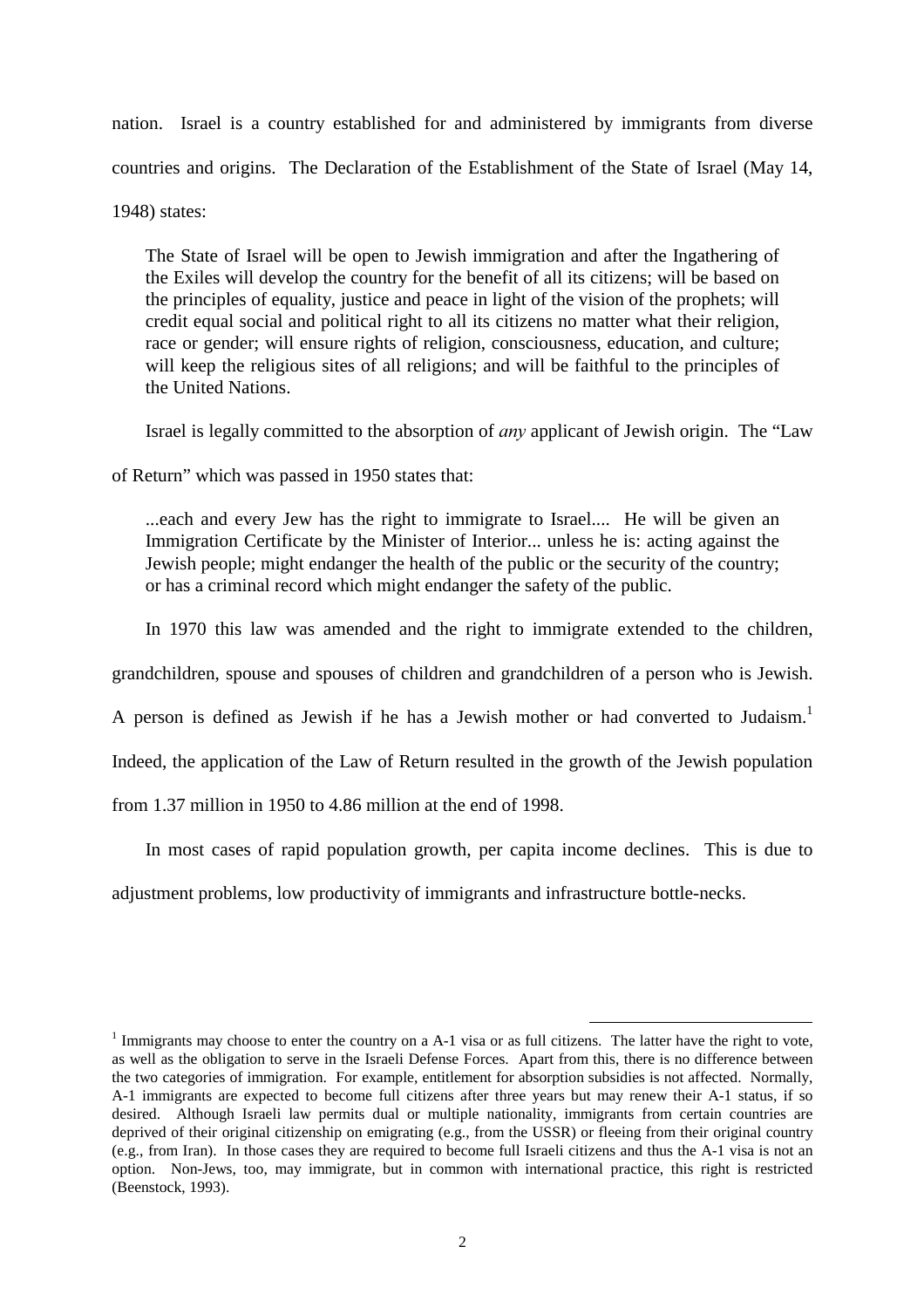Israel was an exception. Immigration was accompanied by accelerated growth rates even though large public funds were devoted to housing, employment and social services to facilitate the direct absorption of mass immigration. As a result, per capita income which was \$3,500 in 1950 surged to \$17,000 in 1996 - an annual growth rate of 3.5 percent.<sup>2</sup> Israel now comes close to the per capital GDP of the high-income economies and is well above the figures of the middle-income economies (World Bank, 1995). As an illustration, in 1950 per capita income (adjusted to purchasing power) in the US was 260 percent larger than in Israel. In 1995 the difference shrank to 65 percent. Comparing Britain and Israel, a difference of 114 percent in 1950 dropped to 15 percent in 1995. There is no parallel in economic history of rapid economic growth going hand in hand with massive immigration and population growth.

 While Jewish immigration and the establishment of the State of Israel created the opportunity to achieve the Zionist Movement's goals, it also intensified the historical Jewish-Arab conflict. As the Jewish community grew, conflict with the Arab population escalated. When independence was declared, the new state was already engaged in the first of a series of wars (others following in 1956, 1967, 1970, 1973 and 1982) with neighboring Arab countries. The War of Independence established the borders of the new state and led to the departure of a significant portion of the Arab population.

 At the end of 1997, the Israeli population of 5.9 million was composed of 4.7 million Jews (80 percent), 868 thousand Moslems (15 percent), 126 thousand Christians (2 percent) and 97 thousand Druze (close to 2 percent). About 108 thousand were not classified by religion.

While millions of Jews left their country of origin to settle in Israel, at the end of 1995 only 34.8 percent of world Jewry live in Israel and some 8.5 million still reside all over the

<sup>&</sup>lt;sup>2</sup> Growth rates varied during the period 1950-1996; from 5 percent in the 1950s and 1960s, they declined to 2 percent in the 1970s and 1980s and then increased a little to 2.5 percent in the 1990s.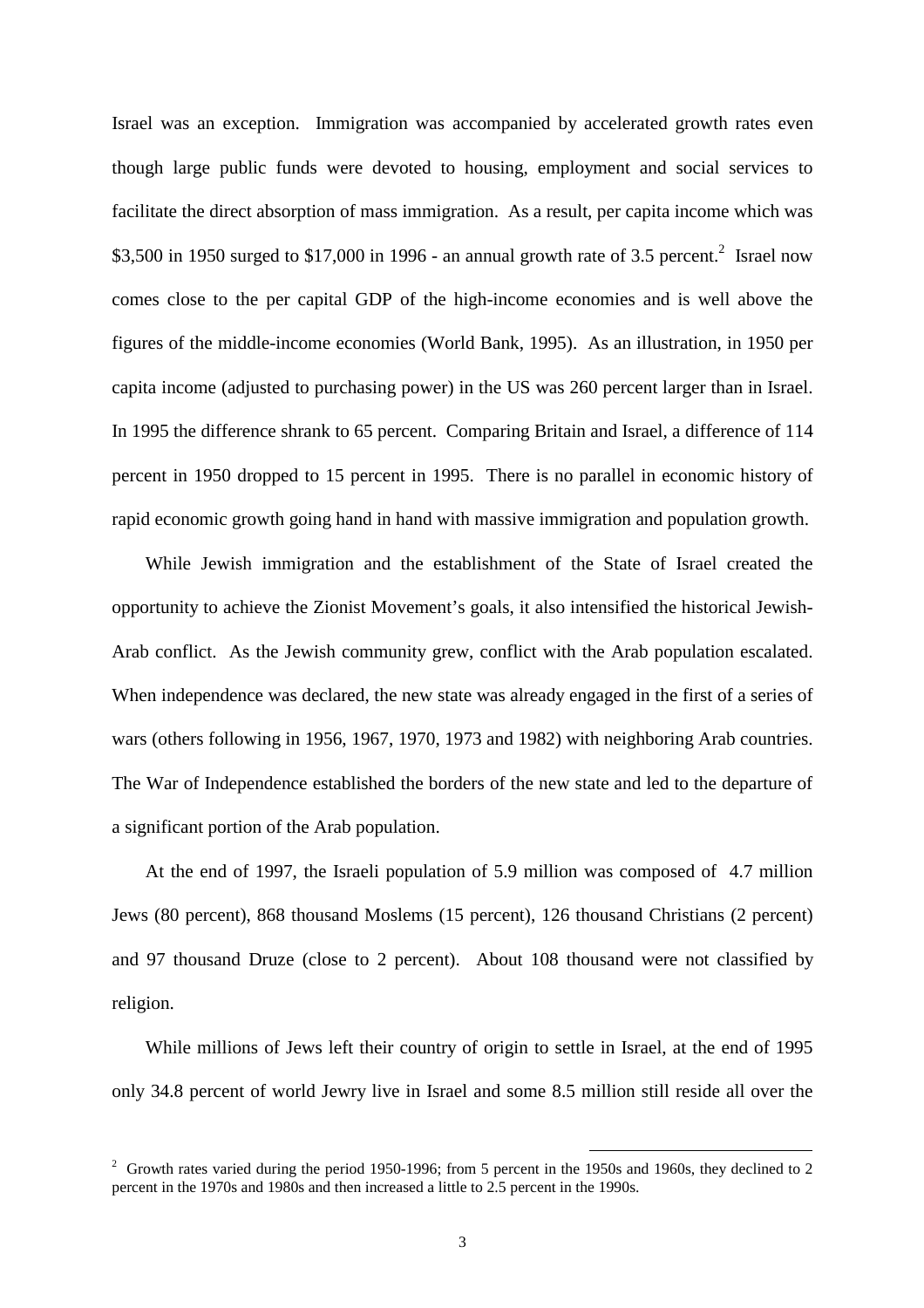world. The largest Jewish community lives in the United States (5.69 million, 43.6 percent of world Jewish population). Other major countries of residence, with more than 100,000 Jewish residents are the former USSR (660,000; 5.3 percent), France (525,000; 4 percent), Canada (362,000; 2.8 percent), the United Kingdom (292, 000; 2.2 percent), Argentina (206,000; 1.6 percent) and Brazil (100,000, 0.8 percent) (Della Pergola, 1997).

 There is a strong and lasting relationship between Israel and Jews worldwide. These ties translate into material as well as moral support and thus carry concrete implications for the availability of national resources and the balance of payments. Transfers from World Jewry have been a major source of external financing. This aid, which is especially responsive in times of emergencies, provides a unique economic safety net.

 The present chapter is organized as follows: the following section describes the major waves of immigration, starting from 1882 up to the present. For each immigration wave, its size, composition, origin and characteristics are documented.

 The third focuses on the process of immigrants' assimilation in the local labor market and addresses three main questions: How well do immigrants adapt to the Israeli economy?, What are the effects of immigration on employment opportunities and are they paying their way in the welfare state? and, Are population and production growth interrelated?

 The fourth section attempts an overall evaluation of the immigration process and considers what may be learned from past experience to improve the absorption process. In particular, return migration, which reflects failure to absorb, is discussed and the very different absorption policies of the 1950s and the 1990s are contrasted and compared. Suggestions for changes in immigration policies are discussed. An evaluation of the contribution of immigration to economic growth and of the importance of Hebrew language acquisition conclude the section. The last section provides a summary and conclusions.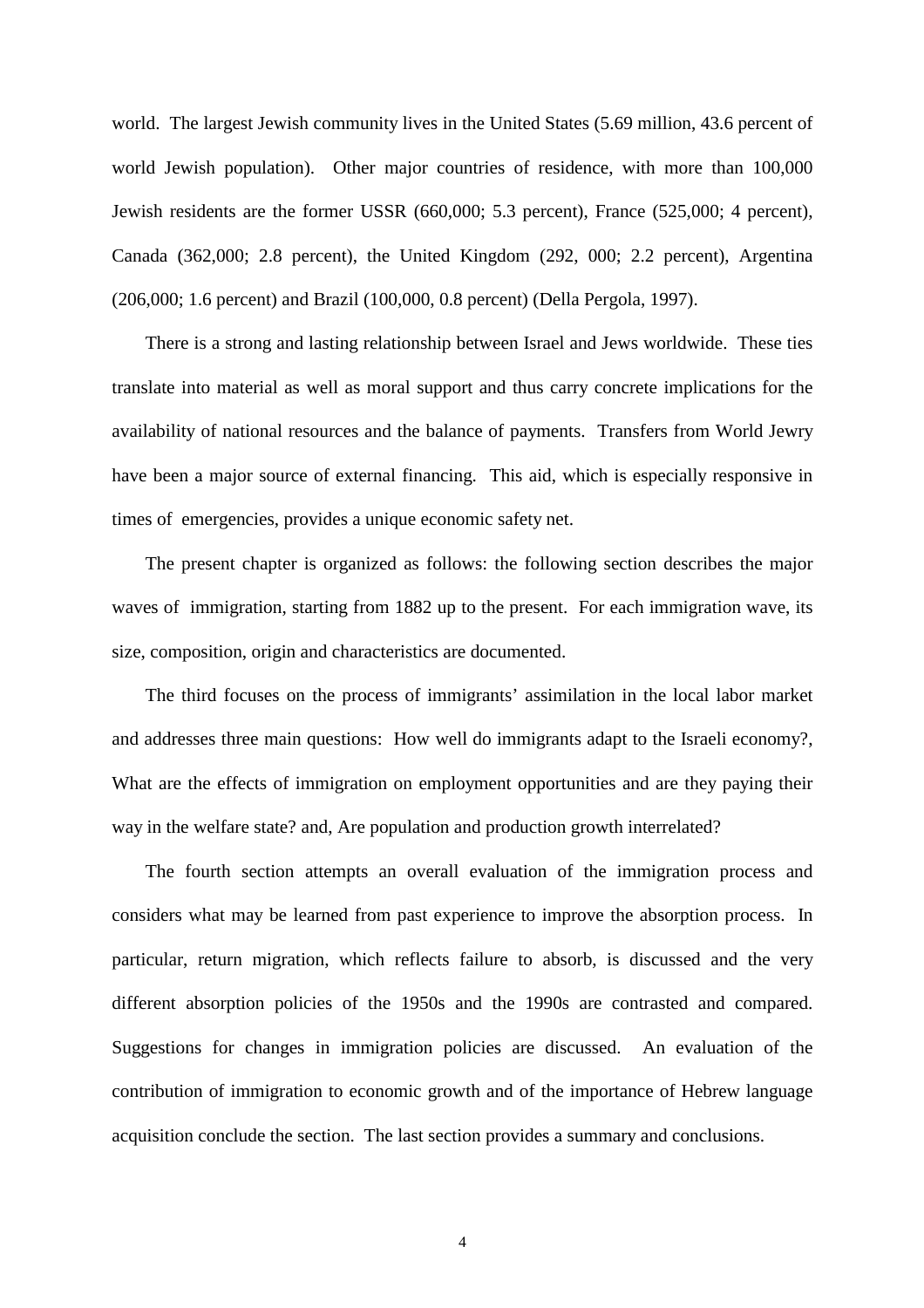#### II. Jewish Immigration to Israel: Facts and Policies

 The Land of Israel (Palestine) was under foreign occupation for many centuries. Between 1517 and 1917 it was under Ottoman rule. The British occupation, which began in 1917, became a British mandate in 1924. In November 1947 the UN Partition Resolution was accepted by a majority vote, and the State of Israel was established on May 14, 1948.

 Jewish immigration to Palestine began in the last quarter of the nineteenth century, accelerated in 1882 after the emergence of the Zionist Movement and has continued ever since. The period 1882-1996 can be decomposed into five subperiods: 1882-14.5.1948, 15.5.1948-1951, 1952-1966, 1967-1989 and 1990-1998.

#### **Immigration Streams: Size, Origin and Dispersal**

 Table 1 presents Jewish immigration figures for each of the subperiods, as well as the average annual number of Jewish newcomers and their contribution to population growth. Table 2 looks at two other sources of population growth as well: fertility and emigration. It also documents the share of net migration (immigration minus outmigration) out of the total population increase.

#### Insert table 1 here.

 Table 1 reveals that in each of the five periods, more than half a million Jewish immigrants arrived in the country. Dividing the numbers relating to the totals by the different time spans yields annual figures. The most impressive average belongs to the first three and a half years after statehood - 199,244 immigrants settled in Israel per year, adding each year 22.7 percent to the Jewish population. Second comes the most recent wave of immigrants who came, predominantly, from the former Soviet Union – 97,721 newcomers arrived every year, thereby causing a population growth at an annual rate of 2.5 percent. Immigration was more moderate during 1952-1966 and 1967-1989. During the 1952-1966 period immigration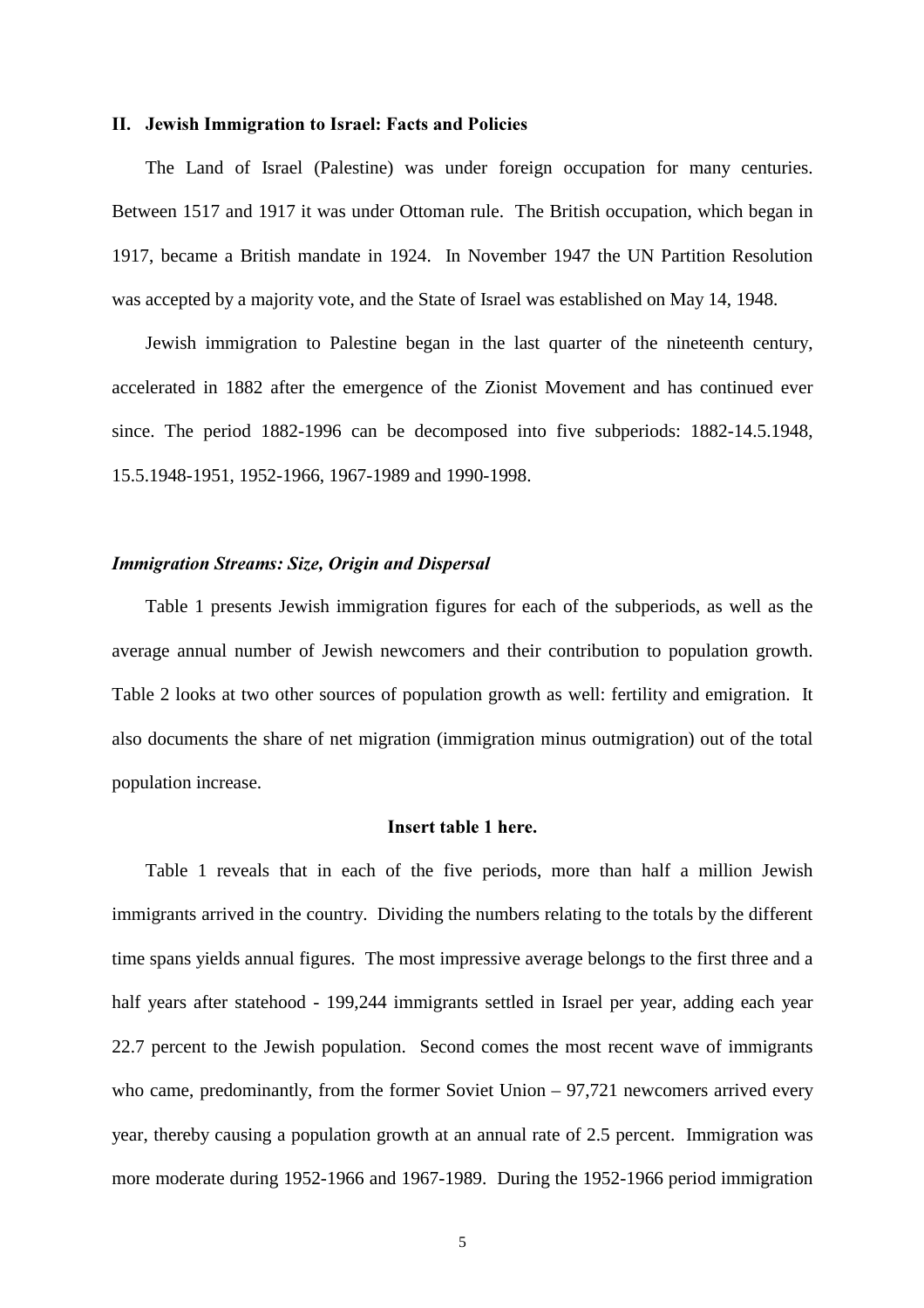was responsible for an annual increase of population by the size of 2.4 percent and this figure dropped to only 0.9 percent during 1967-1989. Before statehood the annual number of immigrants was relatively low - 8,293. However, as the Jewish population at the beginning of this period numbered only 24,000, immigration led to an annual growth rate of 4.9 percent.

#### Insert table 2 here.

 Table 2 provides a closer look at population growth and immigration after statehood. Considering the entire time period (15.5.1948 - end of 1996, detailed data for 1997/8 has not yet been published), we see that the Jewish population grew at an annual rate of 4.1 percent and net migration was responsible for 49.6 percent of population growth rates. More than two and a half million Jews immigrated to Israel and half a million (both former immigrants and natives) outmigrated.

 Major differences in immigration measures, in the different subperiods, result in differences in population growth rates and in the share of migration out of total population growth. Immediately following statehood (1948-1951), mass immigration led to an annual growth rate of 23.7 and net immigration accounted for 88.3 percent of total population growth. Shortly after (1952-1966) these figures dropped respectively to 3.5 percent and a share of 46 percent. The decline continued and during 1967-1989 annual growth rates fell to 2 percent and emigration was responsible for only 22.9 percent of total population growth. A dramatic change in this trend has been observed since 1990 - population grows at an annual rate of 3.2 and net migration now explains 62.5 percent of population increase.

 The Arab population, which totaled 156,000 in 1948, grew mainly as a result of natural growth, at an annual rate of 4.3 percent. Only 9.1 percent of total growth stems from migration flows.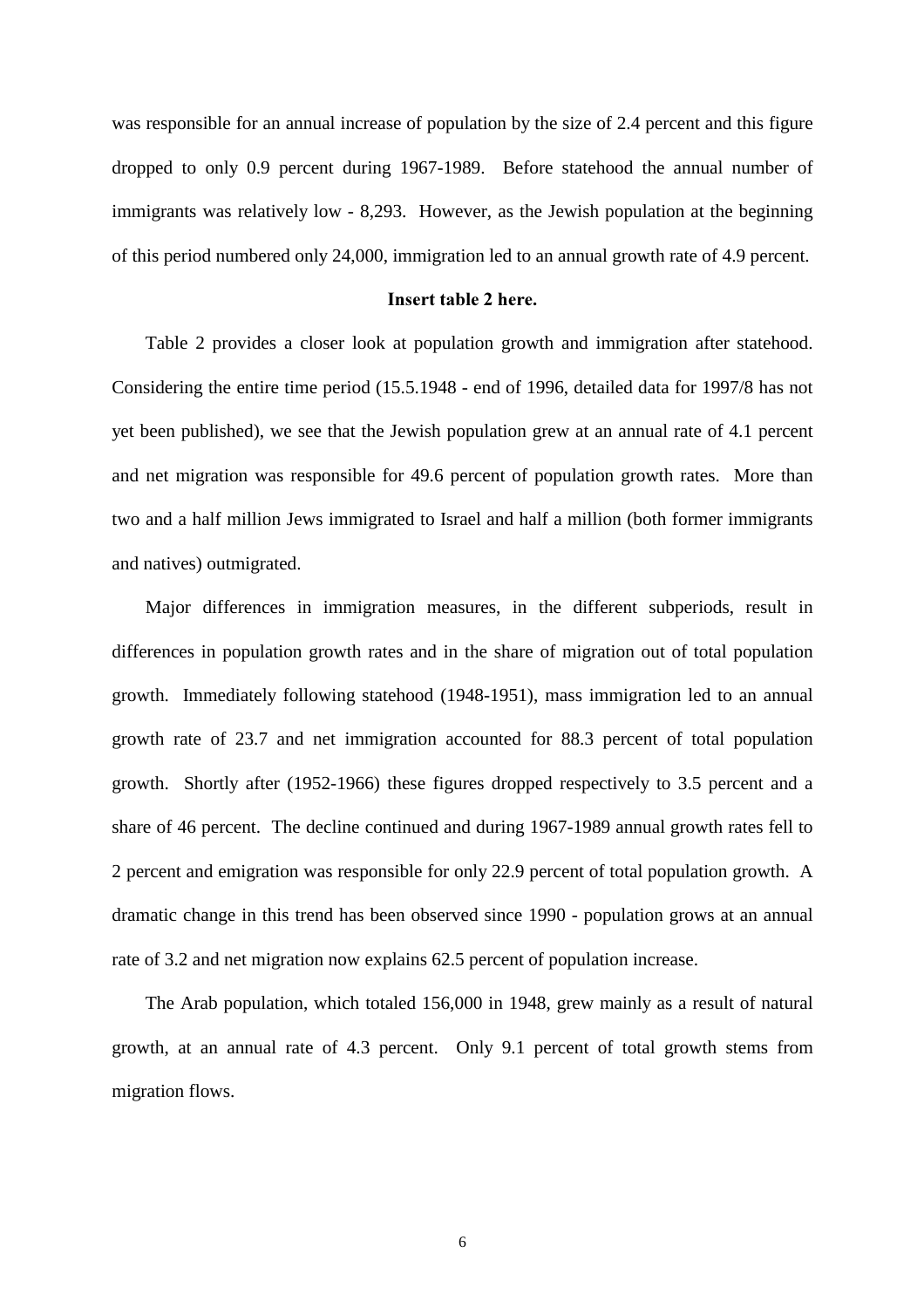Now that we have had a general overview of population and immigration trends, a closer examination of each of the subperiods will lead to a better understanding of immigration patterns.

#### Period I: 1882-May 14, 1948

 In 1882 the Jewish population in Palestine which numbered 24,000 was concentrated in four cities:, Hebron, Jerusalem, Safed and Tiberias. The Jewish community shared the land with about one million Arab inhabitants. The land was therefore very sparsely populated and based mainly on subsistence agriculture. At the end of the British Mandate (May 14, 1948) Jewish inhabitants in Palestine numbered 649,500 and composed about one-third of the total population of 1.950 million. They lived in six cities, 22 smaller urban settlements and 302 agricultural settlements. (Bein, 1976). Many of the Jewish settlers were members of the Zionist Movement which emerged in Eastern Europe at the end of the nineteenth century with the goal of resettling the Jewish people in Palestine.

#### Insert table 3 here.

 The immigrants arrived in five waves of immigration. Table 3 documents their sizes. Each wave had its particular characteristics and influence on the settlements and population. In general, the first three waves (1882-1903, 1904-1914, 1919-1923) known respectively as the First, Second and Third Aliyah (immigration) originated mainly from Russia, Rumania and Poland, following the Russian pogroms of 1881 and the organization of new social movements. Each wave numbered some 35 thousand immigrants who established new types of agricultural settlements, such as the Moshava (private agricultural settlement) and the Moshav and Kibbutz (both collective agricultural settlements).

 In contrast, the 82,000 newcomers from the fourth (1924-1931) wave and the 217,000 newcomers from the fifth (1932-1938) wave of immigration, who came from Poland and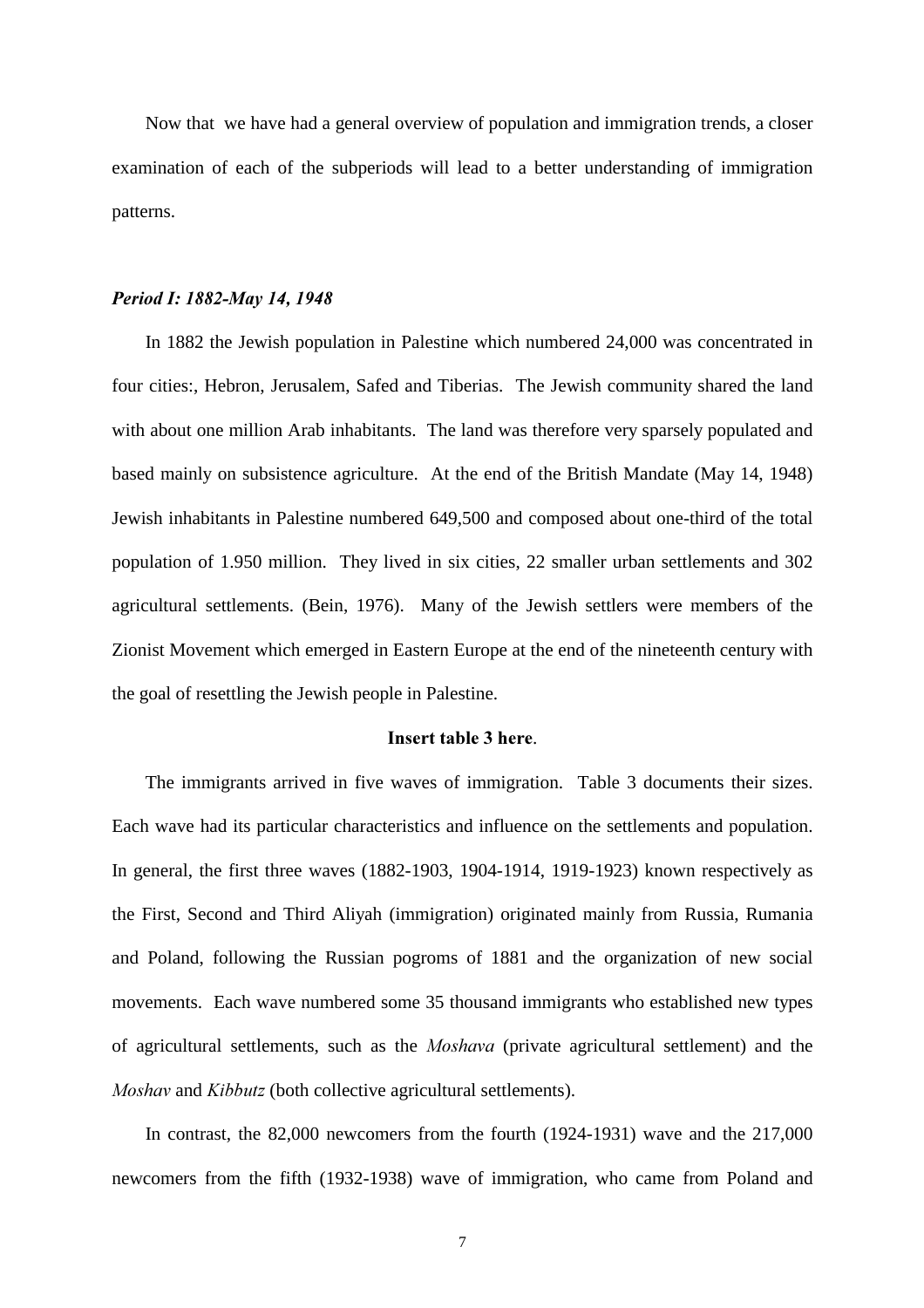Germany in the wake of World War II and the Holocaust, contributed significantly to the development of the cities in the center of the country (Eisenstadt, 1973). These immigrants imported capital, human capital and socio-economic modernity into the country, helping toward its rapid development and modernization, particularly after the 1930s. They preferred the urban centers of the country as they were the locations of employment and finance (Eisenstadt, 1967, 1973). Many of the country's political leaders and high-ranking officials, at that time, after statehood, and even today, belong to this wave of immigration.

 During Word War II (1939-1945) about 92,000 Jewish immigrants entered the country, many illegally, as the British Mandate restricted the total number of immigrants to 75,000 over five years (The White Paper, May 17, 1939). This was done in a period when immigration to Israel was, for many European Jews, the only means to escape the Holocaust and its aftermath.

 After World War II, 61,000 Jews entered the country. The restrictions of the White Paper were still valid and many of the immigrant ships were seized at sea by the British Navy and the passengers were deported to refugee camps in Cyprus. The obstruction of landing in Israel to immigrants who survived the Nazi concentration camps and their internment in refugee camps aroused anger and residence among the Jewish population in Palestine. The British government appealed to the UN for help in solving the problem. In the summer of 1947 a UN committee visited Palestine and, based on its recommendations, the UN Partition Resolution of November 1947 was passed. It gave the Jewish people national rights over parts of Mandatory Palestine.

 In 1947 about 80 percent of the Jewish population in Palestine lived in the three capital cities: more than half of the population lived in Tel-Aviv (founded in 1909), about 20 percent in Haifa and close to 10 percent in Jerusalem. At the same time 20 percent inhabited 260 agricultural settlements. Sixty percent of these settlements were located at the geographical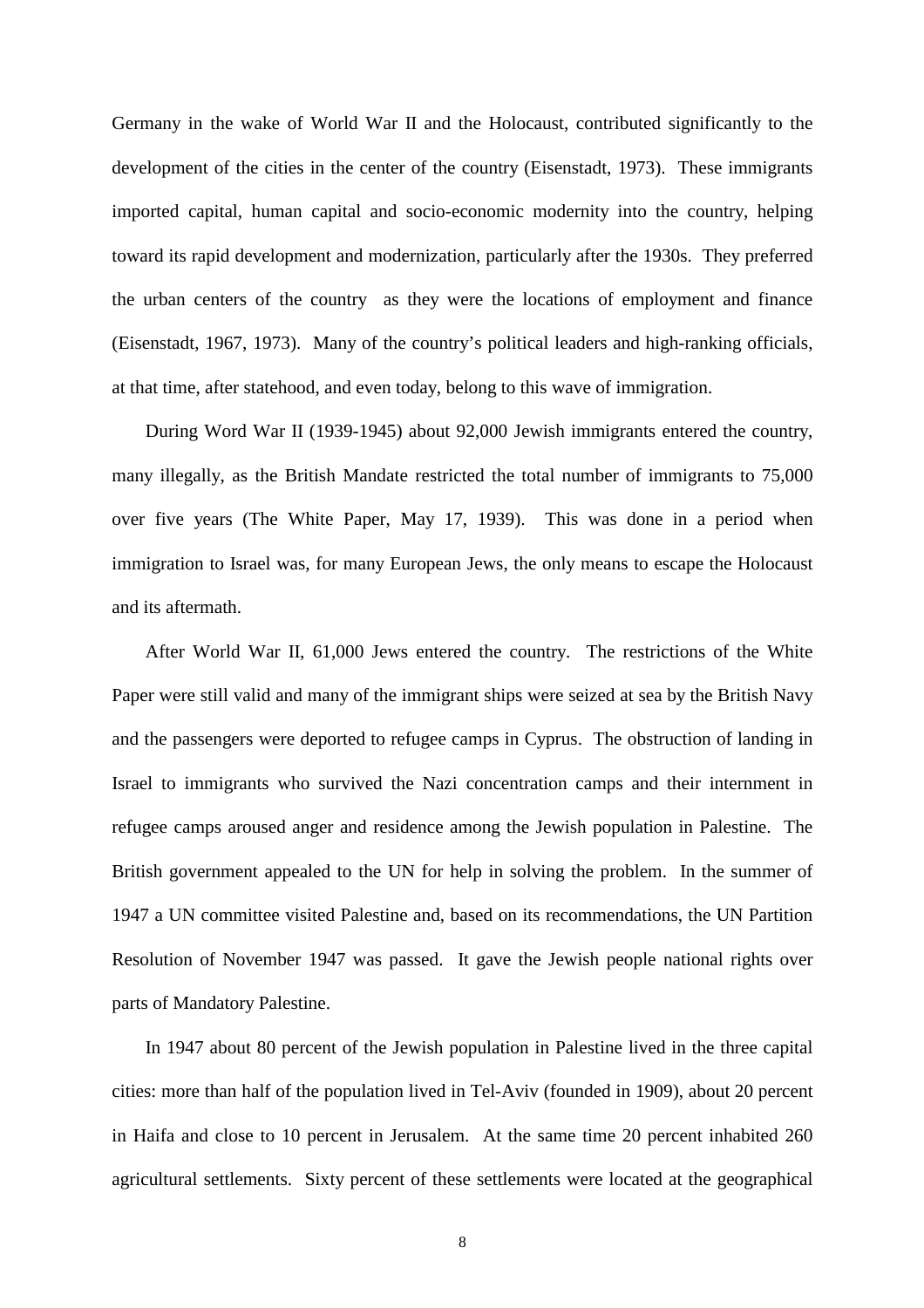periphery of Israel (Lipshitz, 1991). The great majority of Jews were of European origin as the number of immigrants from oriental countries was very small during this period.

 The funds devoted to immigration and to the development of the Jewish community in Palestine came from Jewish organizations from outside the country. They collected and distributed them, and controlled the absorption process and land acquisition. The chief organization was the World Zionist Movement, replaced in 1929 by the Jewish Agency. The Keren-Kayemet, a second organization closely related to the Jewish Agency, was responsible for land acquisition and bought land for Jewish settlements. Land purchase and agricultural settlements were at the core of Zionist policies and about 40 percent of all expenses were devoted to this purpose. The British Mandate authorized the Zionist Movement, and later the Jewish Agency, as the main representative of the Jewish interests in Palestine (Bein, 1976).

#### Period II: May 15, 1948-1951

 The establishment of the State of Israel on May 14, 1948 created a major fundamental change in immigration policies. While during the Ottoman and British rule the size of immigration and land acquisition were dictated by the foreign administrations and in many cases tough restrictions were imposed on immigration, this changed altogether. The Israeli government declared its ultimate goal to be the development of the country, aimed at the absorption of a huge wave of immigration. The gates of the nascent country opened widely and the goal of "Ingathering of the Exiles" was declared as the mission of the state. Such a mission was unprecedented in the history of the Jewish nation and even in that of other nations. Moreover, it began while war against Israel was declared by the neighboring Arab countries and was executed by an inexperienced administration with restricted resources which took upon itself the two huge tasks of winning the war and absorbing the many newcomers who fled into the country.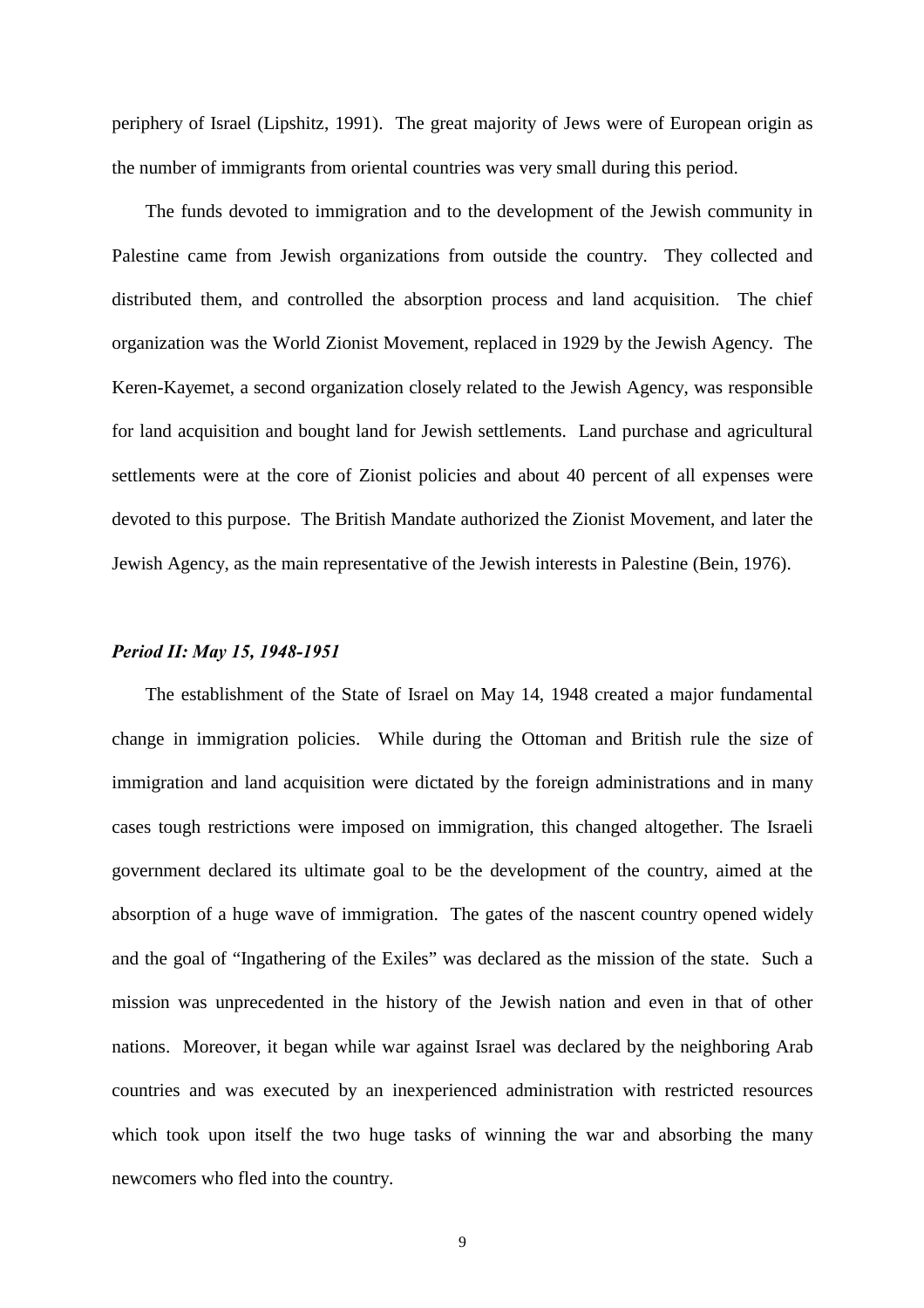This immigration wave, which began on May 15,1948, differed from the previous ones in size and composition. 1) Size: Between May 1948 and August 1951 the *monthly* number of immigrants was 15,000-20,000. This means that in about three years the Jewish population of 649,500 (on May 14, 1948, at statehood) doubled. At the end of 1951 the Jewish population totaled 1,404,400 which means an annual growth rate of 23.7 percent. 2) Composition. The first to immigrate were Jews who survived the Holocaust and shortly afterwards they were joined by immigrants from Asian and North African countries. Large communities from North Africa, Turkey, Yemen and Iraq left their countries of origin and arrived in Israel. Most of them came for ideological reasons or because they felt insecure in their mother countries. The proportions of immigrants, by continent, were the following: 49 percent from Europe, 35.4 percent from Asia, 15 percent from Africa and 0.6 percent from the Americas and Oceania.<sup>3</sup> The basic ethnic composition of the Israeli population was formulated at this time. The two major ethnic groups being Westerners (Ashkenazim) - Jews originating from European and American countries and Easterners (Sepharadim) - those who came from Asian and African countries.

 The great majority of the immigrants had no capital or property. Their transportation, accommodation and living expenses (at least for the first few months) were covered in part by international Jewish organizations (e.g., the American Joint Committee and the Jewish Agency) and by the Israeli government (Bein, 1976). There also was the urgent need to provide the newcomers with shelter, food, education and social services, and build the infrastructure of administration, defense, health, education and social services. The economic

<sup>&</sup>lt;sup>3</sup> The figures of immigrants (followed by their percentage in parentheses), by country of origin, between May 1948 and the end of 1952 are the following: Eastern Europe: Poland - 106,727 (18 ). Rumania - 121, 535 (17.6), Bulgaria - 37,703 (5.5) Czechoslovakia - 18, 811 (2.71), Hungary - 14, 517 (2.1) Yugoslavia - 7,737 (1.14 ), other East European countries - 6,171 (0.7); Central and Western Europe: Germany - 8,350 (1.2), France - 3,120 (0.5), Austria- 2,671 (0.4), Italy - 1,321 (0.2), The Netherlands - 1,163 (0.2); Asia: Yemen - 45,127 (6.7), Turkey - 34,647 (5), Iraq - 124,225 (18), Iran - 25,971 (3.8), Syria and Lebanon - 3,162 (0.5), Eden - 3,320 (0.5); Africa: Morocco, Tunisia and Algeria - 52,565 (7.7), Libya - 32,130 (4.6) (Keren-Hayesod, 1953).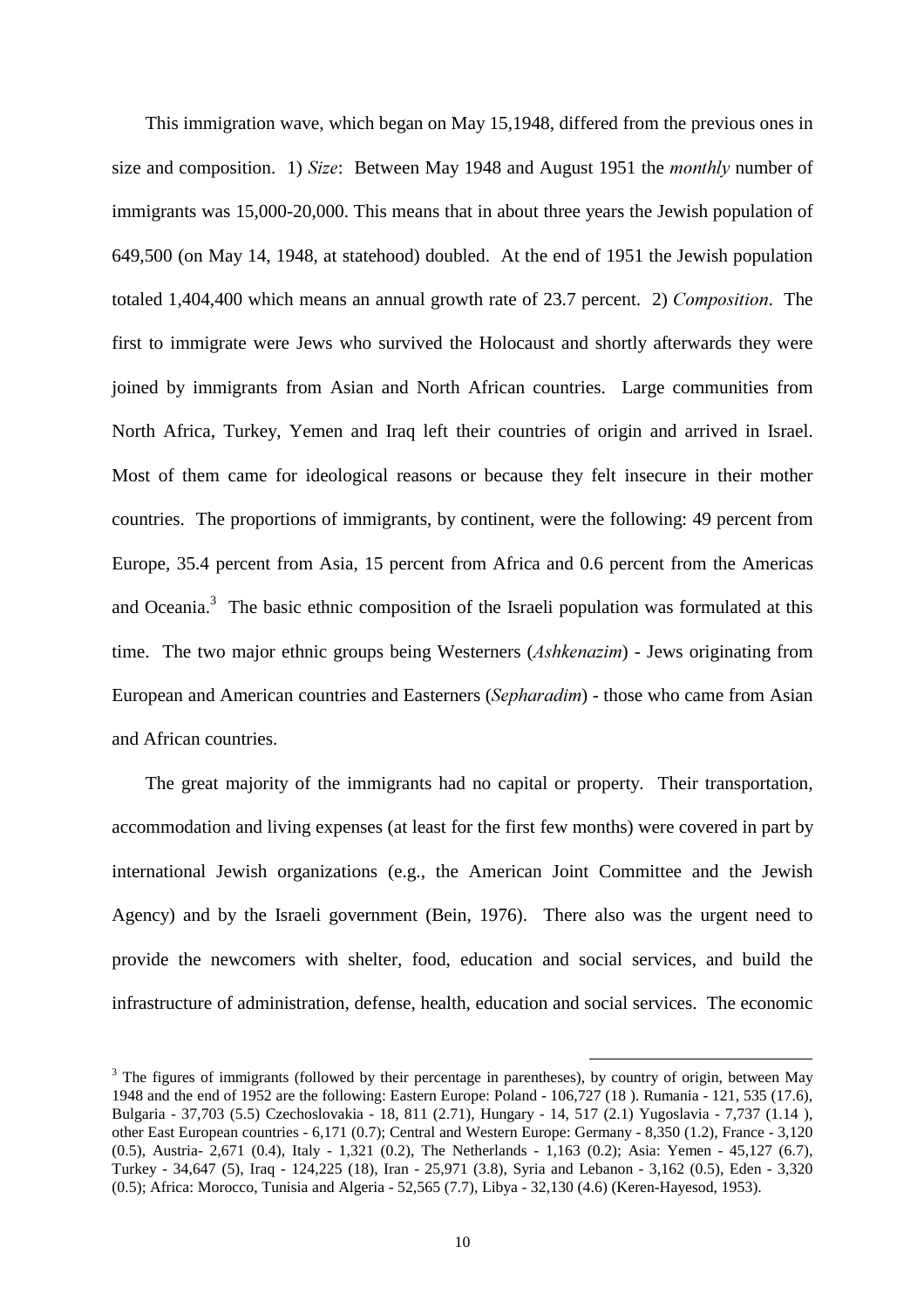burden was very heavy. Funds and loans were provided by the American government, by world Jewry and by the German government (Eban, 1972, pp. 76-82).

 The authorities which provided the immigrants with low-cost or free housing designated their location. They used the settlement process as a means for population dispersal. Most of the immigrants originating from North Africa and Asia were directed to the new development towns (many of which had begun as *mabarot*) and to *moshavim* (agricultural settlements).<sup>4</sup> They were established by the State and located primarily on the national periphery of Israel (the Galilee in the north and the Negev in the south). The industries established in these towns were based on textiles and food, which do not demand skilled labor and pay relatively low salaries. Later this periphery became socioeconomic inferior. At the same time the large cities (Tel-Aviv, Haifa, Jerusalem), the smaller cities in the core of the State (Ramat-Gan, Netanya, Petach Tikva) and the *moshavot* extended significantly. The polarization between Israel's core and its periphery had grown.

#### Period III: 1952-1966

 Following the early years of mass immigration right after statehood, the rate of Jewish immigration declined after 1951 and varied between low and moderate levels. During the period 1952-1966, 587,200 Jews immigrated to Israel and at the same time 155,000 thousand outmigrated - an addition of about 30 percent to the population of about 1.4 million at the beginning of the period. Consequently, the mean annual growth rate of the Jewish population decreased from about 23.7 percent (during 1948-1951) to 3.5 percent (during 1952-1966) (see table 2). This was still an impressive rate by international standards but small compared to

 $4$  The *mabara* was a new experimental type of settlement. It was a large extended camp, usually in proximity to cities or existing settlements. People were housed in tents or huts of wood and tin. Public services such as health, education, day-care centers, employment centers, etc. were provided by the government. By the end of 1952, 250,000 immigrants lived in 113 mabarot (Naor, 1986; Eban, 1972).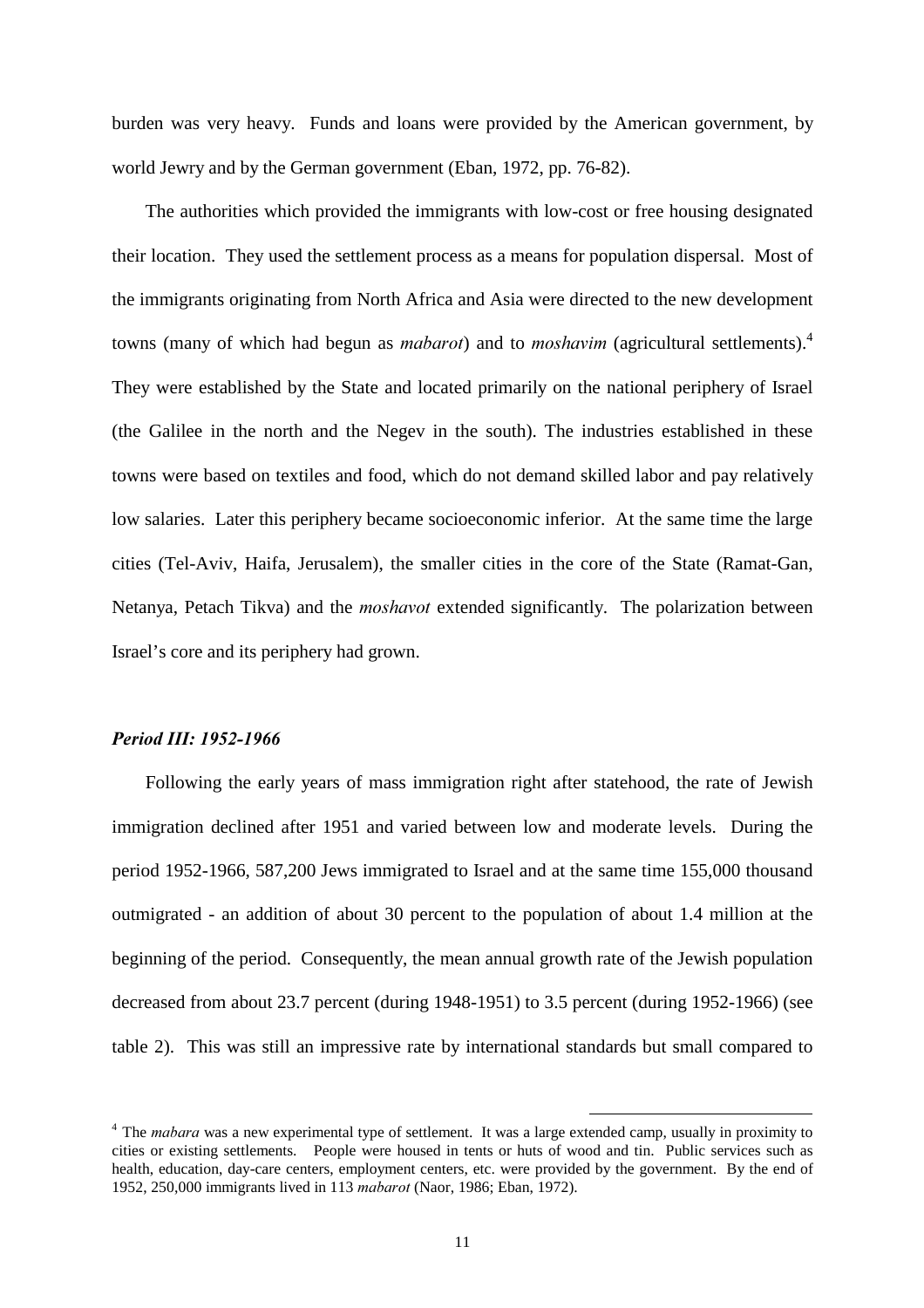the early years of the state. Most of the immigrants during this period came from the traditional countries of Eastern Europe (excluding the USSR) and from North Africa.

 During the 15 years between 1952-1966 a cyclical behavior of immigration can be observed with similar cycles of ups and downs. During 1952-1954 immigration dropped very dramatically, net migration totaled 20,200 and immigration accounted for only 17 percent of the population growth. Moreover, 1953 was the only year since statehood (until today) when the net migration balance (immigration-emigration) was negative. During 1955-1957 immigration accounted for 58 percent of population growth, the share dropped to 32 percent during 1958-1960, increased again to about 59 percent in 1961-1964 and dropped again to 30 percent during 1965-1966. For the entire period of 15 years the migration balance was responsible for 46 percent of total Jewish population growth.

 The non-Jewish (Arab) population grew almost exclusively as a result of natural growth, based on high fertility rates. The annual growth rate is around 4 percent and at the end of 1966 the non-Jewish population accounted for 12 percent of the total population. It is composed of 223,000 (8.4 percent) Moslems, 58,500 (2.2 percent) Christians, 31,000 (1.1 percent) Druze and others (Annual Statistical Abstracts, various issues; Rabi, 1968).

#### Period IV: 1967-1988

 The Six Day War in June 1967 united the city of Jerusalem and reawakened the desire of Jews all over the world to immigrate to Israel.

 After a sharp decrease in the number of immigrants during 1965-1966, when immigration dropped to about 15,000 annually, the trend changed again in the second half of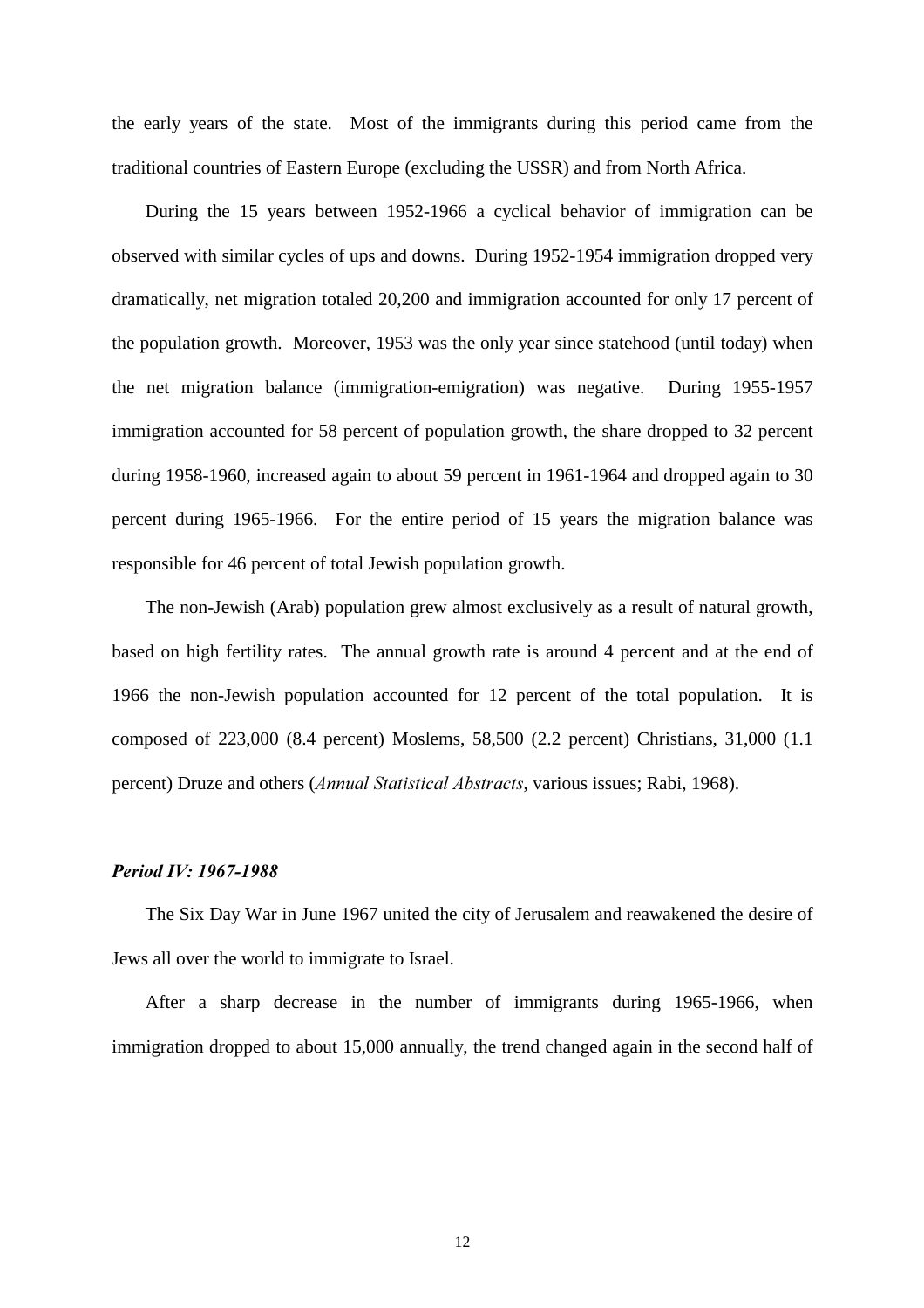1967.<sup>5</sup> In 1967 the number of immigrants rose to 18,056 and in the following year it was 24,107.

 The sources of this immigration wave were different from the previous two waves - more than half of the immigrants now came from Australia, Canada, Latin America, South Africa and the United States.<sup>6</sup> Others came from Western Europe. There were still immigrants from Asia and North Africa, but now they were of a higher socio-economic status compared to their counterparts from those countries who left during 1948-1967 (Achiram, 1969, 1971, 1973). Many of these immigrants left family and property in their countries of origin and were willing to try life in Israel while retaining the option for return. This is indicated by the preference of the majority of them for the status of Temporary Resident or Tourist rather than full citizenship.<sup>7</sup> A survey conducted by the Ministry of Absorption in 1970 reveals that 50 percent of the temporary residents who arrived in Israel between June 1969 and October 1970 returned; most of them were unmarried and the main problem they reported was housing. $8$ 

 These changes imply that immigration is no longer exogenous to the social and economic climate of Israel, but rather becomes an endogenous factor. The size and composition of immigration depends on absorption opportunities which, in turn, are related to economic and social/political prospects. For example, unemployment or the high prices of housing depress immigration. High demand for specific occupations,(e.g., engineers in the late 1960s) encourages people in those fields to immigrate.

<sup>&</sup>lt;sup>5</sup> This shrink in immigration was one of the reasons for a two-year depression in 1966-1967 when growth ceased and the share of unemployed surged to about 10 percent of the labor force.

 $6$  During each of the years 1969fr, 1970 and 1971 some 5,000 American Jews immigrated to Israel (Bein, 1982). <sup>7</sup> For example, in 1970, 64 percent of the immigrants from Western countries and 84 percent from North Africa refused citizenship and preferred a legal status of Temporary Resident. More indicators: 70 percent of potential immigrants (age 18+) visited Israel at least once before moving. Nevertheless, two months after arrival, onethird were not certain about the prospects of applying for full citizenship (Central Bureau of Statistics, Absorption Survey, 1970).

<sup>&</sup>lt;sup>8</sup> There was a shortage of houses and apartments (partly caused by the economic depression in 1966-1967) and prices rose significantly. Potential immigrants had difficulties in raising funds for high-standard housing.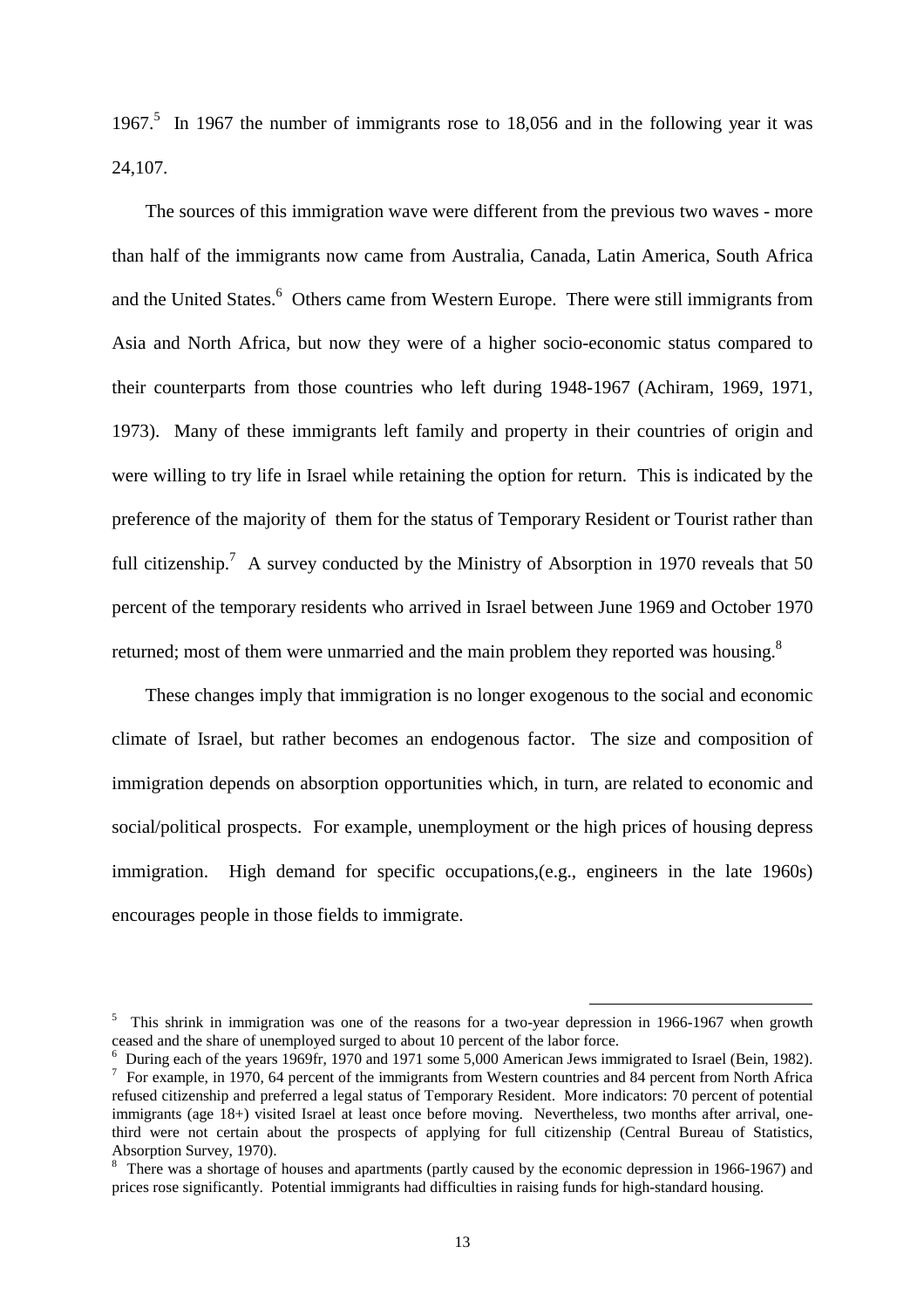In the 1970s a new source of immigration opened up - the USSR. The three million Jews who lived in the USSR had been denied the right to immigrate to Israel. The Six Day War reawakened their national Jewish identity and their desire to come to Israel. In November 1969 an appeal was submitted to the UN committee for Human Rights, signed by 18 Jewish families from Georgia, Russia, declaring their desire to join their ancient nation in the State of Israel. It was an enthusiastic, heart touching appeal which received the support of the international community. Russia was torn between its policy of a closed society and close relations with the Arab countries on the one hand, and public opinion on the other hand, and reached a compromise; tens of thousands of Jews were given a permit to immigrate (Eban, 1972). As a result, about 150,000 Russian Jews immigrated to Israel.

 The immigrants during this time period, most of whom had higher education, technological skills and capital, were less dependent on government aid and were able to decide for themselves the location of their homes. Approximately 70 percent of the immigrants of the 1970s chose the metropolitan areas of the country: Jerusalem, Tel-Aviv and Haifa; a minority settled in development towns and contributed to their intensified development (Lipshitz, 1991).

 A totally different source of immigration which opened up in the mid-1980s (1984-1985) was Ethiopia. Confidential diplomatic efforts led to "Operation Moses" which brought 16,965 Ethiopian Jews to Israel. Although small in size, this operation has an emotional pioneering significance. These immigrants who came from a very different culture and society suffered cultural shock upon arrival and many of them are still dependent on public services and assistance.

 During the 23 years between 1967-1989, over half a million Jews immigrated and 244,000 outmigrated, most of them former immigrants. As a result, the share of net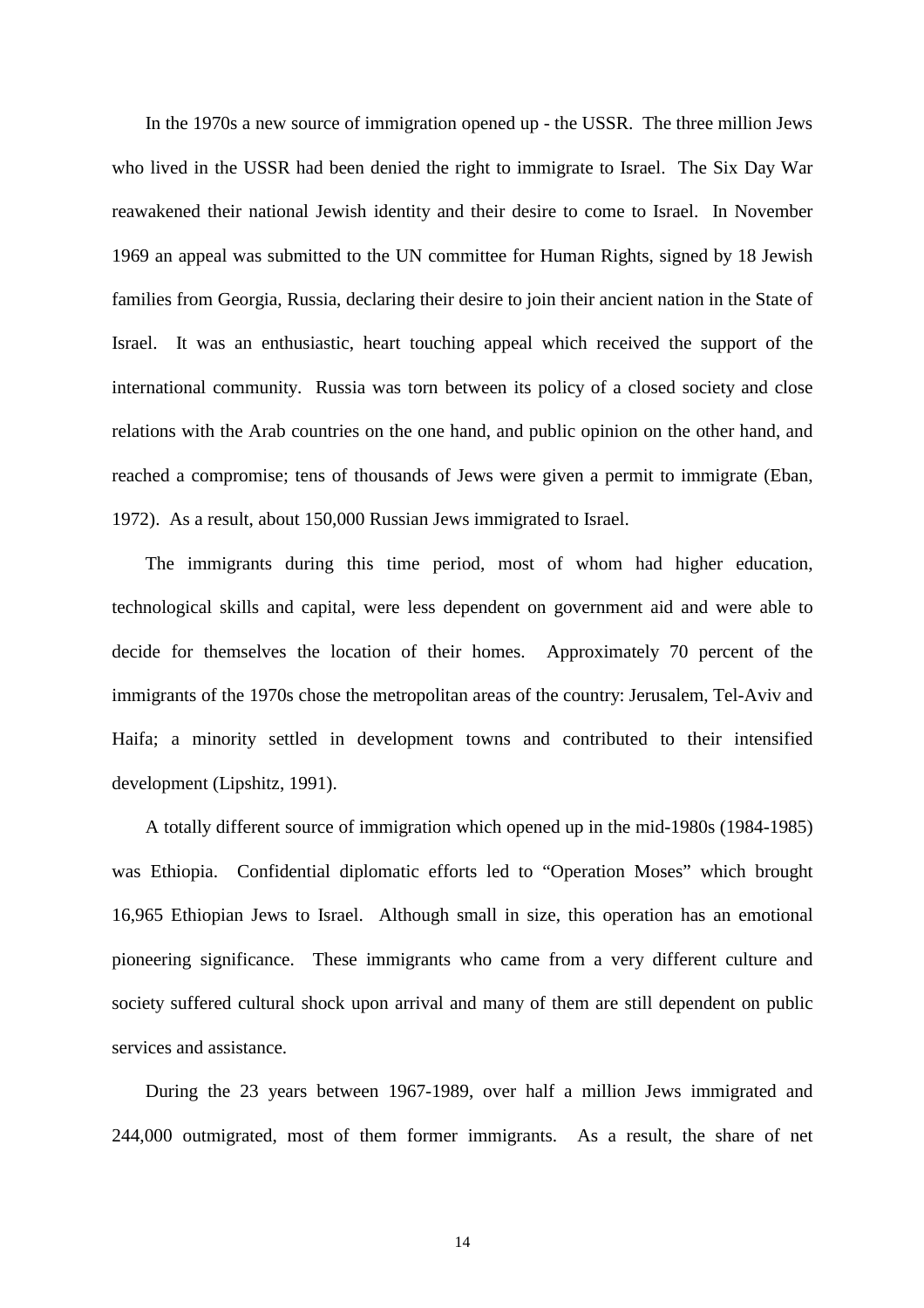migration in population growth was as low as 22.9 and the share of outmigration was about half of immigration. Population growth dropped to 2 percent annually.

 At the end of 1989, the Jewish population totaled 3,717,100 and the Arab population 842,500. The annual rate of increase of the Arab population at around 3 percent (stemming from natural growth) resulted in a decrease in the share of the Jewish population to 81.5 percent, down from 88 at the beginning of the period (Annual Statistical Abstract, 1968).

#### Period V: 1989-1998

 A dramatic change in the moderate inflow of immigrants started at the end of 1989. Triggered by Glasnost and as a response to worsening political and economic conditions in the former USSR, Israel witnessed a massive influx of Soviet immigrants. Between the beginning of 1990 and the end of 1998, the Israeli population of 4.56 million was supplemented by 879,486 immigrants - a growth rate of 19.3 percent. The Jewish population increased by 23.7 percent. The numbers were very high during the first two years: 199,516 in 1990 and 176,000 in 1991 and then slowed down to 70-80 thousand per year, during the years 1991-1998 (Israel, Labor Ministry, various issues). For the next coming years the estimates run around 50 thousand annually. While in the 1980s the annual growth rate of the Jewish population was between 1.4 and 1.8 percent, the 1990-1991 wave of immigration increased the Jewish population by 10 percent, in two years. The reduced immigration flow between 1992 and 1998 has contributed about 2 percent a year to population growth. Compared with immigration into the US and other receiving countries, this wave still stands out in its magnitude.

 The inflow of Ethiopian Jews also continued in the 1990s. Between 1990-1993, 28,646 Ethiopian Jews arrived in Israel, 15,000 of them were airlifted in a single day in "Operation Solomon". They were later joined by smaller numbers of Ethiopians and recently by the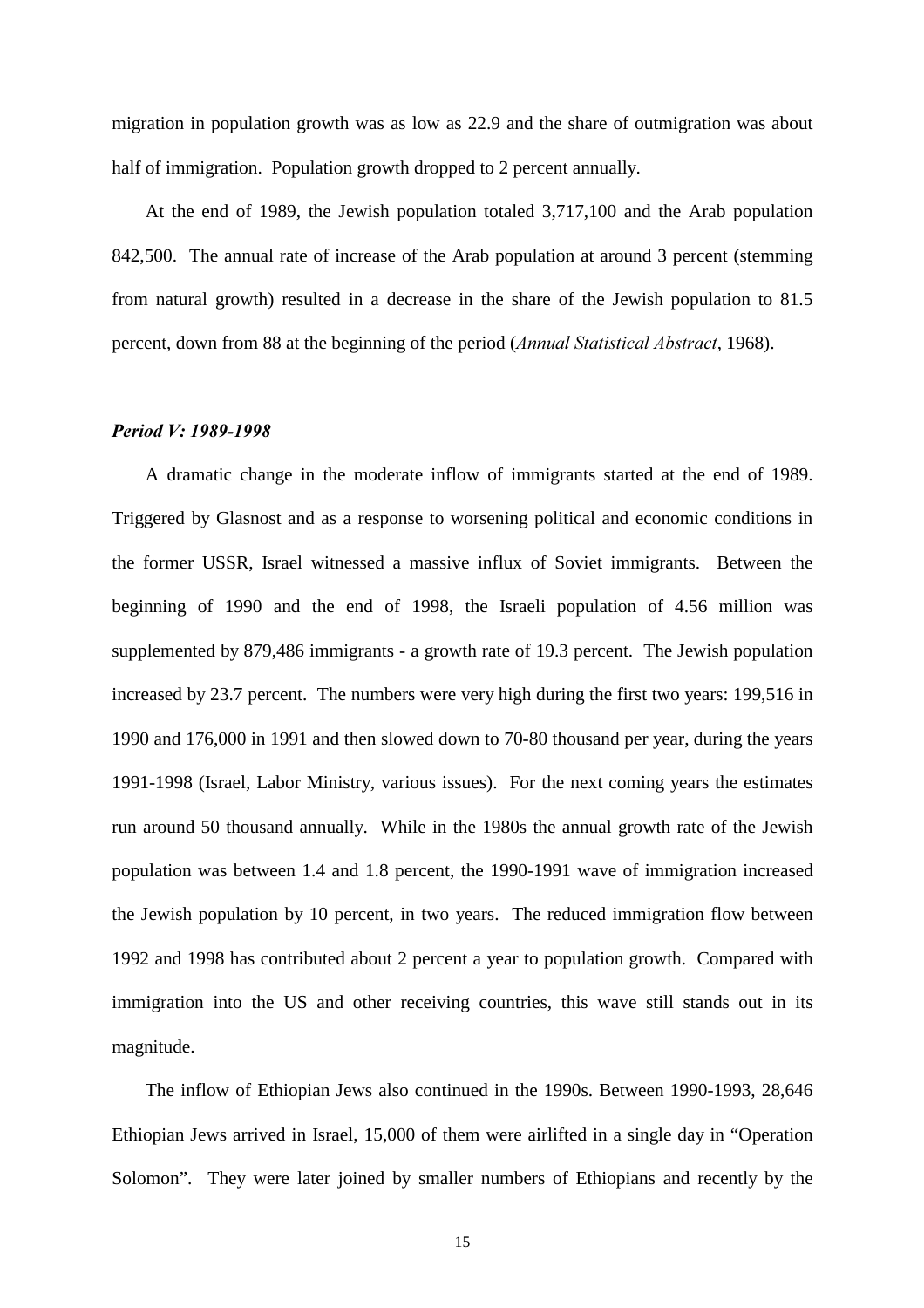Falasha Mura people. The Falasha Mura tribe advocates a Jewish origin which had to be denied at some stage due to religious persecution.

The absorption of the immigrants of the 1990s is marked by a new policy concept known in Israel as "direct absorption". This change began in the 1980s and is a reversal of the centralized policy which was applied in the first three decades of the State, when the government intervened directly and vigorously in all aspects of immigrant absorption.

 Absorption is now directed by market forces and free choice of immigrants. Upon landing in Israel, immigrants now receive an "absorption basket" from the government, with a certain sum of money meant to last for a limited period of time. With this sum they may do as they see fit in all areas of life: housing, employment, education, consumption, etc. Direct absorption thus lets immigrants decide for themselves, based on their own personal considerations, how they wish to be absorbed. The declared goal of the government's directabsorption policy was to lessen the immigrants' dependence on national and local authorities, to streamline the absorption process itself and make it more flexible; and to speed up the immigrants' ability to begin functioning in housing, employment and social and cultural life.

 While most of the Soviet immigrants took advantage of this new policy, this was not the case for Ethiopian immigrants. Being equipped with low levels of human capital and with skills which are not compatible with the requirements of the more modern Israeli economy and society, they are more dependent on government assistance. Many of them still reside in public absorption centers or caravan sites and did not integrate into the native labor market and society. This is true mainly for the older newcomers. The younger ones are better integrated into the educational system, the army and various vocational training programs which prepare them for the labor market.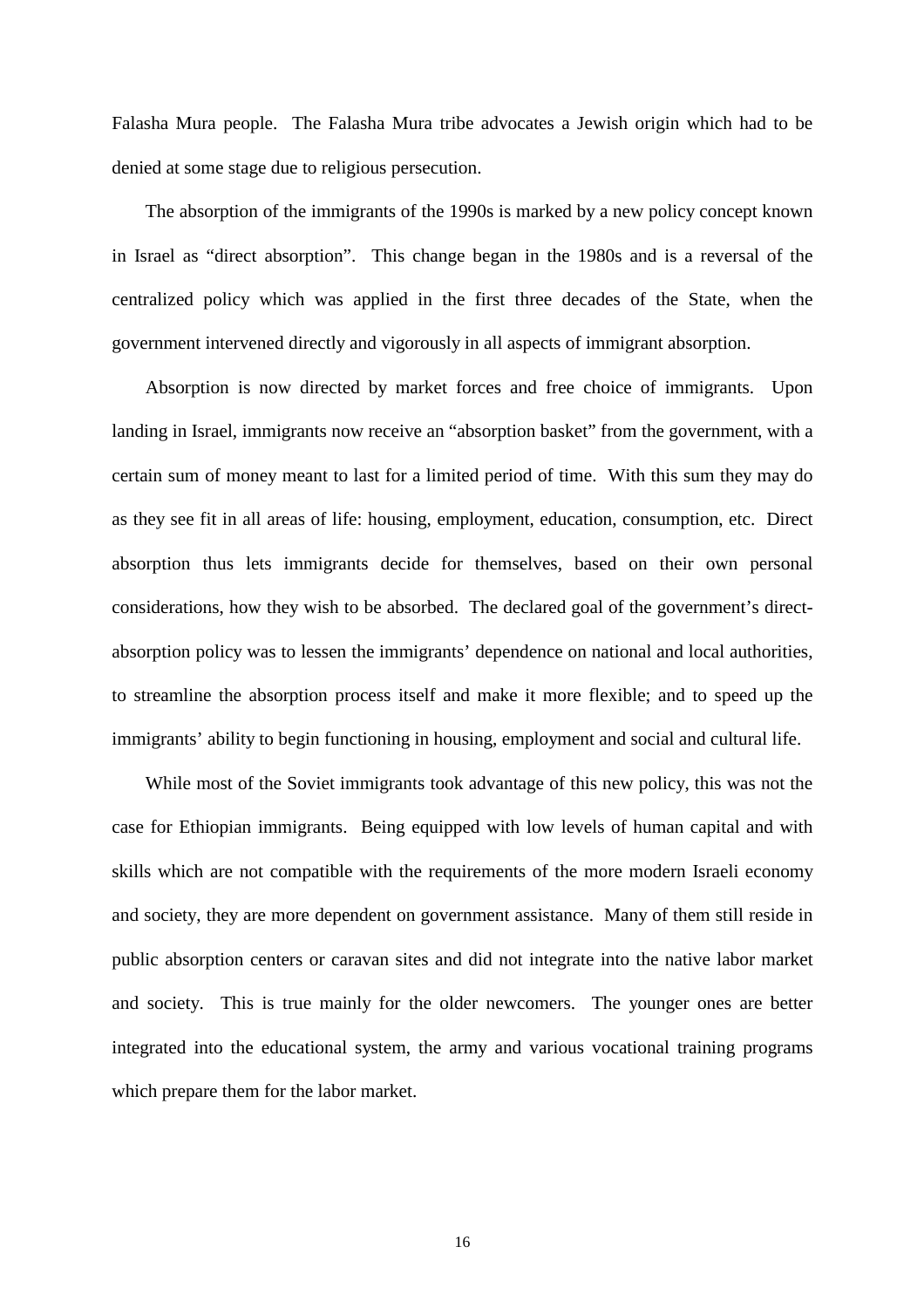About 63 percent of the immigrants of the 1990s settled in the core districts (Tel-Aviv, Central and Haifa), 10 percent in the Jerusalem district, 24 percent in the national periphery: the Northern and Southern districts, and 2 percent in Judea and Samaria (Lipshitz, 1997).

 At the end of 1996 the Israeli population totaled 5,759,400 Israelis, of which 80.5 percent are Jewish and 19.5 percent are Arab. The share of the Arab minority increased during the 1990s, despite massive Jewish immigration, due to high fertility rates.

#### **Immigration Streams: Education, Age and Profession**

 The immigrants of the various waves originated from various educational, social and professional backgrounds. Each stream added another building block, as well as a finishing touch, to the Israeli society and economy.

 The characteristics of the pre-state immigrations shaped the image of the Jewish community in Palestine. Many of the political leaders of the nascent State of Israel originated from these streams. The immigrants were young, well-educated and driven by a social Zionist ideology. Less than 16 percent of the immigrants (between 1929-1948) were older than 44 years and about half were 15-29 years old. As a result, over half the population in Palestine (between 1931-1947) belonged to the age interval of 15-44. Their youth and ideology facilitated a relative smooth adjustment to the different and difficult conditions in the host country.

 The newcomers were highly educated. There is no systematic data of educational attainments, however there are many indicators: in 1931 93.4 percent of Jewish men aged 7+ and 78.7 percent of Jewish women (same age) were literate. There is evidence that this share did not drop until 1948 (Halevi and Kinov-Malul, 1968). Studying did not stop after arrival in Palestine. High schools, universities and cultural centers which were established during this time period enabled the population to flourish intellectually. Easterlin (1961), who did a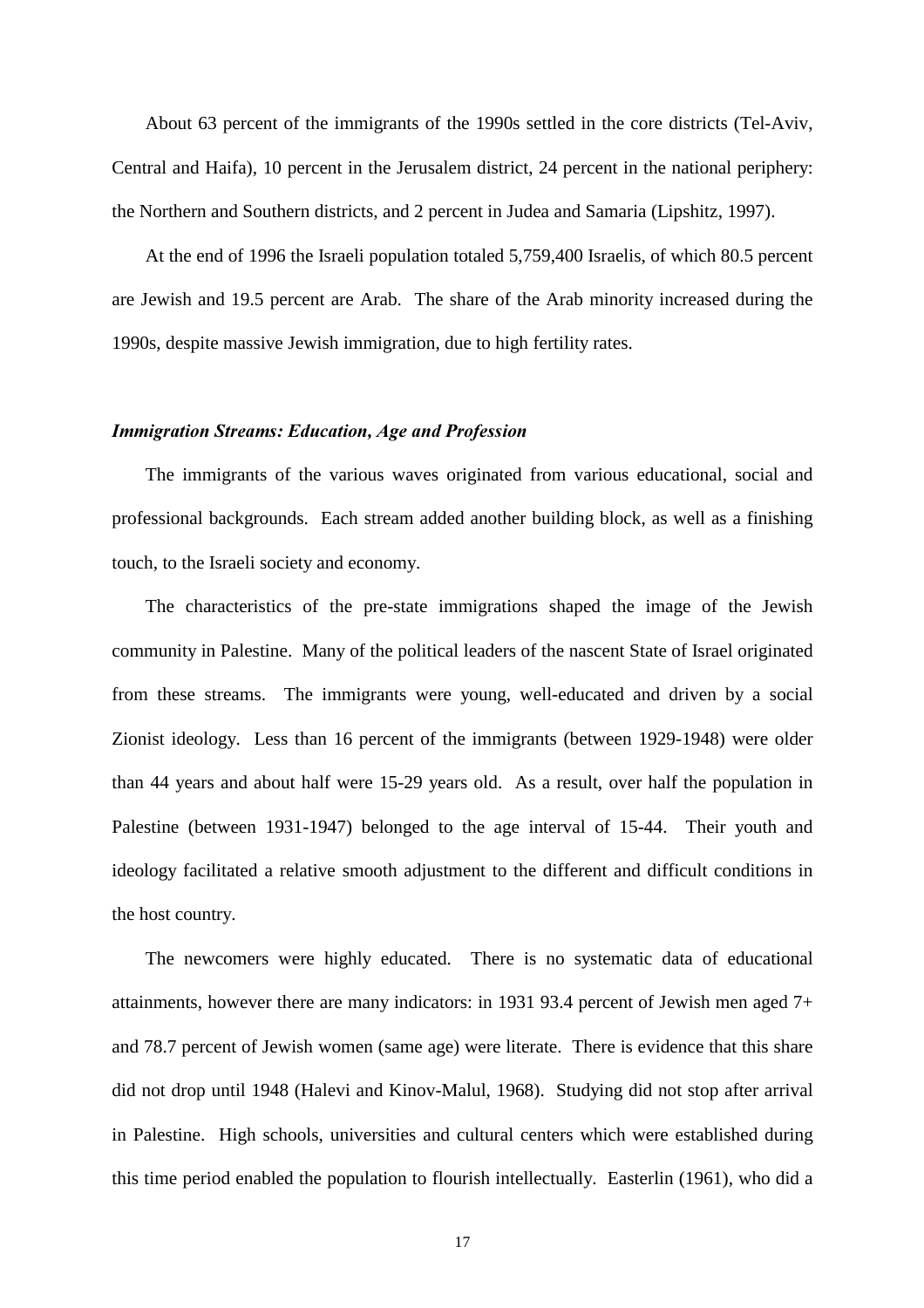comparative study of educational attainments of populations of various countries found that in the late 1940s Israel stood out significantly. For example, in 1948, almost 10 percent of the male Jewish population had a full academic education. This was higher than in the US and more than double compared to many countries for which he had data. Another striking feature of pre-state Israel's educational level is that, in contrast with the usual pattern, the average level of education was higher for the older age groups. An examination of figures of veteran population of 30 and over in 1954 (24 and over in 1948) shows that the percentage of higher education graduates for groups of 30-34, 45-59, and 60 and over were: 7.5, 11.4 and 10.9, respectively. While in most countries educational attainments drop significantly with increasing age, the opposite was true in Israel where the level of the two older age groups was noticeably higher than that for the youngest. This fact was relevant for the possibility of successfully assuming the wide variety of tasks involved in the establishment of a national state and the operation of a modern economy. Easterlin (1961) concludes, "It is no exaggeration to say that in 1948 the educational level of the Jewish population in Israel was close to the highest in the world" (p. 71).

 Most of the immigrants had a profession when they entered the country: 15 percent of household heads among the newcomers (between 1919-1947) were trained for agricultural jobs, 36 percent for industry, 4 percent were clerks and 12 percent had academic and professional positions. Only 13 percent were unskilled workers (Halevi and Kinov-Malul, 1968). The relatively high proportion of agricultural professions was due to the special importance accorded to the return to agriculture in Zionist thinking; this was seen primarily as a means of changing the occupational structure of the Jewish community which hitherto had focused on commerce, finance and brokerage which were perceived as non-productive and even exploitative occupations. From 1882 until the outbreak of World War I, some 49 Jewish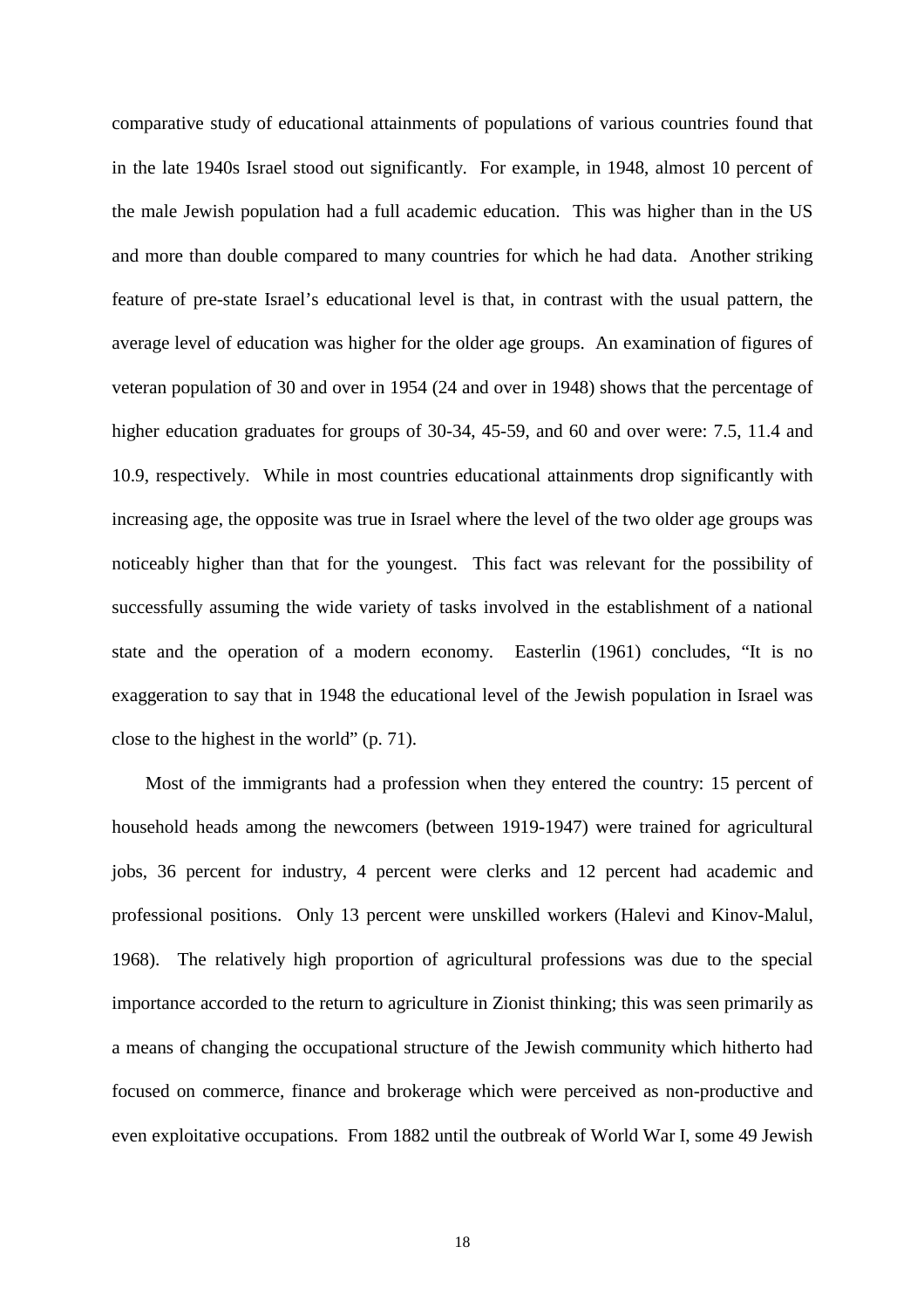agricultural colonies were established in Palestine with about 13 percent of the Jewish population living in them (Eliav, 1978; Katz and Neuman, 1996).

 The high socioeconomic status also led to improved health standards. Life expectancy rose in less than 20 years (between 1926 and 1944) by about 10 years, and reached the level of 64.1 years for men and 65.9 for women (Department of Statistics, Statistical Abstract of Palestine, 1944-45, p. 24).

 While the pre-state immigrants laid the solid foundations for the Israeli society and economy, the various floors were built after statehood. The main floor was constructed between 1948-1951 when the Jewish population more than doubled in three years.

 Immigrants of this time period had a lower socio-economic background than the veteran population and among them there were differences between the Easterners and Westerners. The former were less educated, more traditional, had larger families, less economic resources and lower skills (Rabi, 1968). These differences were responsible for the gap in employment and income between the various groups of immigrants. The reason for these differences was rooted in the cultural, social and economic natures of the countries of origin. The Asian and African countries were culturally and technologically underdeveloped and the Jews living there, like their native neighbors, were not equipped with modern education and skills. Upon arrival in Israel they had to adjust to the more modern society of the veteran population which originated from Europe and America (Achiram, 1973). Unfortunately the gap in education, standards of living and professions did not close.

 Immigration during the third time period of 1952-1967 also originated from both Western and Eastern countries and socioeconomic differences between the ethnic groups persisted. According to the 1961 census, 69 percent of the Asian and African immigrants were literate, compared to 97 percent of the Americans and Europeans. Data for the academic year 1965/6 show that in the age group of 14-17, 60 percent of the native Israelis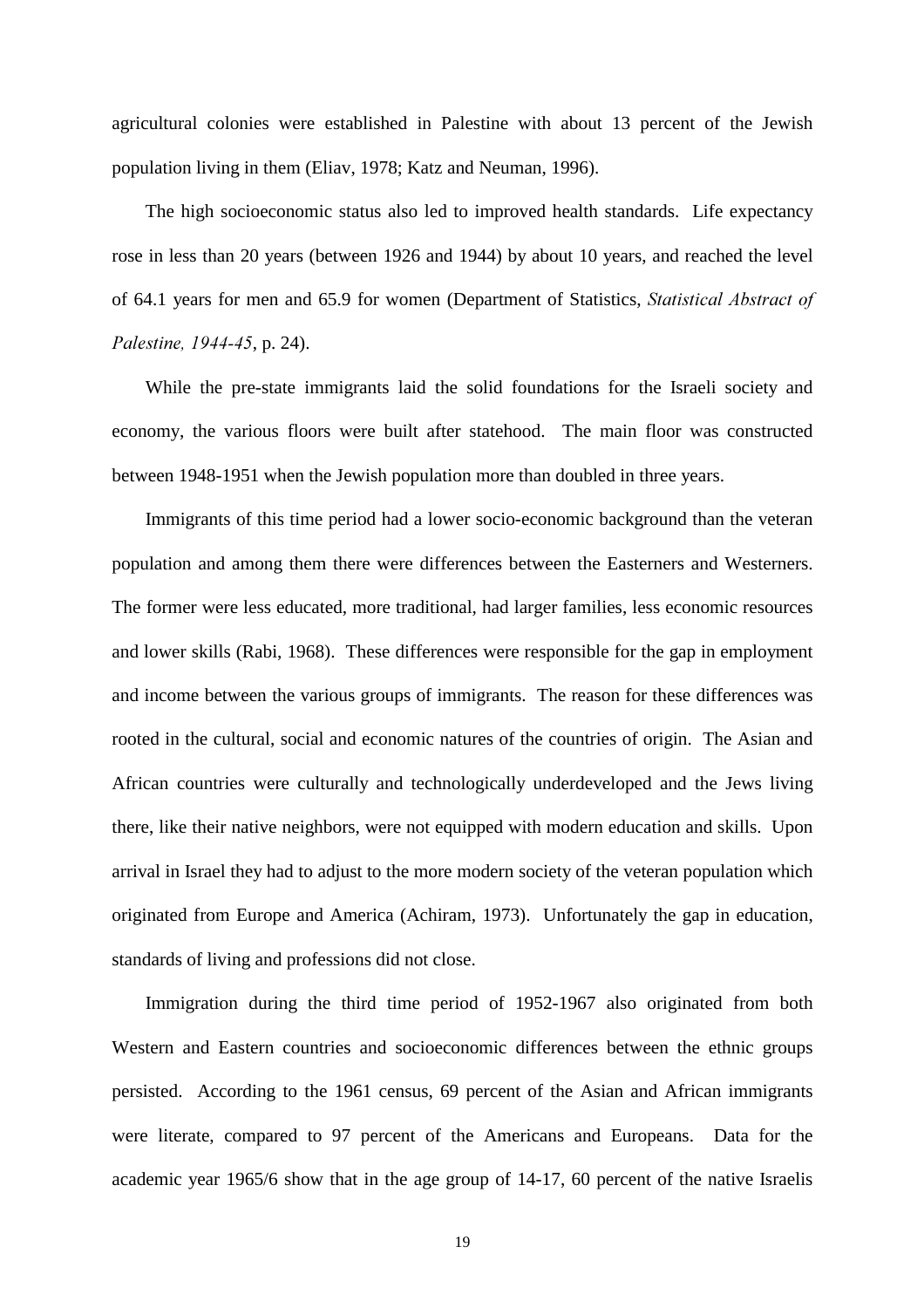attended school, compared to 50 percent of immigrants from Europe and America (Westerners) and 30 percent of immigrants from Asia and Africa (Easterners). At the academic institutions, 60 percent belong to the first ethnic group, 30 percent to the second and only 10 percent to the third. Education gaps combined with other background differences led to gaps in their standard of living. Labor Force surveys and Income surveys conducted by the Central Bureau of Statistics in the 1950s and 1960s show that while housing and the standard of living improved constantly, the ethnic gap persisted, partly as a result of educational and professional differentials. For example, in 1965, 80 percent of Western families had living conditions of less than two persons per room, compared to only 35 percent of Eastern families. In 1963/4 the average income of an Eastern family was about 65 percent of that of a Western family. As Eastern families were larger than Western families (average family size of 4.8 and 3.1, respectively) meaning that the differences in income per person were even larger (Rabi, 1968).

 The immigrants of the 1970s and 1980s were very different from those who came in the first two decades of statehood. They came from Western countries and from the USSR and the majority of them were equipped with high levels of human capital and trained in professional occupations.

#### Insert table 4 here.

 Table 4 presents educational attainments of Soviet immigrants in comparison to the Israeli Jewish population. Over 50 percent of them had a post-secondary education compared to 20 percent of Israelis. About one-quarter had completed more than 16 years of schooling, compared to less than 10 percent of Israelis. Only 0.1 percent of the immigrants of this wave had no schooling at all, as opposed to 6.6 percent of Israelis.

#### Insert table 5 here.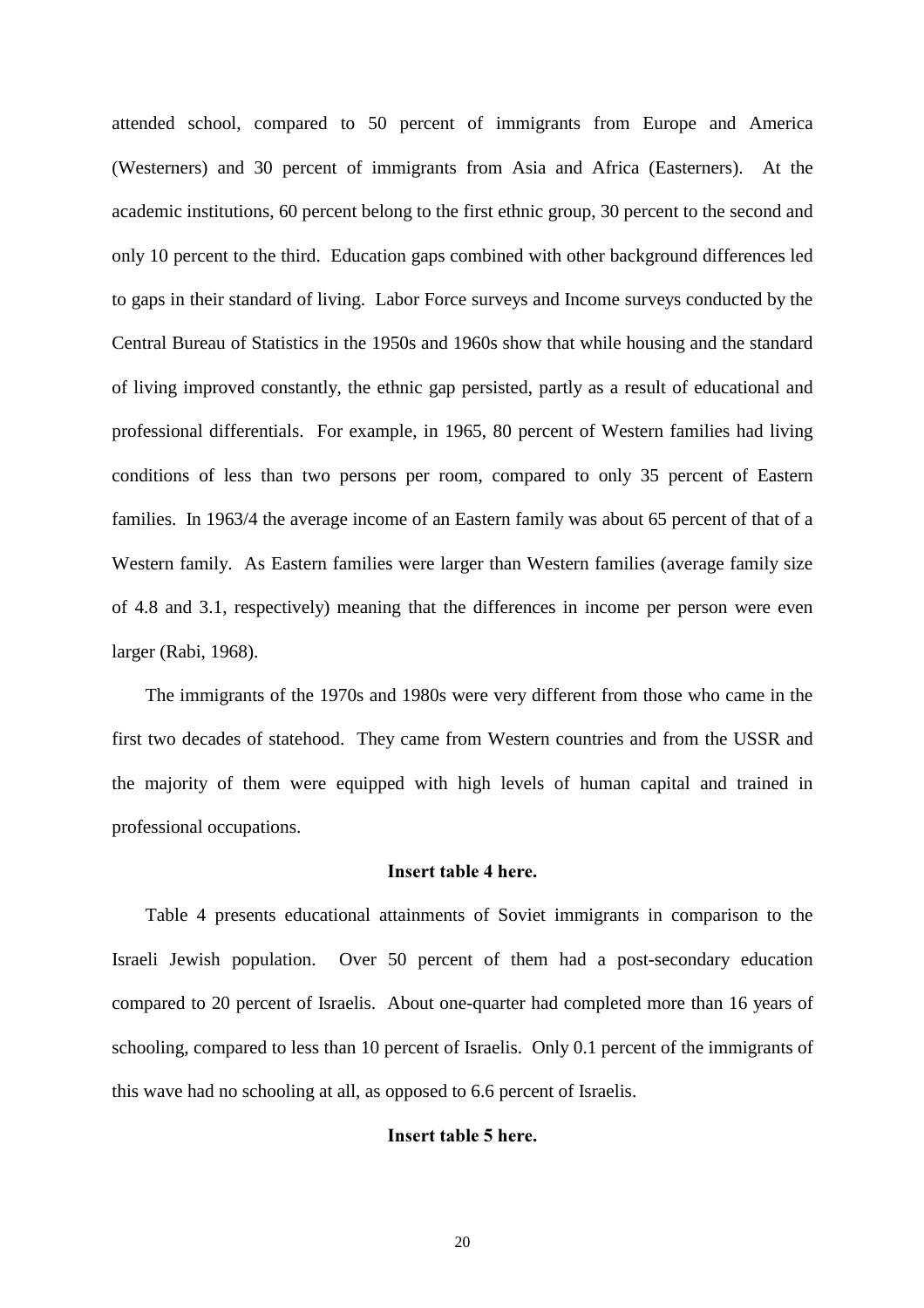Table 5 gives the occupational distribution of the 1970-1979 immigration and the distribution of Israeli workers in 1977. The percentage of immigrants with academic and scientific professions is four times larger than the corresponding figure for Israeli workers (30 percent and 7.5 percent, respectively). About 15 percent are engineers and architects and 5 percent are physicians (Gur, Vinokur and Bar-Chaim, 1980). The percentage of service and agricultural workers is very low among the immigrants.

 However, despite the high levels of human capital, the Soviet immigrants had major problems of adjustment to the Israeli labor market. The source of these problems was rooted in the Russian centralized economic system and its technological inferiority as compared to the West. Many of the newcomers needed some sort of training, retraining in a new profession, or down-grading.

#### Insert table 6 here.

 The educational attainments and professional distribution of the recent mass immigration of Soviet Jews are similar to those of the previous wave. They, too, have an exceptionally high level of education and prior experience in academic jobs (table 6). Over 55 percent had post-secondary education, compared to about 25 percent for the native-born population. More than half of them held academic and managerial positions before immigration: 15 percent were engineers and architects, 7 percent were physicians, 18 percent were technicians and other professionals, and 8 percent were managers. $9$  The Soviet immigration contributed to a significant increase in the educational attainments of the Israeli population. Data from the most recent census of 1995, which were recently released, reveal that 70 percent of Israelis aged 25-64 have a high school diploma, 35 percent have post-secondary education,

<sup>&</sup>lt;sup>9</sup> As an illustration, 57,400 of those who arrived until the end of 1993 defined themselves as engineers and 12,000 as physicians. These numbers should be compared with 30,200 engineers and 15,000 physicians in Israel, in 1989.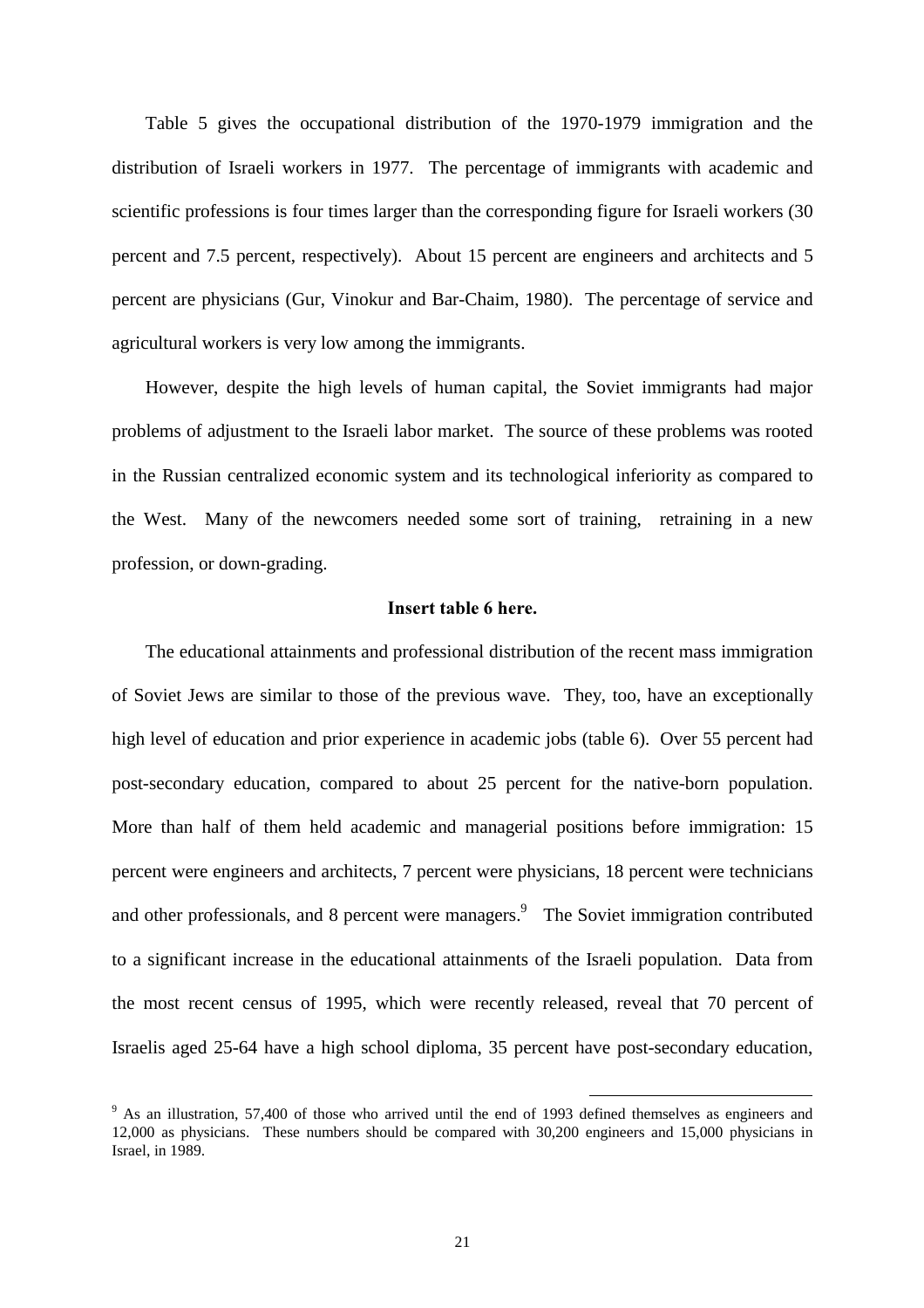and 20 percent have an academic certificate - up from 11 percent from the previous census. This dramatic increase is largely due to the immigration from the former USSR. In an international comparison of university graduates Israel ranks third, after the United States with 25 percent academics and the Netherlands with 22 percent.<sup>10</sup>

 In contrast to the high quality of education and skills of the Soviet immigrants, the rather small Ethiopian group embodies low levels of human capital.

 There is little systematic data on educational and professional attainments of the Ethiopians. The Brookdale Institute carried out a few surveys among Ethiopians who arrived during "Operation Moses" in the mid-1990s and we can assume that the results would not be very different for the Ethiopian immigrants of the 1990s. A representative survey conducted among 1,200 immigrants, aged 16-30, reveals that over one-third (53 percent of women and 23 percent of men) lacked any formal education on arrival in Israel. Only few were able to join Israeli high schools upon arrival and the great majority joined vocational and training courses funded by the Ministry of Labor, the Jewish Agency and the Joint. Eighty-five percent of young male immigrants and 39 percent of female immigrants were enrolled in vocational courses and another half took shorter courses of one year or less. The syllabi were planned to meet the special needs of these immigrants; to provide them with general education and Hebrew language knowledge, and at the same time give them a technicalvocational education to help them integrate in the labor market. Indeed, many of the course completers were later occupied in skilled professions and jobs. About one-third were employed as skilled workers in industry and construction, 13 percent were technicians and another 13 percent worked in skilled service jobs. Only one-third remained unskilled

 $10$  In all other European countries the percentage of academics is significantly lower, e.g., Poland and Ireland, 10 percent; Switzerland, 9 percent; Italy and Turkey, 8 percent; Austria, 6 percent (OCED Statistics, *Ha'aretz*, June 1, 1998).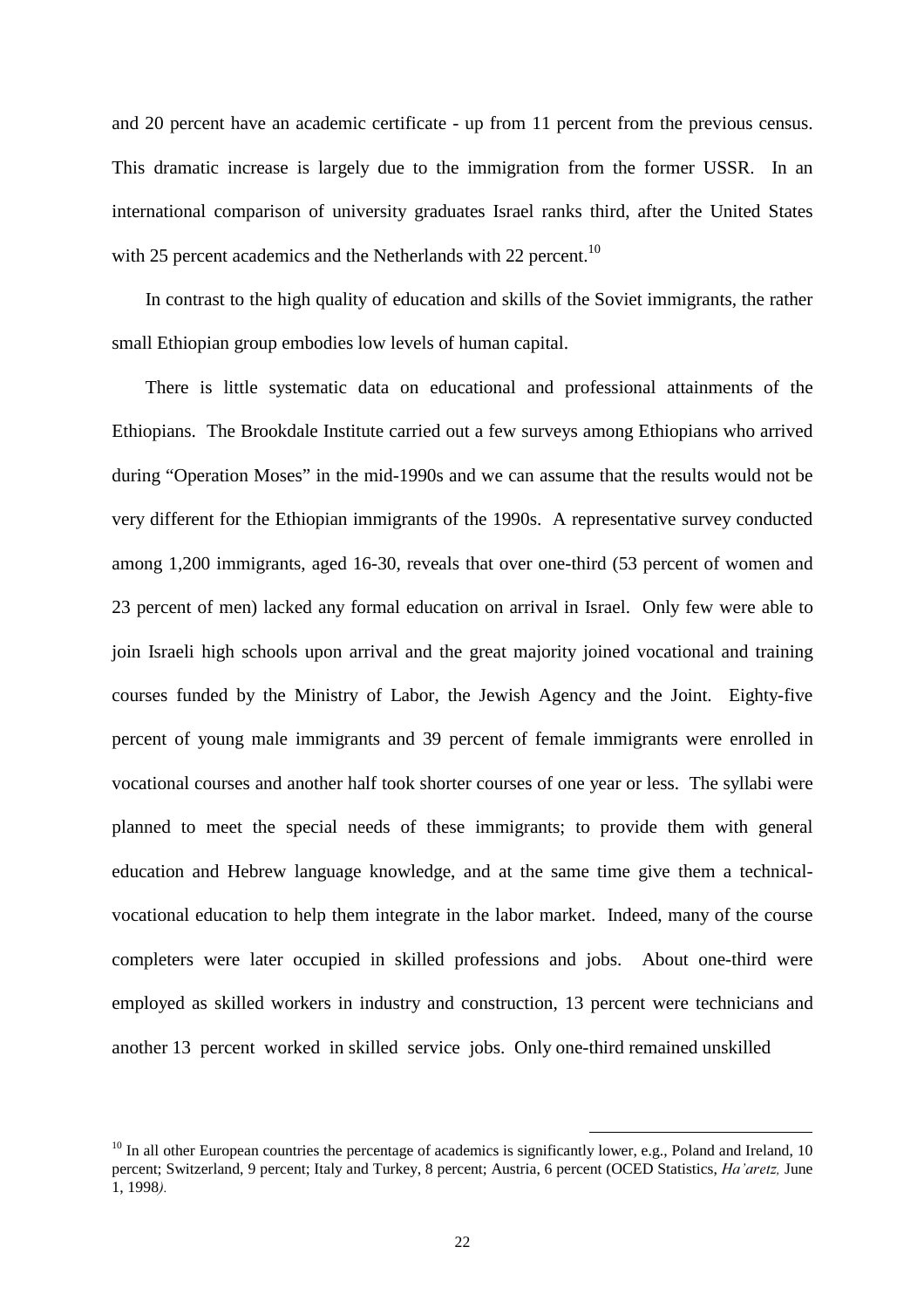workers. The results are impressive given that in Ethiopia the great majority lived in rural areas and worked as agricultural laborers. They therefore had to undergo a complete occupational transformation (Lipshitz and Noam, 1993).

 A comparison of the age distribution of Soviet versus Ethiopian newcomers shows that Ethiopian immigrants are much younger than immigrants from the former USSR. Over 30 percent of the former are under the age of 10 and over 60 percent are under 20. Only 5 percent are older than 65. Respective percentages for the Soviet immigrants are: 14 percent aged 0-9, 29 percent at the age of 0-19 and 13 percent aged 65+. The major differences in the age distributions are due to the much larger families among Ethiopians and the higher life expectancy among Soviets. There is increasing sensitivity to the special problems of Ethiopian youth in coping both with the developmental process undergone by every adolescent, and with the special problems arising from immigration and the need to adjust to a new society. These problems are especially serious, given that most of the families arrived in Israel with very limited educational and financial resources, and that many live in peripheral towns, which are often characterized by limited resources and a shortage of services. Service personal cited a variety of problems among Ethiopian immigrant youth: problematic parent-youth relationships; academic difficulties; difficulties in parental communication with school staff; behavioral and identify problems; and severe economic difficulties. Recently, a number of changes have been made in the policies of the government and of public agencies concerning Ethiopian youth. Maximum effort is being invested in three directions: integrating youth into schools in their home communities; referring youth studying outside their home communities to high-level boarding schools and to matriculation programs; and tracking down and treating youth at risk (Lifshitz, Noam and Segal, 1997).

 It is worth noting that this overall trend of an increase in educational attainments of immigrants (since the 1970s) which is observed in Israel is not a worldwide phenomenon. In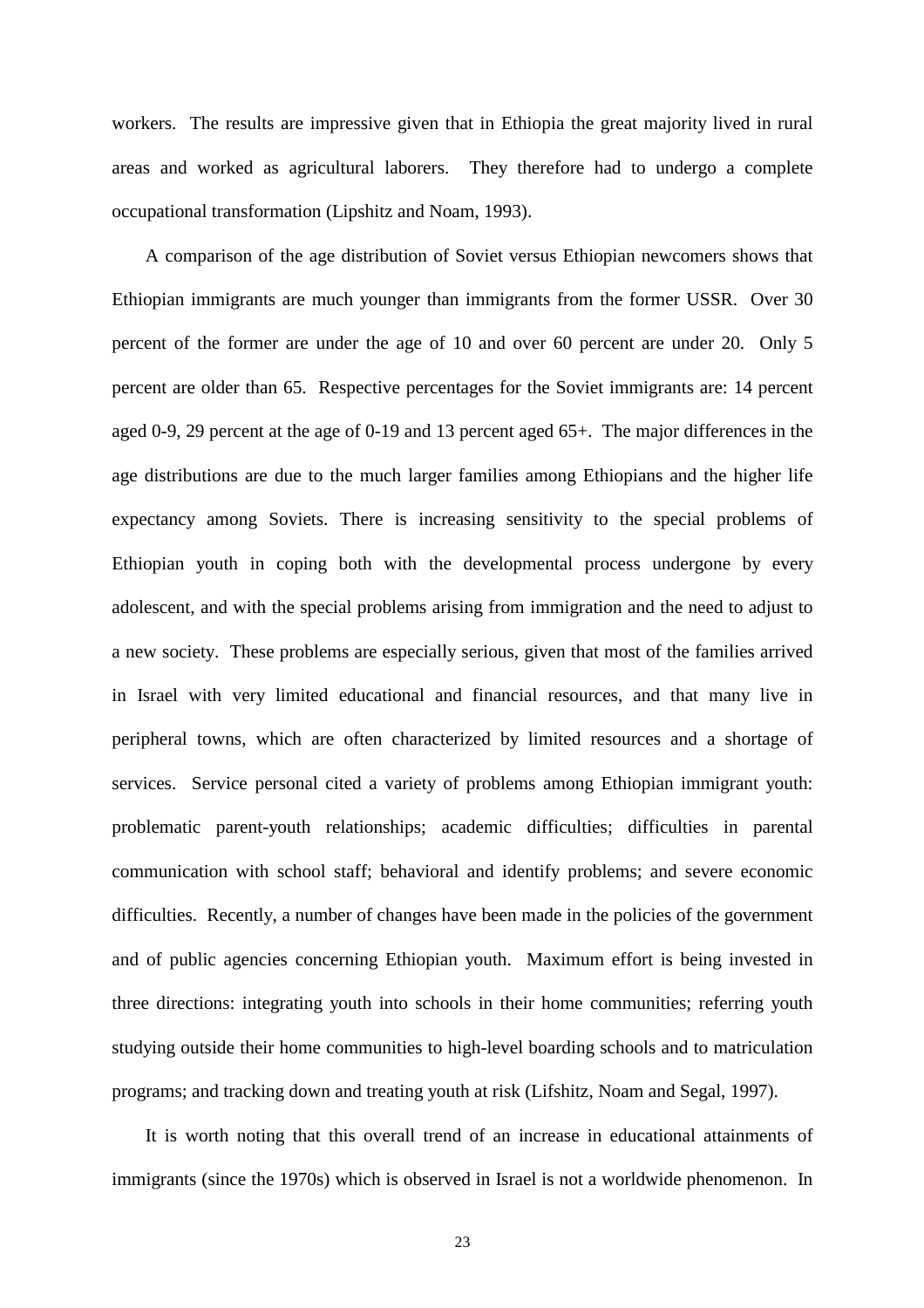the US the relative educational levels of successive immigrant waves fell dramatically in recent decades; in 1970 the typical immigrants who had just arrived in the United States had 11.1 years of schooling, as compared to 11.5 for the typical native workers. By 1990, the typical immigrant had, upon arrival, 11.9 years of schooling, as compared to 13.2 for natives. This also led to a corresponding decline in the relative wage of immigrants (Borjas, 1994b). This trend of decrease in skills exists even in Canada, even though it encourages immigration of the highly skilled, and is screening about one half of an immigrant cohort for human capital characteristics. Although immigrants still tend to be more concentrated in the higher skilled sectors than is the case with the native born, and less concentrated in more traditional sectors, the overrepresentation on the skilled occupations appears to decline across subsequent entry cohorts (Green, 1995).

#### III. Immigrants' Assimilation and Effects of Immigration on the Local Economy

 Many studies in the economics of migration explore the issue of how well immigrants have assimilated into the labor market of the receiving country, and what impact they have on economic growth and on employment opportunities for natives (Borjas, 1994a). The answers to these questions have clear policy implications, e.g., if the local population benefits from immigration, it may be cost-effective to subsidize it. The discussion of these questions has been debated heatedly in many countries and since the 1970s there has been a growing number of studies on these issues. The introduction and development of computers and computational methods facilitated such studies. Simultaneously, statistical methods have been improved and new procedures (e.g., for the use of panel data) have been proposed. This contributed to a sophisticated econometric analysis of the data, compared to the descriptive nature of data analysis used before.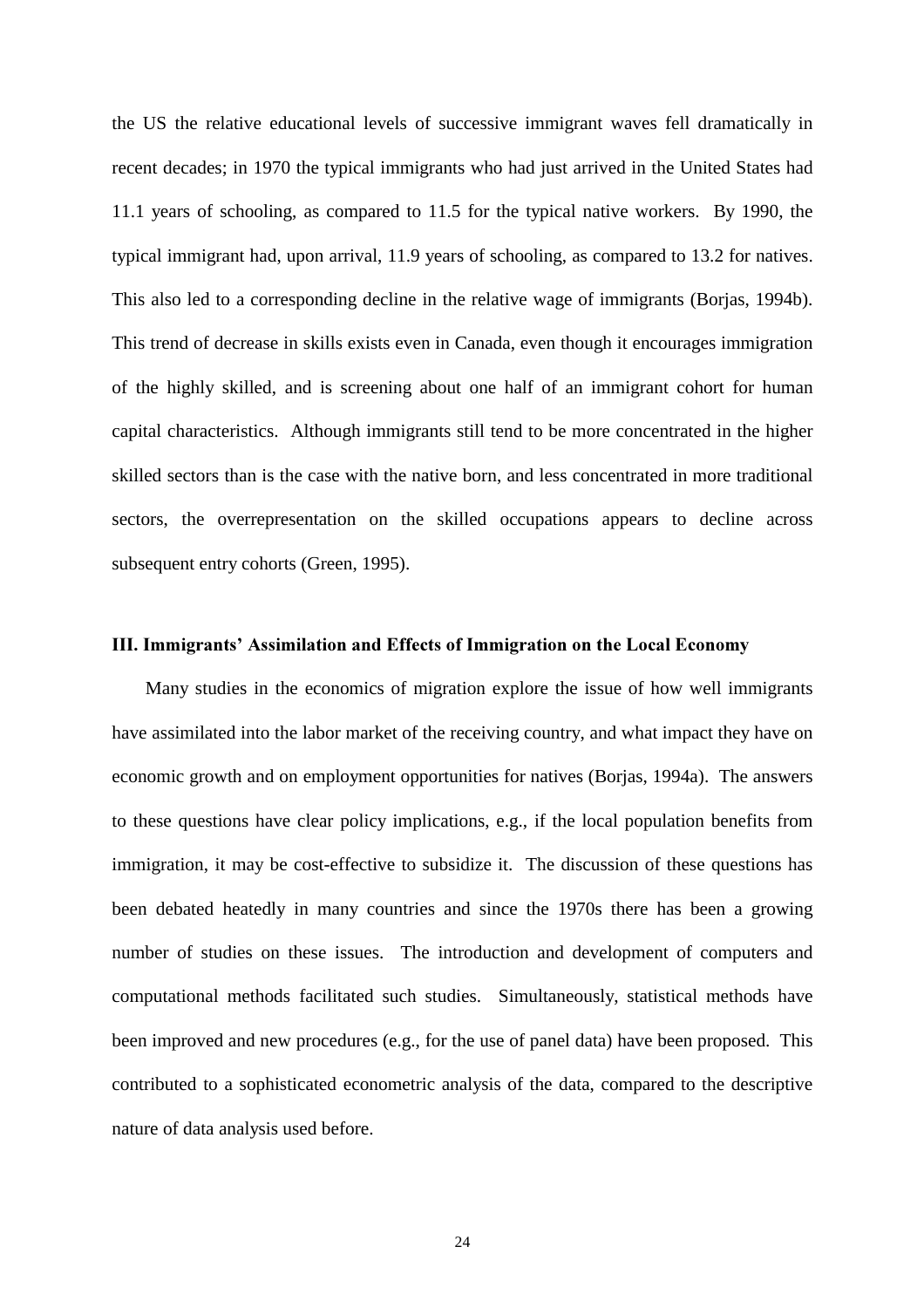The Israeli case is used in many of these studies, as Israel provides a large, rich and varied pool of immigrants to observe. They come from a wide range of countries and have vast educational and occupational backgrounds. The lesser degree of self-selection among immigrants to Israel also makes the Israeli experience well suited for such research. The availability of rich data bases such as the 1972 and 1983 censuses, many absorption surveys, and panel data of the last two waves of immigration from the Soviet countries, facilitates such studies.

 Three questions will be addressed: 1) How well do immigrants perform in the Israeli labor market? 2) What are the effects of immigration on employment opportunities and the welfare of the native population? and 3) What is the relationship and causality between immigration and growth rates of the local economy?

#### **Immigrants Assimilation in the Local Labor Market**

 When immigrants first arrive in a new country, they are at a disadvantage in the labor market, relative to natives with comparable demographic characteristics and skills. Typically, they start with lower wages and subsequently experience a relatively fast earning growth (Borjas, 1994a; LaLonde and Topel, 1991). This rise in earnings is a result of several factors: immigrants learn the local language and become familiar with local institutions and labor market conditions, they accumulate country-specific human capital and experience, and they find a better match for their occupational skills and move up the occupational ladder. As time since migration passes, this earning differential diminishes. Chiswick (1978) in a pioneering study, found that in the US in the 1970s, earning parity was reached about fourteen years after arrival, and thereafter immigrants earned more than natives.

 In Israel this question has been studied mainly for the immigrants of the 1970s and of the last influx of the late 1980s and 1990s. Friedberg (1995) used the 1983 census to study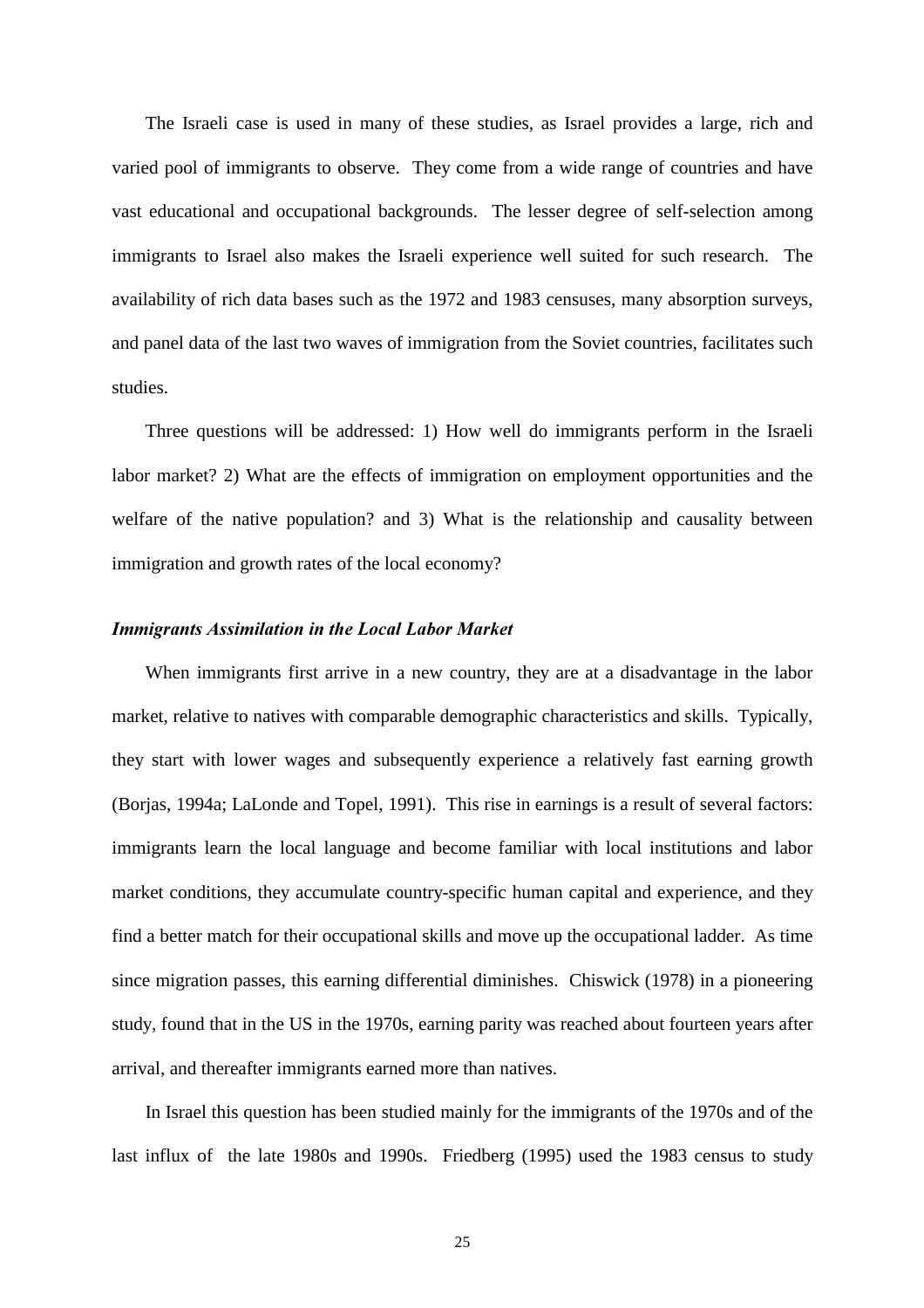wage-convergence of some 54,000 male, full-time, salaried immigrants, aged 24-65, from all immigration cohorts. She found that upon arrival in Israel, the average immigrant earns about one-third less than a native-born Israeli with similar characteristics. This earning gap diminishes over time, but is eliminated only after 35 years. The assimilation rate of immigrants in Israel is therefore approximately 1 percent per year.<sup>11</sup>

 The innovation of her paper is to introduce to the analysis a distinction between human capital that was acquired abroad and that which was acquired domestically. Her study demonstrates that the most important factor determining the gap in the standard humancapital-corrected earnings of immigrants and natives is the source of their human capital. Foreign human capital earns a lower return than domestic, and this fact alone is sufficient to explain the residual earnings disadvantage of immigrants. Friedberg also found a difference in returns to education by country of immigrant origin - the return to education obtained abroad is higher for immigrants from Europe and the western hemisphere than for immigrants from Asia and Africa. These patterns may reflect differences in educational quality across continents of origin, as well as compatibility of the education obtained abroad with the requirements of the host labor market.

 Beenstock (1993) and Chiswick (1997) investigated the interdependence between employment absorption and Hebrew proficiency. Beenstock used panel data on immigrants who came to Israel in the 1970s. These immigrants were interviewed on arrival, after one year in Israel and after three years. The data are unique because they refer to different functions of language (understanding, speaking, reading) and record ability at different time points. Examination of panel data for 6,700 immigrants who arrived in Israel during the 1970s reveals that Hebrew proficiency tends to promote employment absorption. It enhances

 $11$  There is no consensus in the literature regarding assimilation rates in the United States. Most estimates fall in the range of 0-2 percent (Borjas, 1985, 1990; Chiswick, 1978; LaLonde and Topel, 1991).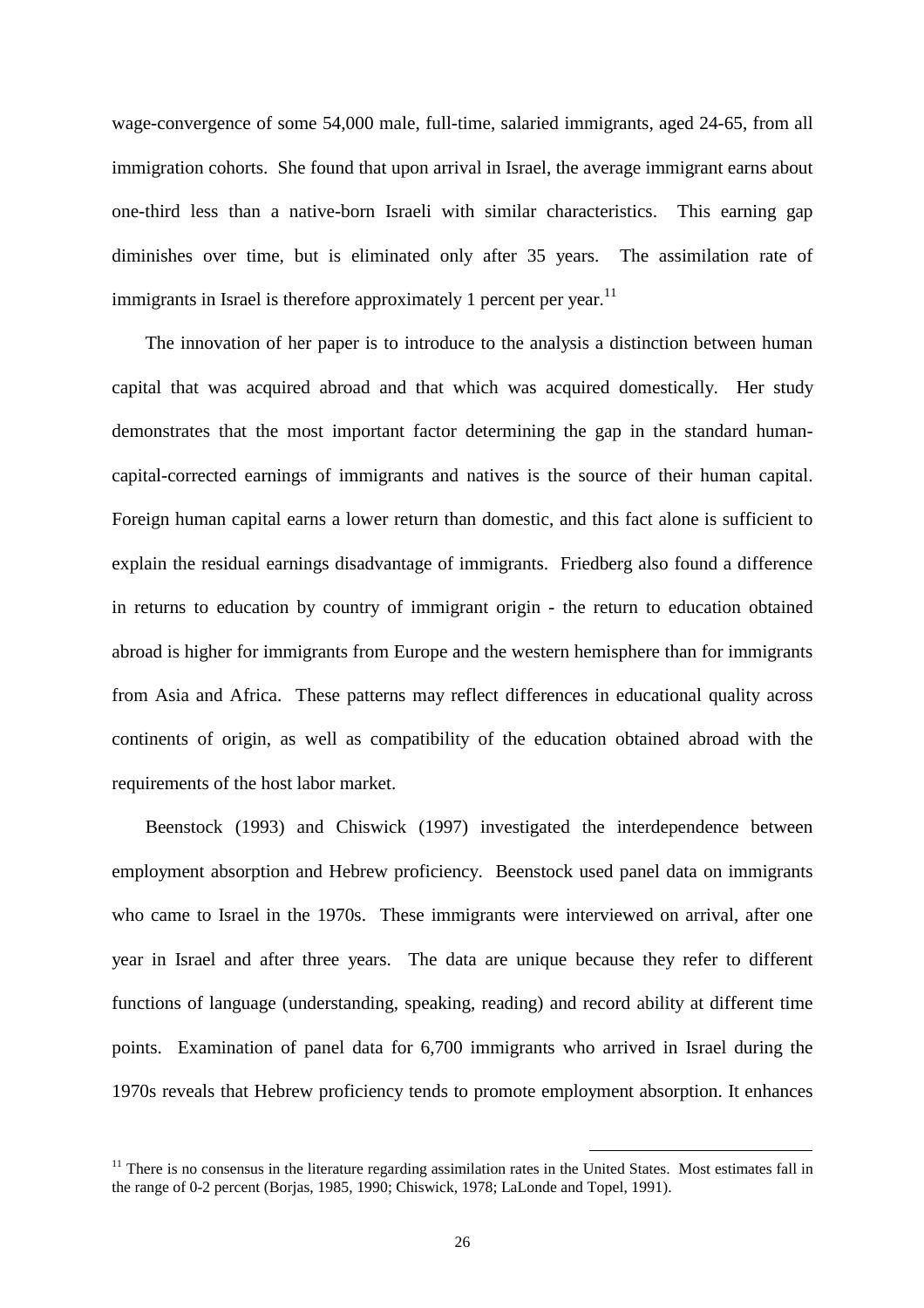participation, reduces unemployment and promotes occupational convergence.<sup>12</sup> He also found that while Easterners were faster than Westerners at language absorption, the opposite was true for employment absorption. This was evident for participation, employment and occupational convergence.

 Chiswick used the 1983 census data to analyze the effects of Hebrew fluency on labor market earnings of male immigrants. By using census data he was able to refer to 56,000 male immigrants coming from a wide range of countries of origin with various lengths of duration in Israel. His analysis reveals that earnings increased monotonically with the ability to speak Hebrew. The patterns are very similar to relationships in English speaking immigrant receiving countries (Chiswick, 1991b; Chiswick and Miller, 1992, 1994, 1995).

 Ofer, Vinokur and Bar-Chaim (1980) studied the absorption process of Soviet immigrants who arrived in Israel between 1974-1976. They used panel data and absorption surveys and their results draw a picture of very successful economic integration. Immigrants' standard of living is higher compared to their standard of living in Russia, and in some cases even in comparison with the native population. Immigrants reported an increase in most personal consumption components, with the exception of culture only. The absorption of young immigrants was more successful than that of older ones and a positive correlation was observed between assimilation and education, professional status and gender (women were more easily integrated than men). However, occupational convergence took time and, at least during the first few years in Israel, immigrants form the Soviet Union "traded downward", i.e., doctors became nurses, nurses became auxiliary help, etc. Similar results have recently been obtained by Amir (1993) for immigrants with higher education who belong to the same immigration stream.

 $12$  Wage data were not available and therefore wage-convergence could not be estimated.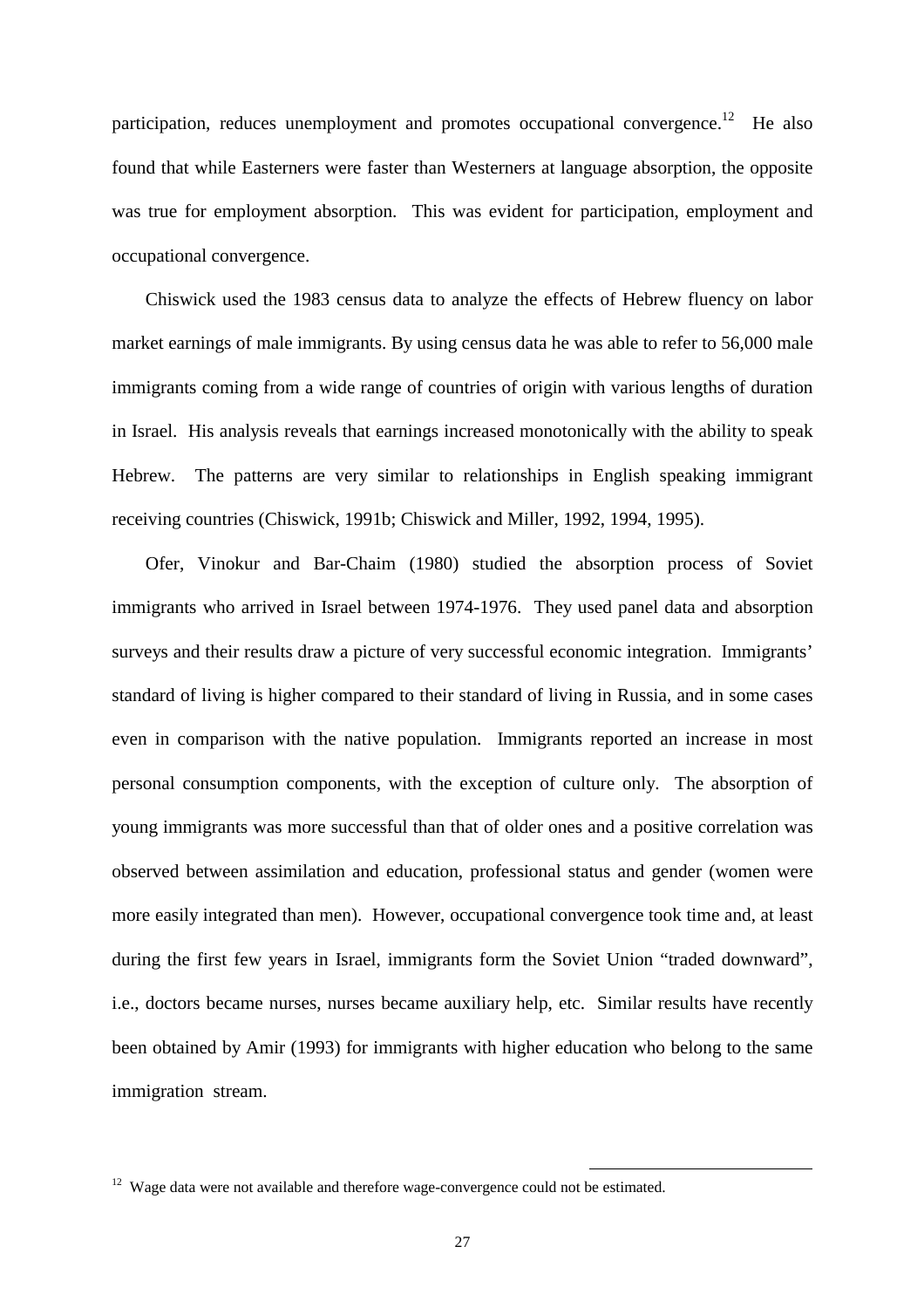Parallel to the Soviet Jewish immigration to Israel in the 1970s and the early 1980s, about a quarter of a million Soviet Jews migrated to the United States at the same time.<sup>13</sup> Chiswick's (1990, 1991a) comprehensive study of their economic integration into the US labor market facilitates a comparison between assimilation of similar groups of immigrants into two different labor markets. Chiswick's studies suggest that immigrants to the US faced greater problems than those met by their counterparts who migrated to Israel. According to the US census of 1980, Soviet immigrants were also less successful compared to other immigrant groups; their average income was 30 percent lower than that of other immigrants and about 60 percent lower than the income of immigrants from Europe. Only half of the migrants who had academic, technical or managerial professions were employed in their original job, and a substantial share of them were unemployed. One of the major reasons for the disadvantaged situation of the Soviet Jewish immigrants to the US was their poor command of the English language. In Israel immigrants acquire the language (Hebrew) faster and more easily due to public language schools (ulpan) which they may attend at no charge for six months.

 Eckstein and Weiss (1997) have analyzed occupational convergence and wage growth of the recent large wave of high-skilled immigrants from the former Soviet Union. Using panel data and their findings suggest that upon arrival immigrants receive no significant return on imported human capital (either schooling or experience); with more time spent in Israel, these returns increase but a gap between returns obtained by immigrants and those obtained by natives remains. This is reflected in returns of 0.03 to schooling acquired abroad, compared to returns of 0.07 that native Israelis receive. Immigrants eventually obtain the same return

<sup>&</sup>lt;sup>13</sup> The US was one of the major countries of destination for Jews who migrated out of their countries of origin. Until the 1920s it hosted the majority of Jewish migrants. Since the 1930s and, significantly after 1948, Israel took the lead. All together, about 7 million Jews changed countries of residence in the last millennium (Della Pergola, 1991).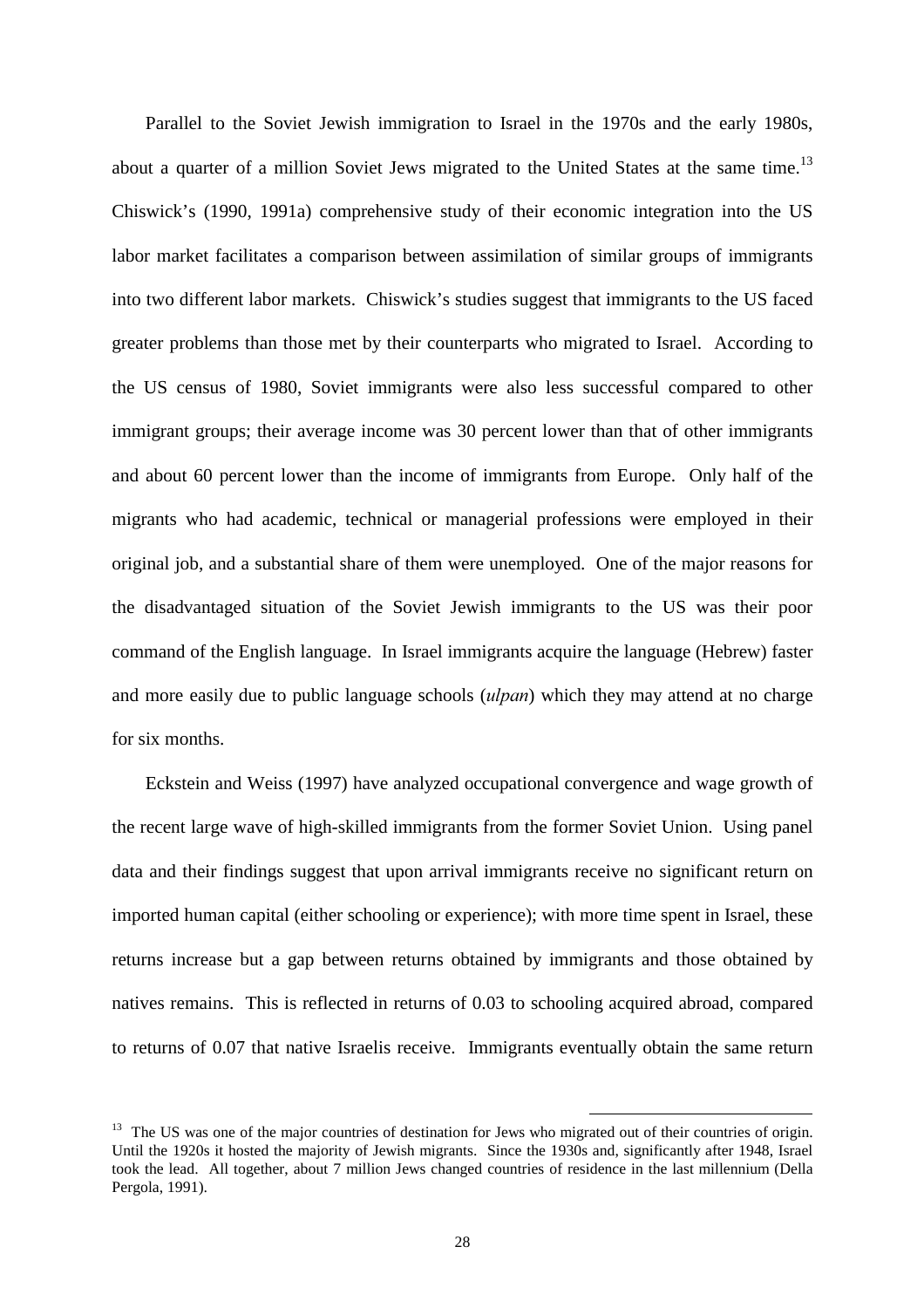on experience as natives but convergence is slow. Occupational convergence is also slow, after 15 years in Israel, the occupational distribution of immigrants tends to converge to that of Israeli workers but, in the short run, a significant downgrading is observed.

 Immigrants start with low wages and experience rapid increases; in the initial five years following arrival, wages of immigrants grew at a fast rate of 6.4 percent a year. Half of this growth can be ascribed to rising rates of return to skills. Occupational transitions account for growth of 3 percent per year (among immigrants with 16+ years of schooling) and accumulated experience in the local labor market accounts for about 1.6 percent per year. As an illustration, an immigrant who arrived at the age of 30 with 16+ years of schooling initially earns, on average, only half the wage of a comparable native Israeli. By the age of 50, the wage of this same immigrant will be 10-16 percent lower than that of a comparable native worker.

 A series of studies referred to wage differentials between immigrants from various continents and, in particular, between Easterners and Westerners. Following the mass immigration to the nascent state of Israel at the end of the 1940s and the beginning of the 1950s, large wage differentials between the two ethnic groups were observed. Subsequently these gaps narrowed. As Amir (1980, 1987) has shown, in 1957-1958 a gap of 37 percent was observed between earnings of heads of families who originated from Asia and Africa (Easterners) and those from Europe and America (Westerners). By 1963-1964 the gap fell to 32 percent. In 1968-1969 the weekly income difference for family heads was 26 percent, and in 1975-1976 it dropped to 13 percent. The wage difference between all employee immigrants (and not only heads of families) was larger; about 35 percent in 1969, 17 percent in 1976 and 16 percent in 1982. The social and economic significance of these wage gaps can be related to the factors determining them. The respective roles of human capital differences and discrimination have also been examined. It was found, for example, that the mild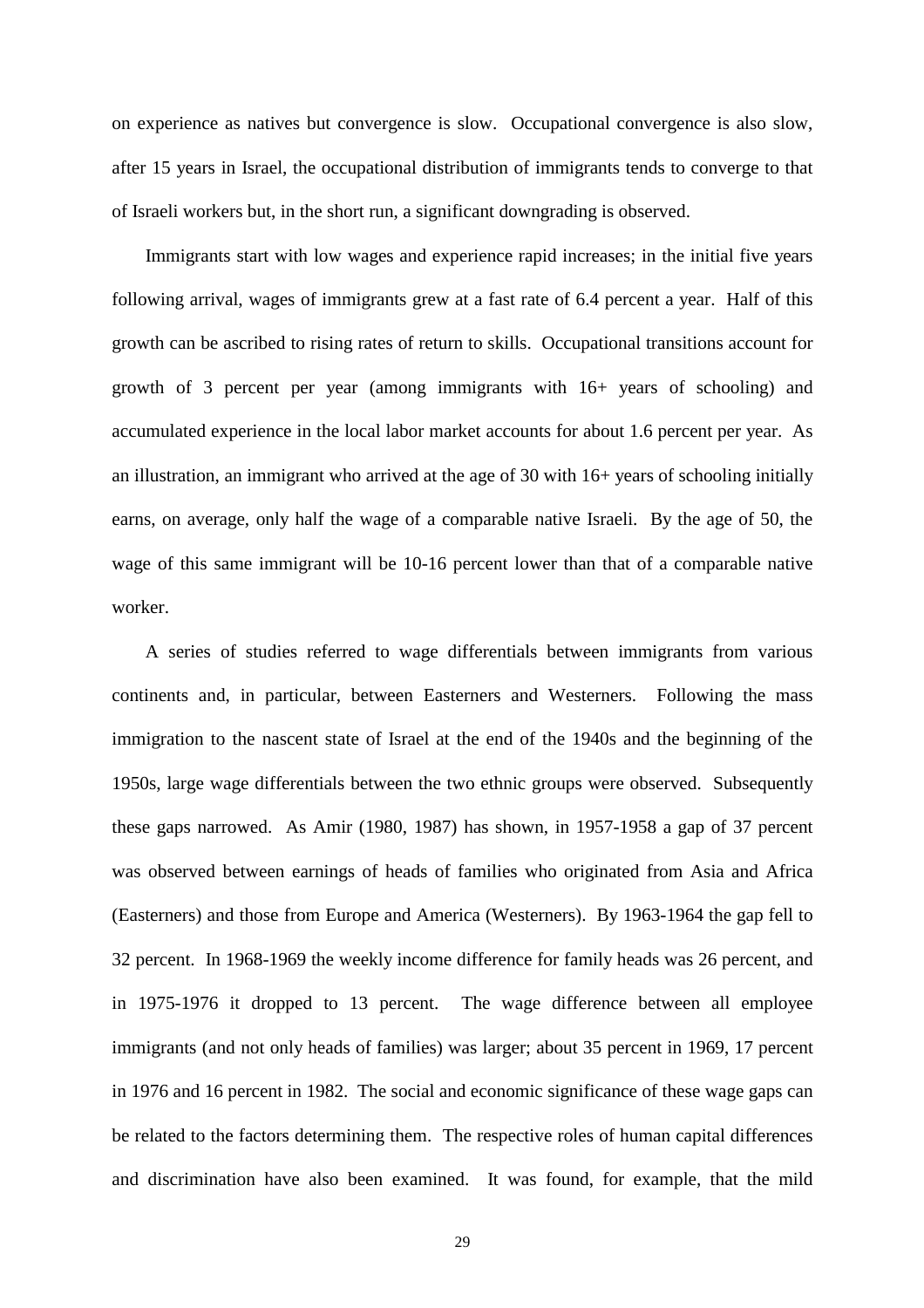decrease in the wage gap between 1957-1958 and 1963-1964 was comprised of similar decreases in each of the two components. With regard to the highly significant decrease between the end of the 1960s and the middle of the 1970s, two opposite conclusions were drawn; according to Weiss, Fishelson and Mark (1979) the decrease is attributable largely to a decrease in the explained portion of human capital differences while Amir (1980) claims that the share of the unexplained component of discrimination is larger.

 The more recent immigration waves (since the 1970s and up to the present date) are composed of Westerners (the great majority from the Soviet countries) with a negligible proportion of Easterners originating from Ethiopia. A distinction between assimilation of Westerners versus that of Easterners is no longer relevant. However, wage and occupational differentials still exist, stemming partly from differences in educational attainments and other socioeconomic background variables. These gaps result in social and political tension.<sup>14</sup>

#### The Impact of Immigration on the Native Labor Market

 A rapidly growing literature documents the impact of immigrants on the native labor market of the receiving country. A pioneering empirical paper on this issue was written in 1970 by Jones and Smith who explored the impact of immigration from the British Commonwealth to Britain, and found that it neither increased unemployment of natives nor overused state welfare funds. Most of the studies which were conducted thereafter investigated the following issues: Do immigrants have an adverse impact on native earnings and employment opportunities? If so, how large is the loss in the economic welfare of the natives? Borjas (1994a) reports studies done in the US, Germany and France in which correlations between native wages and the immigrant share in local labor markets are

<sup>&</sup>lt;sup>14</sup> For more information on ethnic, economic and social stratification see Cohen, Bechar and Raijman (1994); Neuman and Silber (1996); and Neuman and Oaxaca (1997).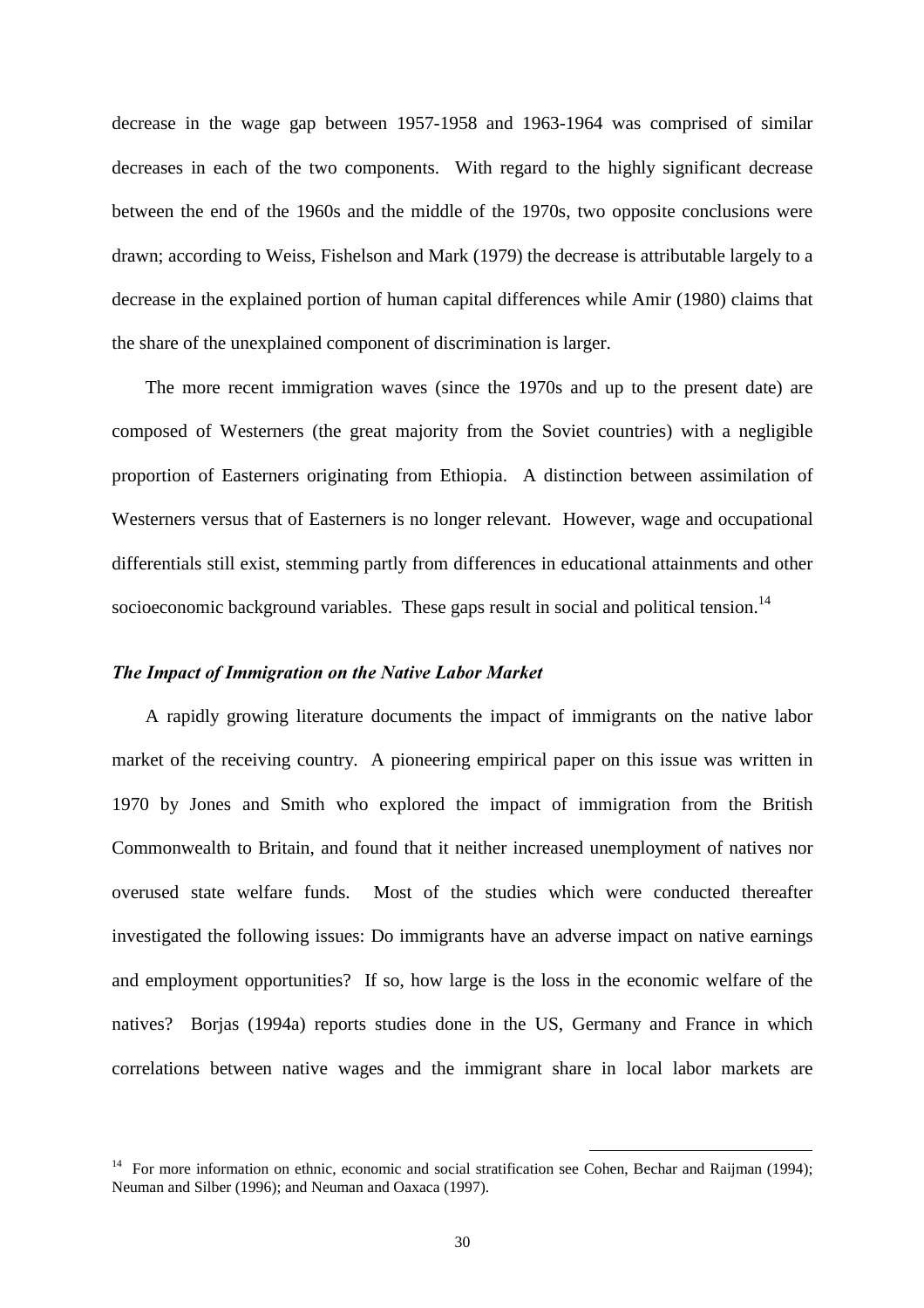estimated. All these studies do not support the hypothesis that employment opportunities of native workers are adversely affected by immigrants. Zimmermann (1995) points to similar results for Europe. However, Borjas' appraisal of the literature suggests that "we still do not fully understand how immigrants affect the employment opportunities of natives in local labor markets, nor do we understand the dynamic process through which natives respond to these supply shocks and reestablish labor market equilibrium" (Borjas, 1994a, p. 1700).

 In Israel, this question has been addressed by Simon (1976) who examined the Soviet immigration wave of the 1970s and by Hercowitz and Yashiv (1997) who looked at the last massive inflow of the 1990s.

 Simon (1976) explored the effect of the Soviet immigration of the 1970s on the income of native Israelis. Whereas most studies of this kind looked at correlations and elasticities between wages and the share of immigrants, Simon employed a different estimation technique which considered the following elements: 1) The significant burden which immigrants impose on the State welfare system; Israel provides new immigrants, for a period of three years, with various services of housing, health, education, income maintenance and social services. Subsidies for housing are particularly high; 50 percent of the rent for the first three years and, in the case of purchase of an apartment, the immigrant receives inexpensive loans, 2) The increase in the size of the labor force results in a decrease in the capital/labor ratio and might also lead to economies of scale and 3) Immigrants who serve in the army and spend several years in mandatory service contribute to defense production. This is a very significant contribution in a state like Israel which, in the 1970s, devoted to defense 25 percent of its national income. After netting out the first two negative effects by the third very positive one, Simon came up with the following estimates: the net effect is negative only for the first year after migration (-10.75 percent), close to zero (-0.8 percent) for the second year and then increases gradually up to 26 percent seven years after migration and, as much as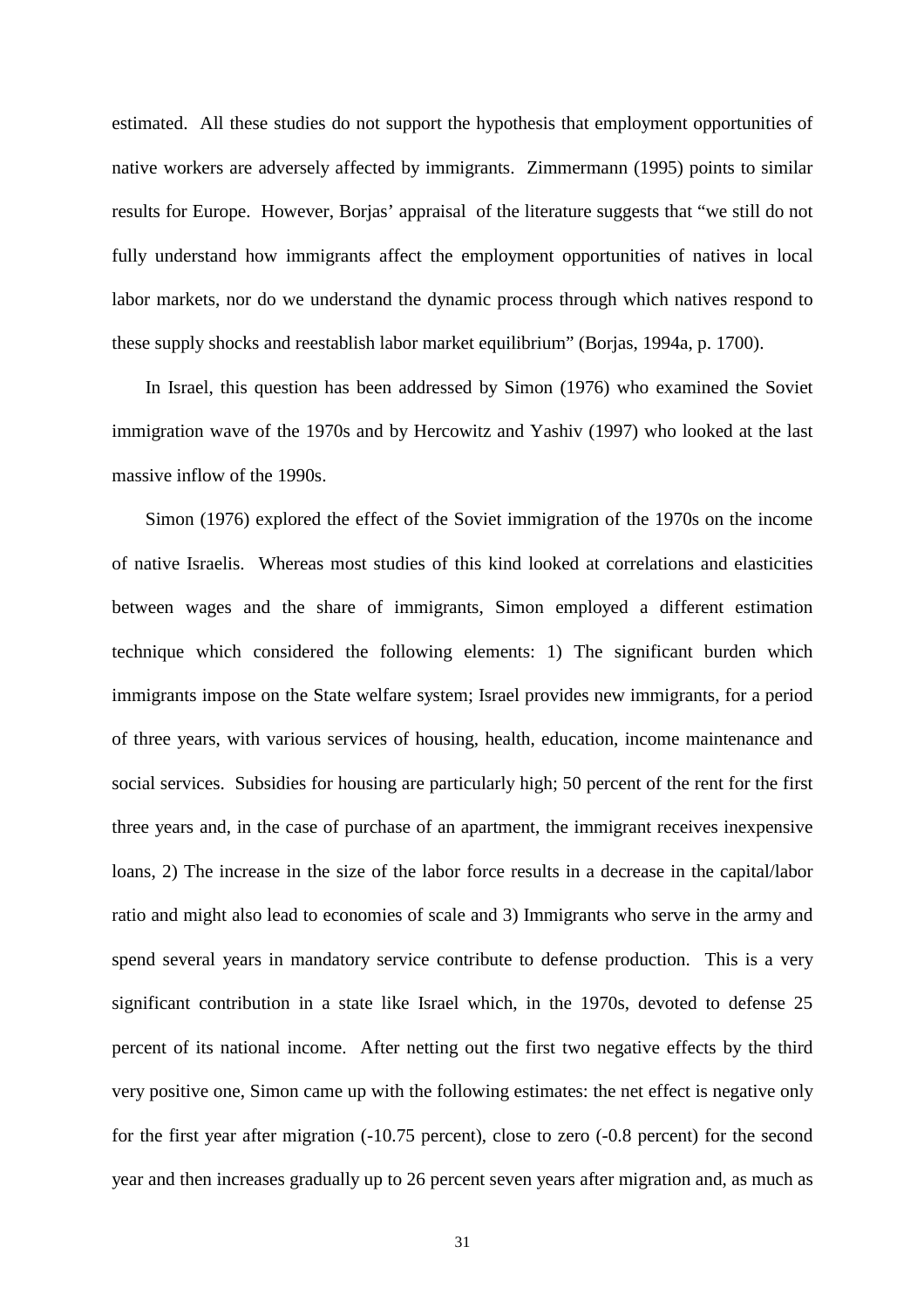59 percent 50 years later. Three years after migration the immigrant pays back his absorption costs and from then on he contributes to the welfare of the State. Returns to investment in absorption therefore are very high, according to Simon's calculations.

 As for employment opportunities, in the 1970s the Israeli economy enjoyed full employment. Unemployment rates were around 3-4 percent for both natives and immigrants and immigration had no significant effect on unemployment. In the 1990s unemployment rose to 5-7 percent and the last massive wave of immigration arrived into an economy with above normal unemployment rates. In this case the effect of mass immigration on employment rates is of special interest. Hercowitz and Yashiv (1997) proposed a theoretical model dealing with several aspects of this process and have tested it empirically. The model emphasizes the point that immigrants are absorbed into the local labor market gradually and therefore the effect on the employment opportunities of the native labor force occurs with a lag. It also incorporates the phenomenon whereby the immigrants first "tradedown" their skills and only later they climb the occupational ladder. The model caters for substitution and complementarity among the various skill groups and takes into account effects from the markets for goods. The two main findings are: 1) The effect of the immigration wave of the 1990s on natives' employment is for the most part positive. This is explained by aggregate demand effects. This finding is stronger than those of many other papers which found insignificant or very small negative effects (e.g., Card, 1990; Borjas, 1994b; Zimmermann, 1995) and 2) The effect of immigration differs for different native occupational groups. This is explained by the occupational convergence of these highly skilled immigrants - they first enter low-skill occupations and gradually work their way up.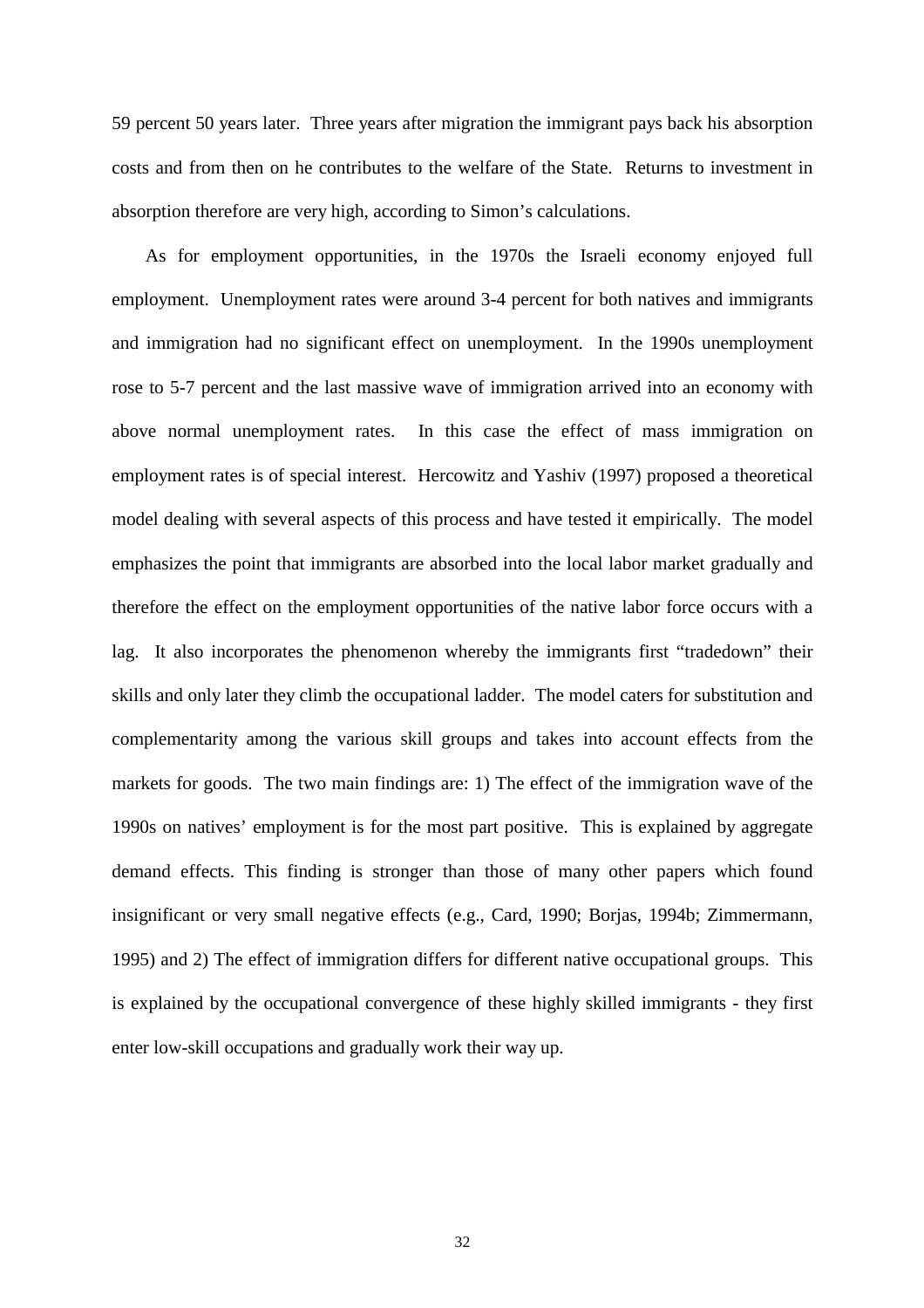#### The Entwined Growth of Population and Product

 The third issue we examine are the growth rates of the Jewish and then the Israeli economy during one hundred years of immigration.

 Under the British mandate a Jewish economy existed alongside an Arab one. The Jewish population at the beginning of the century was so small that it hardly constituted an economic entity. The rapid growth of that population during 1919-1948 (487,000 immigrants, see table 1) with its own institutional structure, accompanied by a concurrent huge growth of product, created a distinct Jewish economy, separate but not completely isolated from the Arab sector (Metzer, 1982). Since 1948, the Jewish economy and the economy of Israel have been synonymous, with only a small Arab sector integrated into the general economy.<sup>15</sup>

 A full analysis of the performance of the Israeli economy and its interrelations with population growth is beyond the scope of our review.16 We will concentrate on population as an engine of growth of product. As the estimates of product for the years 1882-1948 and the estimates for the first years of statehood are very rough, our discussion will not refer to these time periods and we will use 1950 as our starting point.

#### Insert table 7 here.

 Table 7 documents annual population and product growth rates (total product, per-capita product and per-capita consumption) for the period 1950 and up to the present date. The record of long-term growth in both product and in Jewish population is truly exceptional by world standards. It is at a record high for the first years of statehood. In 1951 GDP increased by 30.1 percent and per-capital GDP surged by 10.3 percent. A significant share of GDP was

<sup>&</sup>lt;sup>15</sup> After the 1967 war, the West Bank and the Gaza strip became part of the Israeli market and the labor pool there both benefited from the higher wages in the Israeli market and served as a buffer to domestic fluctuations (Ben Portath, 1986).

<sup>&</sup>lt;sup>16</sup> For a more detailed analysis see Bein (1976) for the pre-State period; Gaathon (1964a, 1964b, 1971), Prop 1968) and Halevi and Klinov-Malul (1968) for the period 1948-1966; Ben-Porath (1986) for 1922-1982, and Hercowitz and Meridor (1991) for 1989-1991.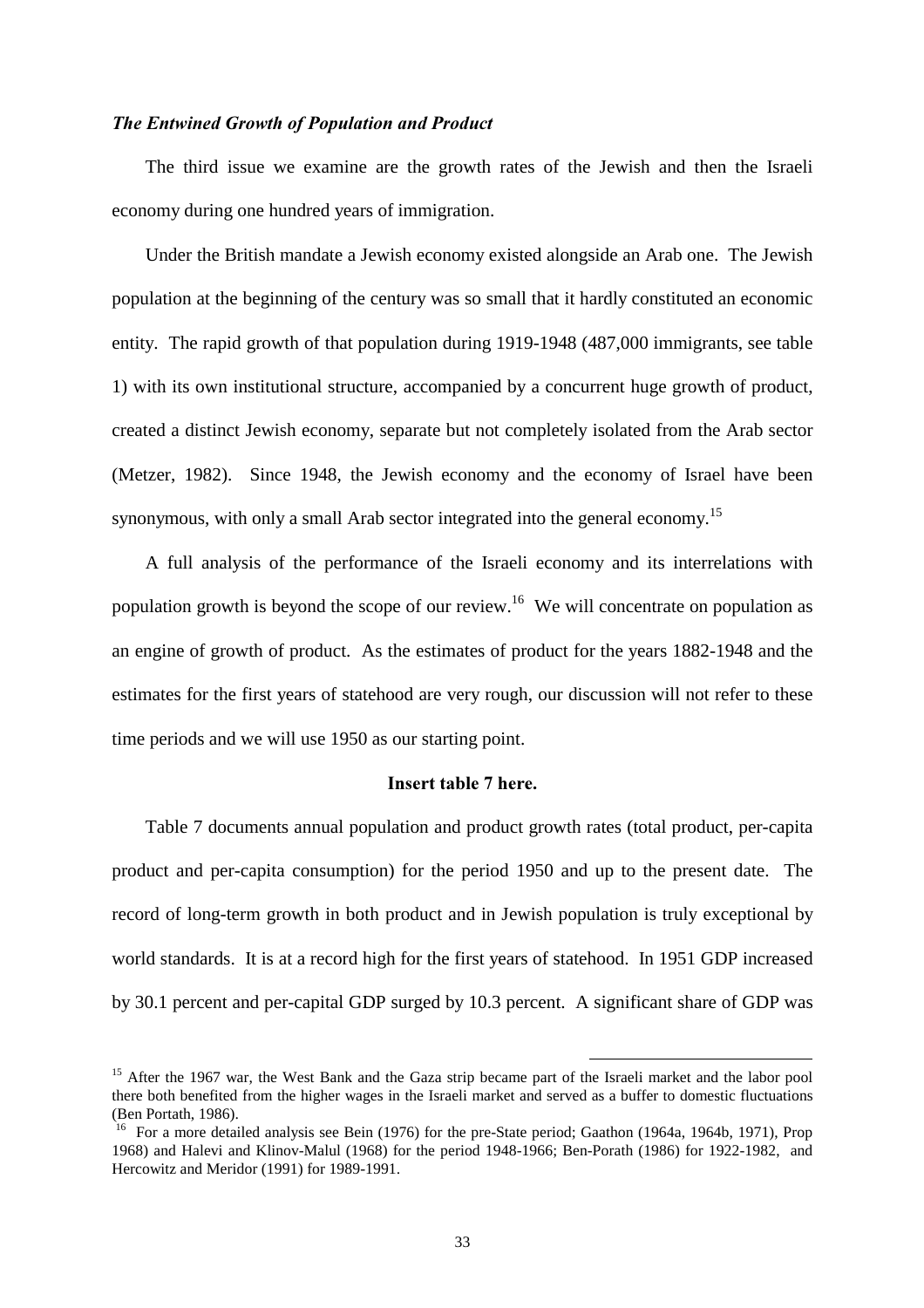government consumption, however per-capita private consumption also rose by 3.8 percent.

During the period 1952-1966 the figures dropped to 10.3, 6.2 and 5.3 respectively. These

figures are still very high by any international comparison.

Richard Easterlin (1961) was so impressed by the Israeli experience that he wrote in

1961:

Fortunately, despite the usual difficulties of statistical collection and organization in a newly founded state, reasonably acceptable estimates of real national product are available back to 1950. For the eight years since this date, these tell a story of remarkable accomplishment - a growth in total gross national product of around 140 per cent, an annual rate exceeding 11 per cent. While data for all nations are not available for comparison, it seems certain that no other nation attained a comparable rate during this period. Of course, one may point to the extraordinary addition to the nation's labor force, one of the major inputs into an economic system, as creating some presumption that total product would rise significantly. But, when one turns to the figures for growth of real per capita product, the result is still amazing - an increase of 50 per cent during the period, an annual rate of over 5 per cent. Though not the highest in the world during these years, such a rate would put Israel well up among the leaders and would be warmly welcomed by any nation seeking economic development. Moreover, few nations, if any, were confronted with equally adverse circumstances. For, if one harks back to classical stationary state reasoning, such growth in population in an economy of poor and limited resources would be expected, other things remaining unchanged, to lead not to a rising or even a stationary per capita product, but to a declining one. (p. 64.)

An international comparison presented by Kuznets (1973) adds more perspective to the

Israeli figures.

#### Insert table 8 here.

Table 8 shows growth rates for various countries, for the period 1950-1968.<sup>17</sup> Only Japan precedes Israel with an annual GDP growth rate of 9.7 (compared to 9.2 in Israel). Taiwan comes close with a rate of 8.5. When per-capita growth rates are compared, Japan stands out again (with a rate of 8.6) while Israel is close to seven other countries: Austria, Germany, Greece, Italy, Puerto-Rico and Spain, with growth rates of around 5 percent.

<sup>&</sup>lt;sup>17</sup> Communist countries are excluded due to their different eocnomic/political system.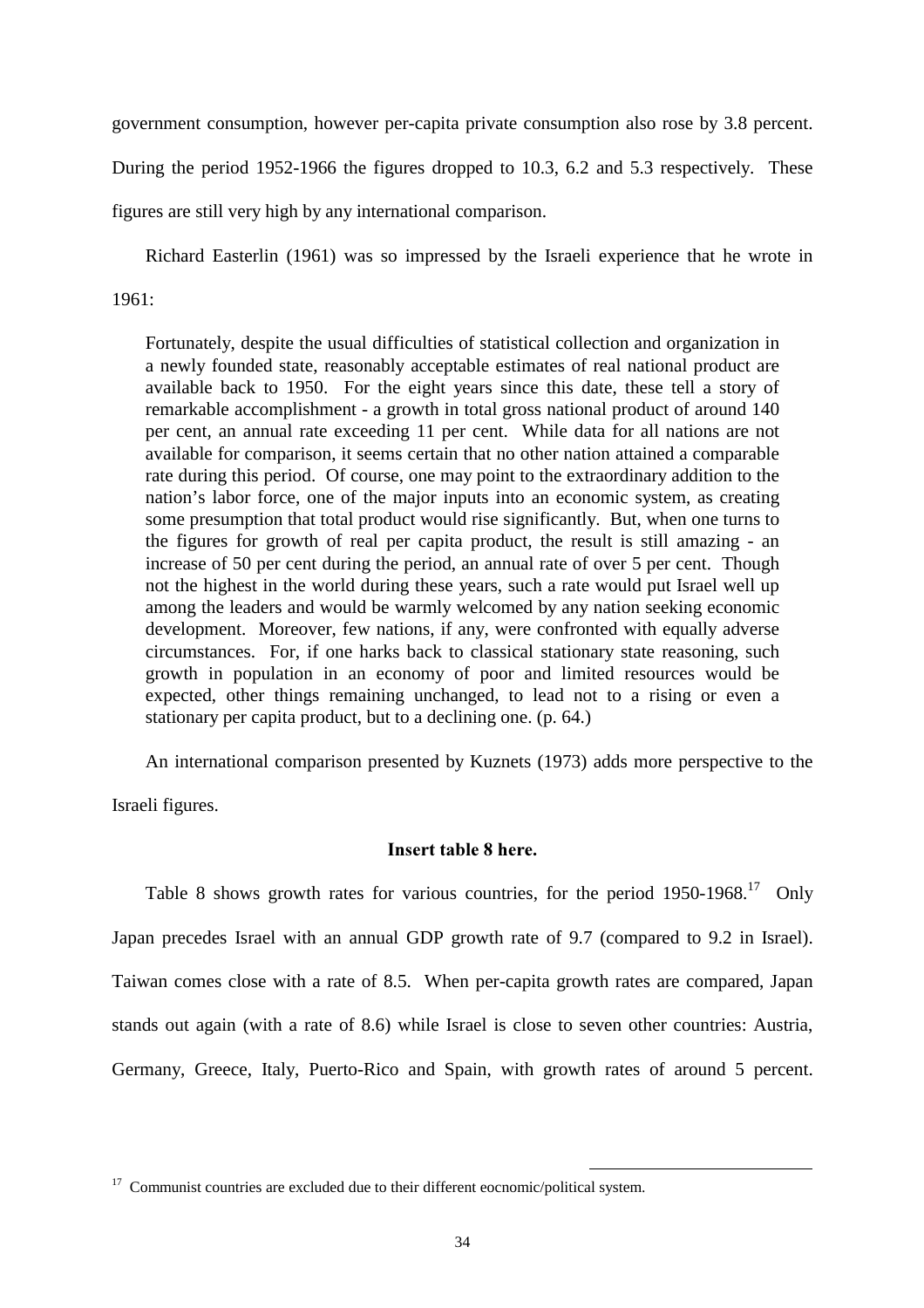Kuznets concludes that in 1965, out of 106 non-Communist economies with a population of one million or more, only very few reached growth rates higher than Israel.

 Kuznets (1972) also raises the question of causality between the influx of immigrants during the late 1940s and early 1950s and the very impressive growth rates during 1951-1966. He does not give a clear-cut answer as there are counter observations. There are countries with similar demographic backgrounds and low productivity rates and also countries with similar demographic experience and yet low growth rates. He felt that ideological and moral factors contributed to the phenomenal economic success; the strong belief that the Jewish state has to be rebuilt, the sense of unity both in the country and among world Jewry; and the existence of a hostile and isolated environment.

 1966-1967 were years of recession when per capita GDP and per capita consumption dropped by about 1 percent. One of the traumatic lessons of this recession was the ensuing wave of emigration), which indicates that emigration responds to economic fluctuations. In 1968 the economy was back on track and between 1968-1972 GDP rose by 11.9 percent annually while the population increased by 2.9 percent. As a result per capita GDP grew more than 8 percent each year. The two decades of the 1950s and the 1960s were therefore years of rapid economic growth in which gross domestic product rose about 10 percent annually. There were relatively few changes in the average annual growth rate of the population (around 3.5 percent) and, as a result, product per capita increased by more than 5 percent annually. By the late 1960s only several other countries (Hong-Kong, Korea, Singapore, Taiwan and a few oil exporters) performed as well as Israel or better.

 In the third decade a sharp downward trend set in. Between 1973-1980 the population grew at an annual rate of 2.2 percent, GDP at 3.1 percent and GDP per capita at 1 percent only. After 1973, in addition to a slowdown in immigration, Israel underwent external shocks; the energy crises of 1973-1974 and 1979 with associated changes, made the 1970s a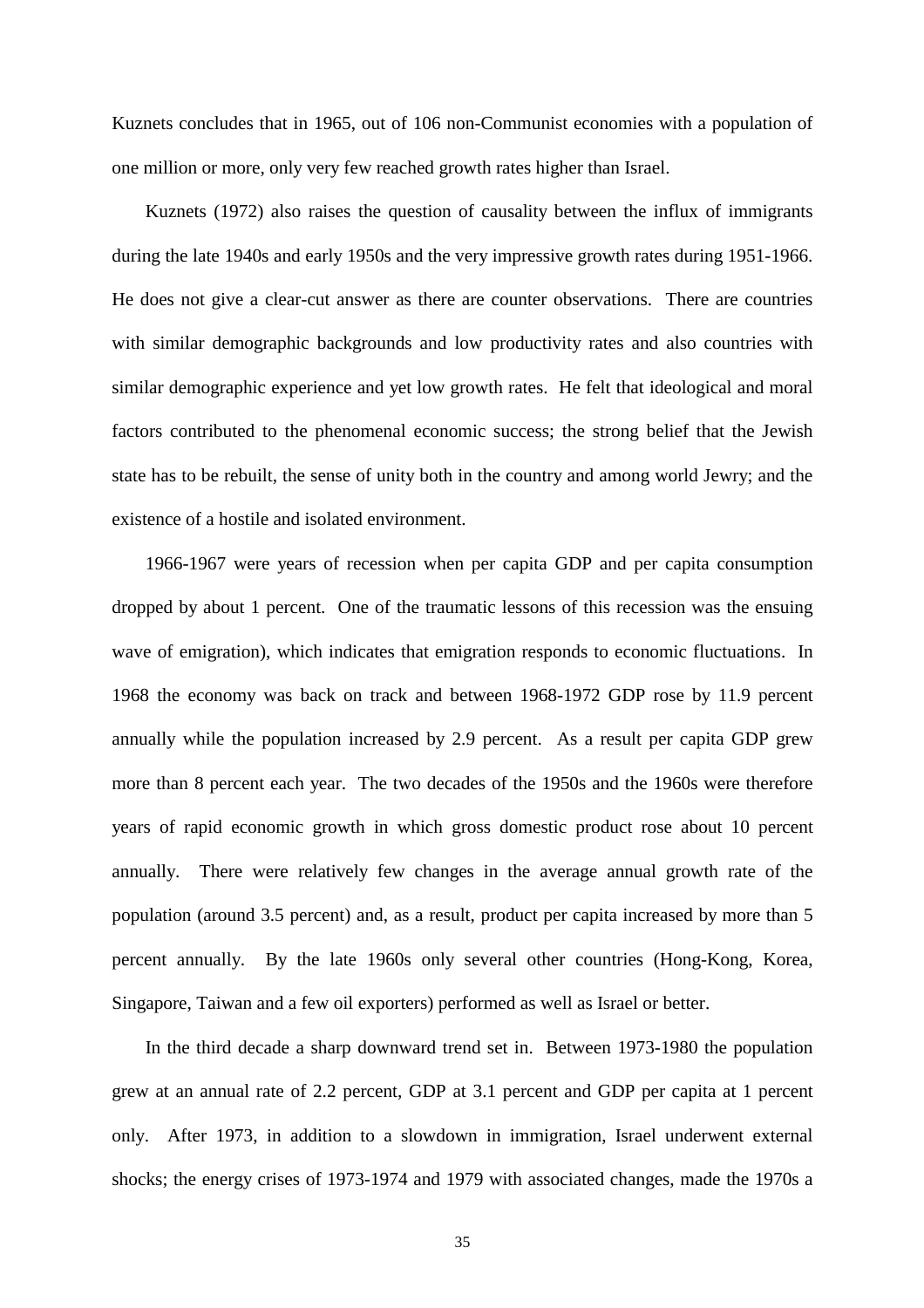period of world-wide slow growth. Rising defense expenditures after the 1973 war and the return of the Sinai oil fields to Egypt as part of the Camp David Accord exacerbated the problem.

 This trend of slowdown of immigration and growth continued in the 1980s as well. Between 1981-1989 the Jewish population grew by less than 1.5 percent annually, GDP rose by a yearly average of 2.7 percent and per capita GDP by 1.1 percent. This trend has changed altogether with the mass immigration of Jews from the former Soviet Union which started toward the end of 1989. This wave, which stands out in its magnitude, reached population growth rate peaks of 6.2 and 5.0 percent in 1990 and 1991, respectively, and then slowed down to an annual population growth rate of 2.4 during each of the years 1993-1998. The increase in population was accompanied by annual GDP growth rates of over 5 percent during 1990-1995.18 Per capita GDP growth rates were less consistent and ranged between 0.1 percent in 1991 and over 4 percent in 1994 and 1995. The high growth rates of 1994-1995 are probably a result of the assimilation process and the increase in the productivity of the immigrants who arrived in 1990-1991. The rate of growth of the Israeli economy, during the first half of the 1990s, has been one of the highest in the world, more than double the rate of the OECD countries, the G-7, Japan, the United States or the United Kingdom.<sup>19</sup> Only some newly industrialized Asian countries (Singapore, Korea) preceded the Israeli economy (International Monetary Fund, 1997, table A2, p. 148). Starting in 1996, the trend of high growth rates has changed dramatically. In 1996 GDP growth rates decreased to 4.7 percent (from 7.1 in 1995) and per-capita GDP growth rate dropped to 2.5. During 1997-1998 economic activity continued to decrease and the economy witnessed a recession. Annual

<sup>&</sup>lt;sup>18</sup> The Israeli GDP growth rate figures (in percent) are: 1990 - 6.1, 1991 - 6.3, 1992 - 6.6, 1993 - 3.5, 1994 - 6.8, 1995 - 7.1, (table 7).

<sup>&</sup>lt;sup>19</sup> The G-7 includes Canada, France, Germany, Italy, the United Kingdom and the U.S.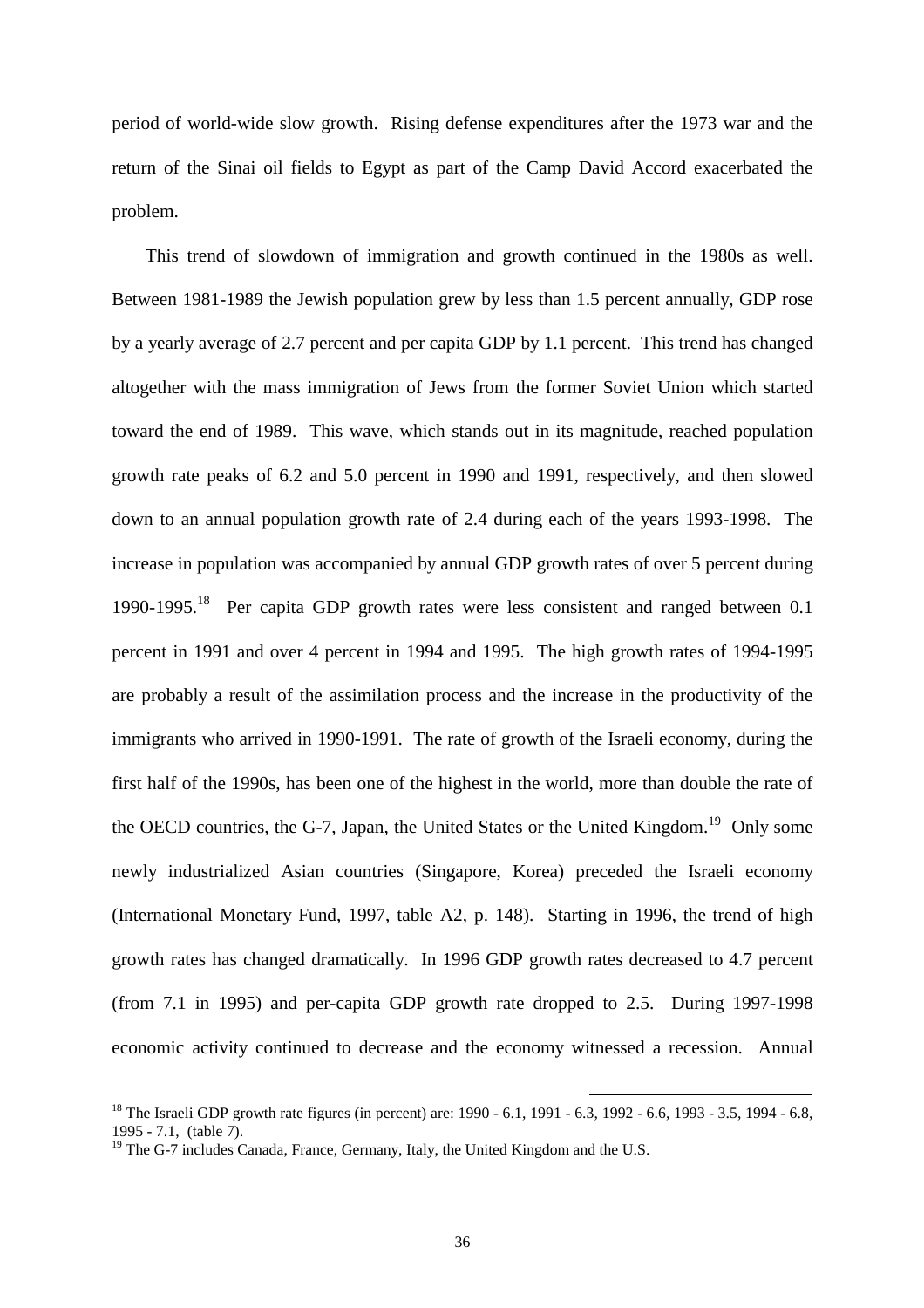GDP growth rates plunges to 2.7 in 1997 and only 2 percent in 1998 and per-capital GDP grew by 0.1 percent in 1997 and –0.4 percent(!) in 1998. Per-capita personal consumption also decreased significantly (table 7). The recession was the result of several economic factors: the economic crisis in the Far East and in the former USSR; security instability in the Middle East; a significant drop in the number of new immigrants.

#### IV. What Have We Learned, What Should be Done?

#### Failure to Absorb - Return Migration of Immigrants to and from Israel

 Immigration decisions are reversible and part of the immigrants into Israel out-migrated, either to their country of origin or to a third country.

 Emigration from Israel is frequently stigmatized as unpatriotic. It evokes negative sentiments and even hostility on the part of government officials and the general public. While immigrants who come to Israeli are described as *olim* ("going up"), those leaving the country are labeled *yordim* ("going down"). The attitude is more tolerant toward recent immigrants who are migrating back than towards native Israelis who emigrate. Yet, with a growing number of Israelis residing abroad, the social stigma of being a *yored* has significantly weakened. In any case, return-migration indicates failure to absorb and the identification of the factors leading to the phenomenon might lead to an improvement of absorption policies.

 Table 2 includes figures of net migration and immigration. Calculation of emigration out of immigration reveals that the shares have changed over time: from right after statehood, to 23 percent during 1952-166, up to 44 percent at the period of 1967-1989 and down again to 20 percent during 1990-1996. However, these figures include emigration of Israeli natives and return-migration of newcomers as well and it is not possible to distinguish between the two different outflows. Nonetheless, the motives for return-migration can still be explored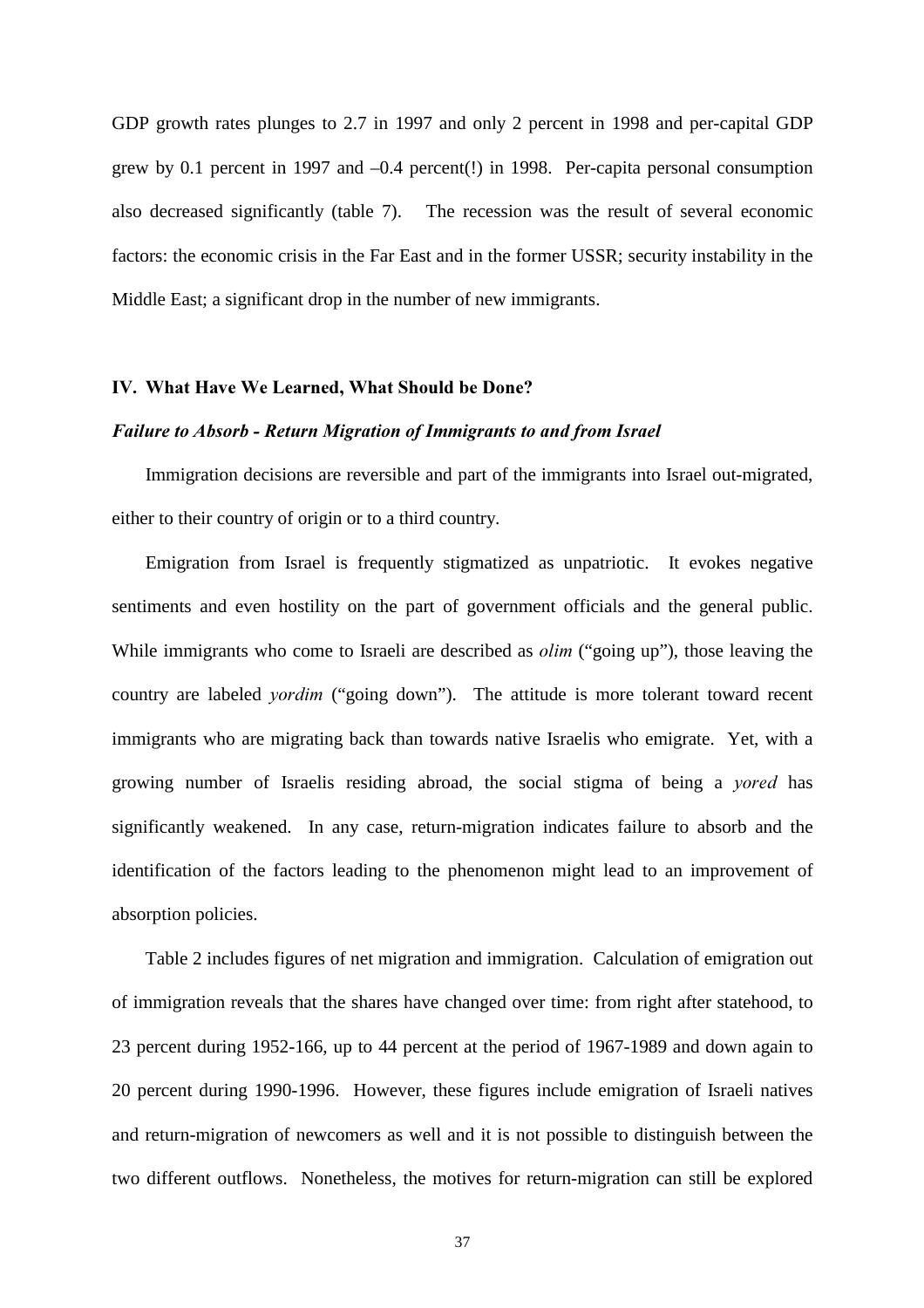using panel data described below, which follow immigrants up to five years after immigration to Israel.

 The study of "return-migration" has been relatively neglected in the economic literature. Yet the little evidence which is available suggests that the process is far from marginal. Jasso and Rosenzweig (1982) report that possibly as many as 50 percent of legal immigrants to the US outmigrated within eight years after arrival. In prestate Israel, of the 13,000 Jews who arrived in Palestine in 1926, more than half left; in 1927, emigration, for the first time, exceeded immigration (Elizur, 1980). This was also the case in 1966. Beenstock (1993) reports that among the immigrants of the late 1970s, the return migration rate among young single immigrants from North America reached 40 percent within more than three years.

 The literature offers three alternative hypotheses for return-migration: 1) Ramos (1992) presents a "self-selection model" and claims that unskilled workers remain while the more skilled and educated workers migrate back to their country of origin and take advantage of the higher returns to skills in the native country. A sample of return-migrants to Puerto-Rico supports his hypothesis. 2) Tunali (1986) argues that re-migration is an option that will be planned in advance if it enhances life-time earnings. He uses data on internal re-migration in Turkey and offers a very loose test for his theory. 3) The "unfulfilled expectations hypothesis" suggests that the return migrant goes home because life in the host country did not turn out to be as good as expected (Beenstock, 1993). This is probably a major reason in the Israeli case where many of the newcomers are ideological immigrants who may suffer from "burn out" and a culture shock which drives them back home. Return-migration is also motivated by economic factors (such as unemployment or housing problems), although they played only a secondary role in the decision to immigrate to Israel. Moreover, most Westerners take a cut in living standards on arrival in Israel and economic considerations play a major role in the decision not to immigrate to Israel. This is the case for Western Jewry as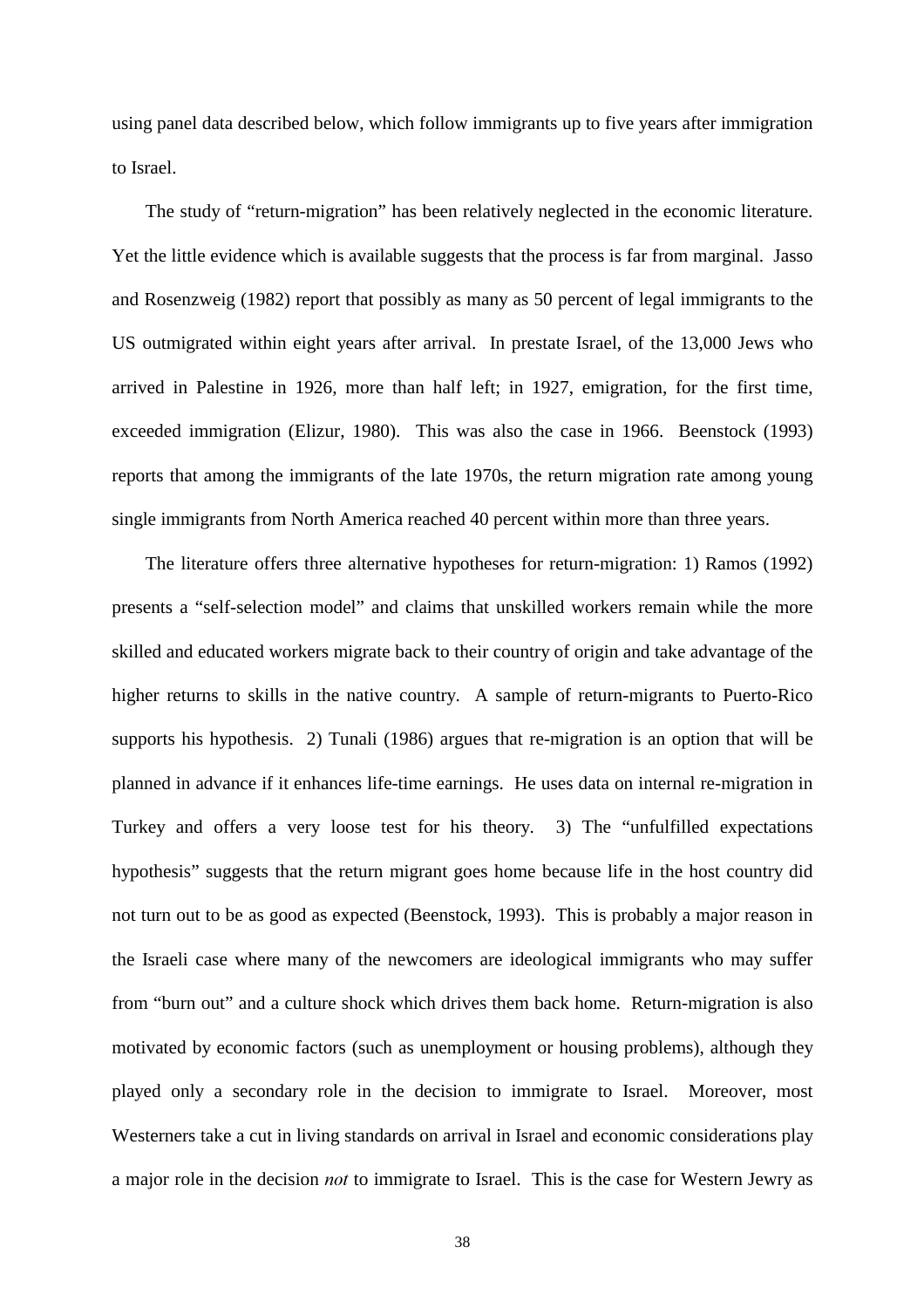well as for North African and Iranian Jews who preferred to go to France and North America. For similar reasons there has been a high drop-out rate among Soviet Jews who received Israeli exit visas but opted for North American while ostensibly en route for Israel.

 Until 1988 the American immigration policy was quite liberal and a large share of Soviet Jews preferred immigration to the US. The second hypothesis of life-cycle planning might apply to Soviet immigrants in the 1990s. Part of them chose Israel as a first stop with the plan of later migrating to North America.

 There has been almost no empirical testing of the various hypotheses regarding returnmigration due to lack of data - return migrants cannot normally be observed once they have left. Israel and Germany are two exceptions, in that data exist on immigrants who left. In Germany the German SociaEconomic panel (GSOEP) contains such data,<sup>20</sup> and in Israel the Immigrant Absorption Surveys follows immigrants during various stages after arrival and makes it possible to determine whether return migration has occurred. Such surveys have been conducted in the 1970s-1980s tracing the previous wave of immigration from the Soviet Union, and recently in the 1990s, following the last massive wave of Soviet immigrants. However, as this wave is still arriving the panel data collected so far is premature for the analysis of back-migration.

 Two empirical studies by Blejer and Goldberg (1980) and by Beenstock (1993) investigated return migration of immigrants who arrived in Israel in the 1970s and the 1980s. Both used panel data from the Immigrant Absorption Survey (IAS) conducted by the Israeli Central Bureau of Statistics. This survey offers a rare look into the behavior of immigrants who subsequently re-migrated. The sampled immigrant households were interviewed three times; first two months after arrival when basic data on the immigrant and his family (both in

<sup>&</sup>lt;sup>20</sup> See, for example, Licht and Steiner (1993) and Steiner and Velling (1992).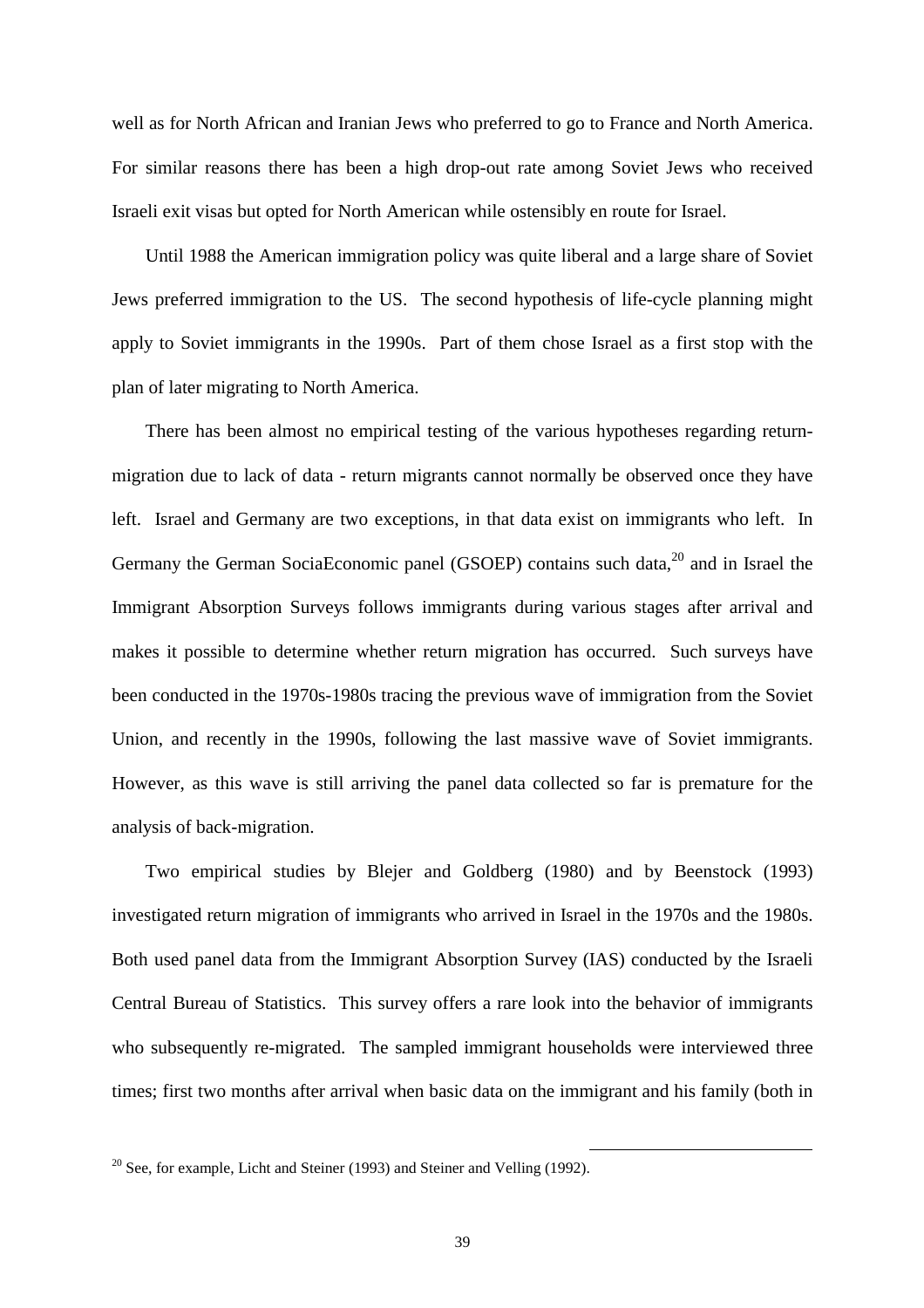the country of origin and in Israel) were collected. A second interview took place after a year when immigrants were questioned about their progress with language, employment, housing and social integration. If an immigrant could not be located at this stage, Border Control Files were checked to see if he left the country. If he had, relations, neighbors and friends were consulted to determine whether the departure from Israel was permanent or temporary. A similar interview was carried out three years after arrival. Here too, every effort was made to determine whether return migration occurred.

 The IAS therefore offers a wealth of micro data on return migrants and enables an examination of whether experience in the first year had any effect on emigration decisions.

 Blejer and Goldberg, using a subsample of the IAS, investigated return migration of Western immigrants to Israel (between 1969-1972) who migrated back within three years after arrival. They found that return migration was positively affected by economic factors of unemployment and housing density, but negatively affected by knowledge of Hebrew upon arrival, age and family size. The economic hardships contributed to the frustration of unfulfilled expectations. The age effect can be interpreted in terms of the life cycle model which suggests that older people have less to gain by reversing their initial decision to immigrate because they have a shorter time horizon. Family size raises the cost of returnmigration and knowledge of Hebrew upon arrival facilitates a softer and smoother integration process.

 Beenstock (1993) used a subsample which covers a longer period, as well as non-Western immigrants. He made a distinction between immigrants who left the country within the first year and those who left during the second and third years and also between the holders of various visa types (A-1 versus full citizenship).

 Beenstock's findings suggest that Soviet immigrants are less likely to emigrate while the opposite is true for immigrants from Western Europe and North America. Immigrants on full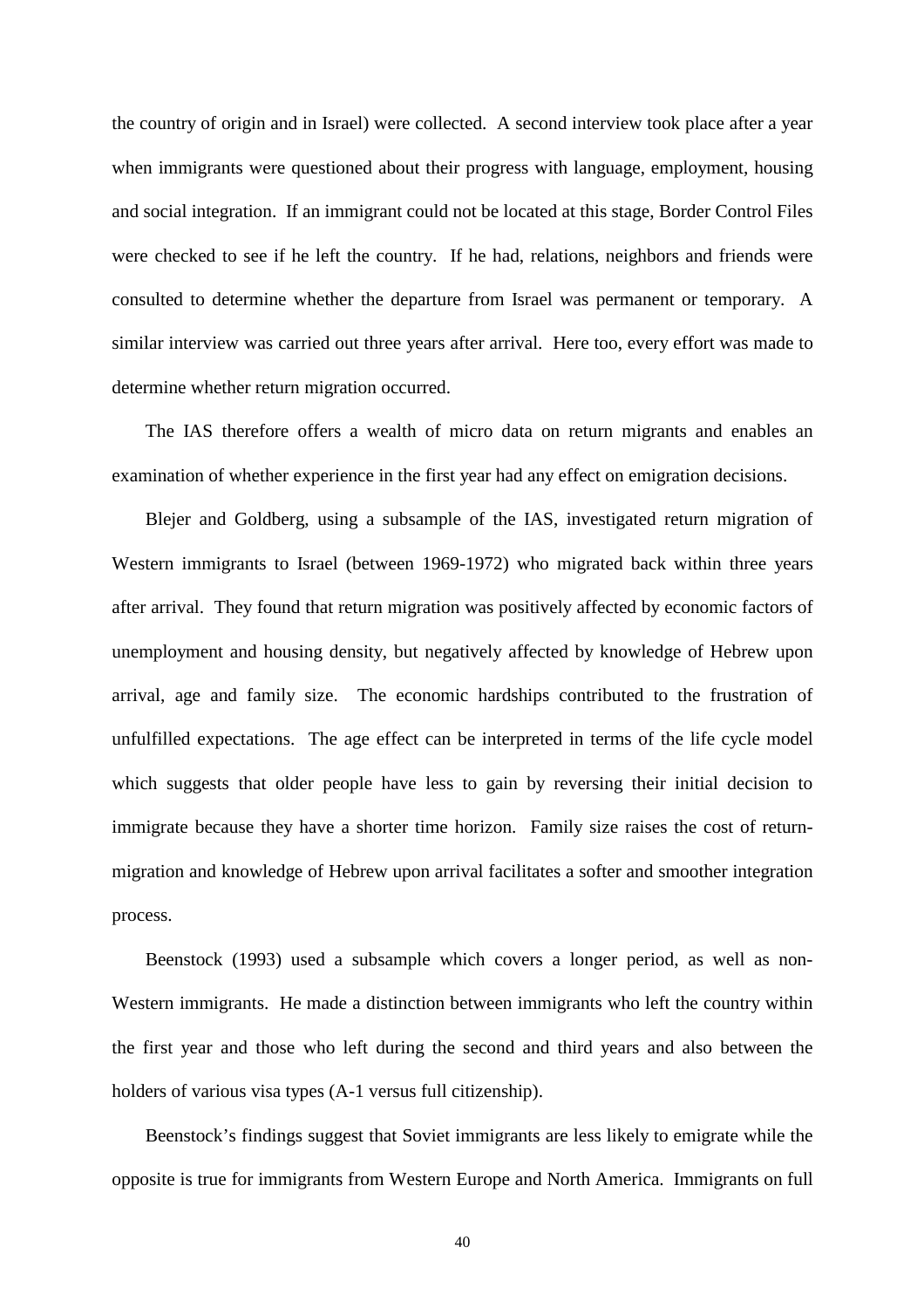visas are less likely to re-emigrate compared to A-1 visa holders. Visa status may reflect intentions at the stage of immigration; absorption experience with language and housing appears to be relevant in predicting the propensity of re-migration while unemployment does not seem to affect it.

 Overall, the research lends support to an "unfulfilled expectations model", immigrants leave because they are dissatisfied with what they have experienced in their new country. Immigrants are more likely to remain if things go well for them.

 These findings carry policy implications, some of which have already been recognized leading to changes in the absorption process of the immigrants of the 1990s. The government offered a limited amount of cheap housing and solutions but at the same time gave immigrants subsidies which enabled them to rent or buy apartments wherever they wish. Immigrants were offered training in many areas and employers who showed interest in employing immigrants were subsidized to encourage them to hire newcomers. Language schools (ulpan) took care of Hebrew acquisition. A future analysis of the IAS survey currently conducted will help us check of these steps contributed to the relatively smooth integration of this recent massive immigration flow.

 Studies of emigration of native born Israelis (Lamdani, 1989) suggest that in this case emigration from Israel is motivated by economic factors such as unemployment and living standards. However, results of two samples of Israelis residing in the US (interviewed in 1972 and in 1977) presented by Elizur (1980), reveal that factors relating to personal development have the most significant effect on emigration. These include opportunities for higher education, professional training and the utilization of talent, as well as the desire to experience life in other countries. Thus the motives of Israelis coming to the United States are more of a pull than a push nature. Being aware of that and of the fact that migration caused by pull forces has greater chances for return (Lee, 1966), the Israeli authorities have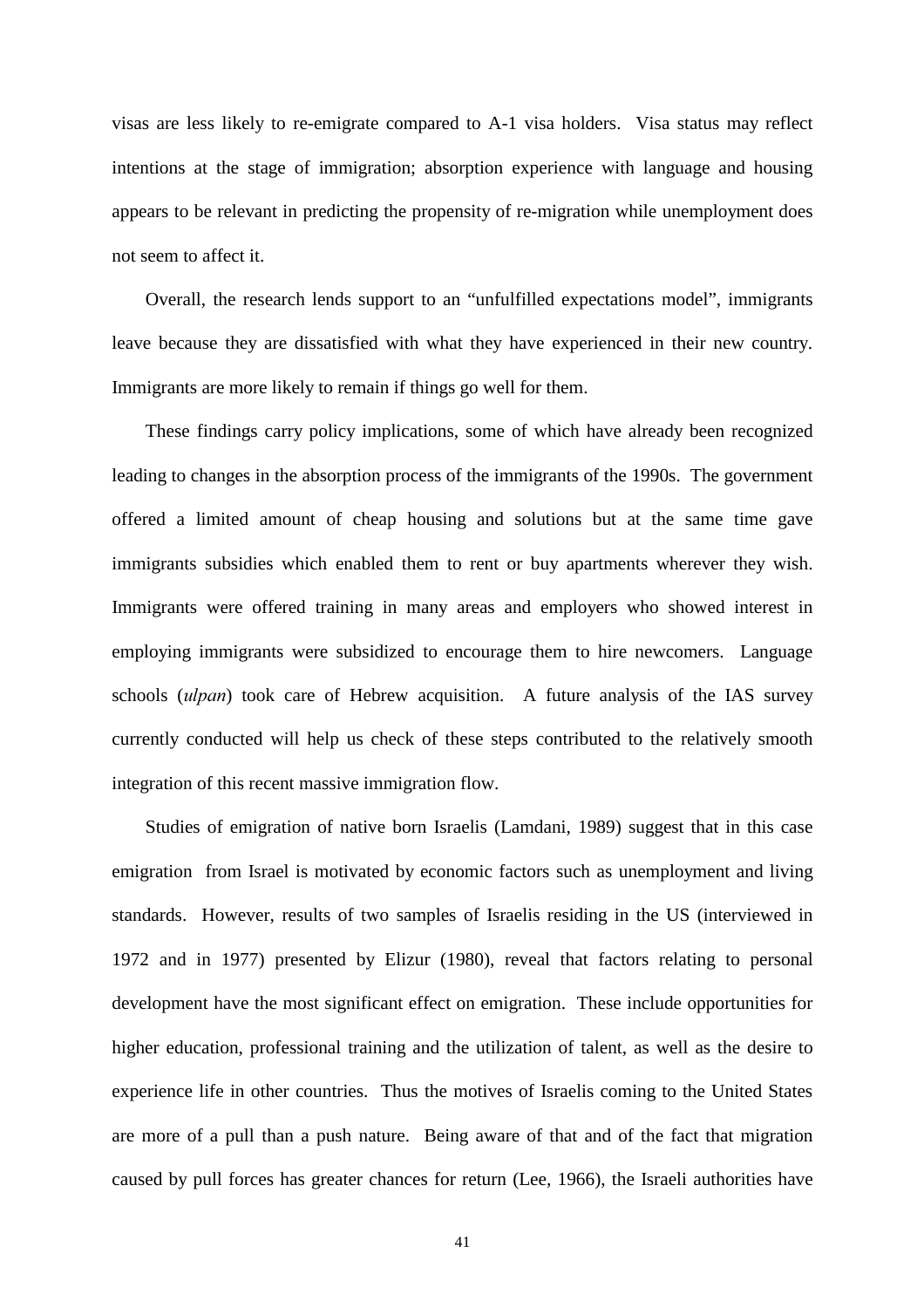recently changed their approach towards Israelis residing abroad. Israel has realized that they constitute a potential pool of immigrants and has employed various means to encourage them to return. Assistance in finding employing and housing, customs reductions, and loans for travel expenses are among the benefits to which returning Israelis are entitled. Elizur's (1980) study suggests that Israelis residing abroad should be encouraged to maintain their Israeli and Jewish identities (read Israeli newspapers, listen to Hebrew language broadcasts and send their children to Jewish schools). While this can not guarantee that Israeli immigrants will feel the need to return to Israel, it may considerably increase the chances. The estimates of native Israelis residing abroad are around 300,000 and they constitute a significant pool of potential immigrants. Other countries facing out-migration of natives might benefit from a similar strategy.

#### Comparison of Absorption Policies of the 1950s and 1990s

 The absorption models used in the 1950s and 1990s are conceptually different. In the first three decades after statehood and especially in the 1950s, the Israeli government employed a highly centralistic model and intervened directly and vigorously in all aspects of immigrant absorption. This policy gradually changed in the 1970s and 1980s and the absorption of the immigrants form the former Soviet Union and Ethiopia in the past seven years has been marked by a completely new policy concept, known in Israel as "direct absorption". This policy constitutes a reversal in the manner of thinking regarding immigrant absorption; the newcomers are now given a sum of money and are free to choose how to allocate it, where to live, where and in which occupation to be employed, etc. Preferences and market forces are therefore responsible for the outcomes. Although, so far we have only a short perspective of this new policy, we can still draw some comparison and lessons.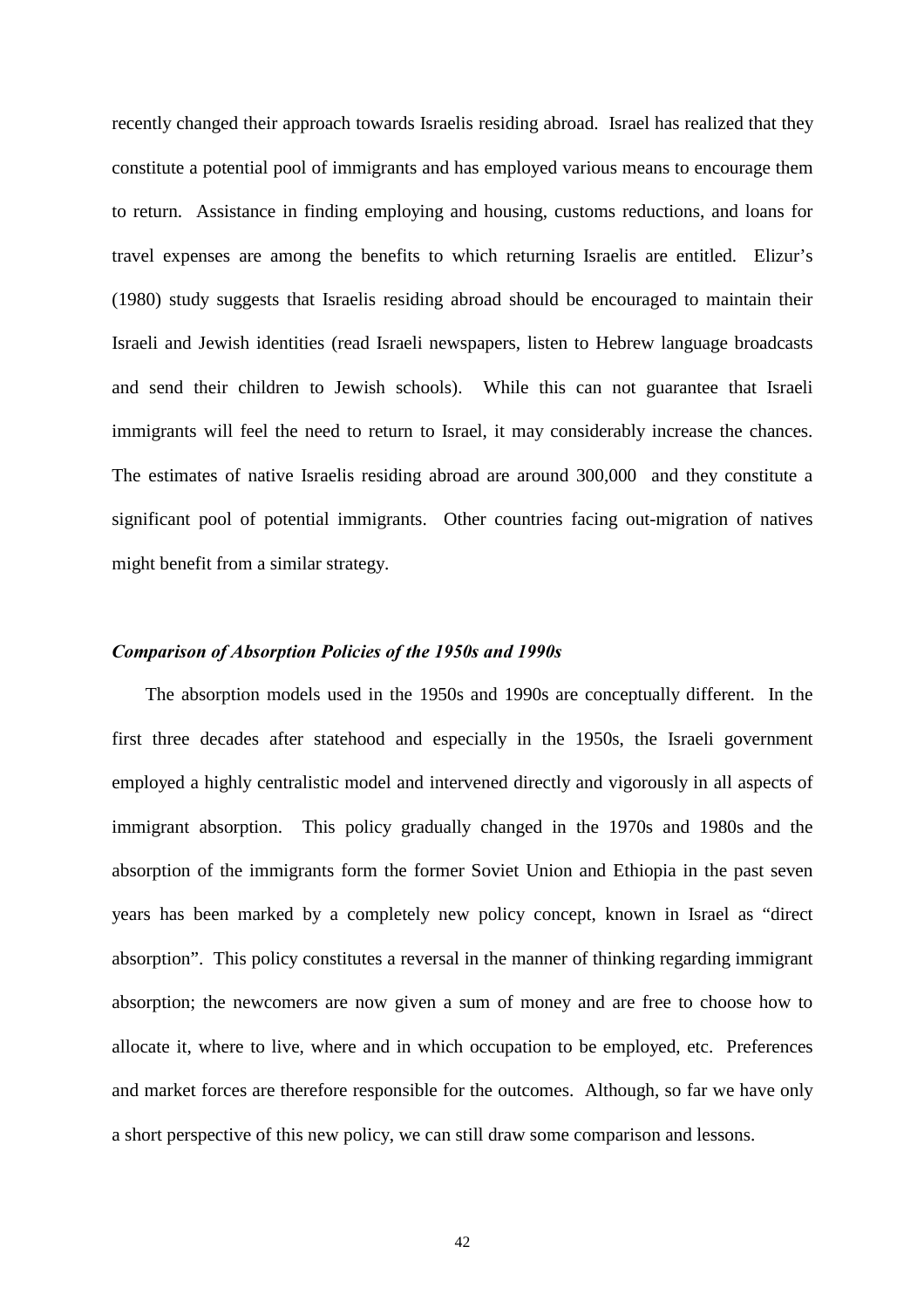The absorption process of the 1950s is considered as one of the largest in human history in terms of the ratio of immigrants to the native population. During a short time period of three to four years, each of the Israeli natives absorbed more than one immigrant. This was done in a nascent state with very limited resources, engaged in the War of Independence with neighboring Arab countries. The absorption policy was centralistic; the state provided the newcomers with low-cost housing, employment, health and educational services. At the same time other national goals were set as well: 1) Population distribution: The state designated the location of immigrants which was motivated by political, economic and defense needs. Most of the immigrants were directed to development towns that had been established by the State and which were primarily located on the national periphery of Israel. 2) The development of an agricultural sector and basic industry. Given the centrality of agriculture in Zionist thinking, the Israeli government set an economic ideological goal of developing a strong agricultural sector and increasing the number of agricultural workers. Many of the newcomers were directed to agricultural settlements (moshavim) where the families owned their farms and cultivated them on an individual basis. At the same time, labor intensive industries have been established by the government in development towns. 3) The third goal was the creation of a homogenous society. The "melting pot" policy was adopted with the idea that the immigrants would be socially and culturally assimilated into the native Israeli western-style society. This meant a major cultural change for the Eastern immigrants.

 The State of Israel mobilized its resources, power and imagination to achieve these goals and, indeed, the absorption process was relatively short and successful in terms of the provision of employment, housing and food and of the development of the periphery and an agricultural sector. However, it created some social and psychological problems: 1) Many of the newcomers were forced to change occupations and the human capital they acquired abroad was ignored. While the majority of them were employed in their countries of origin in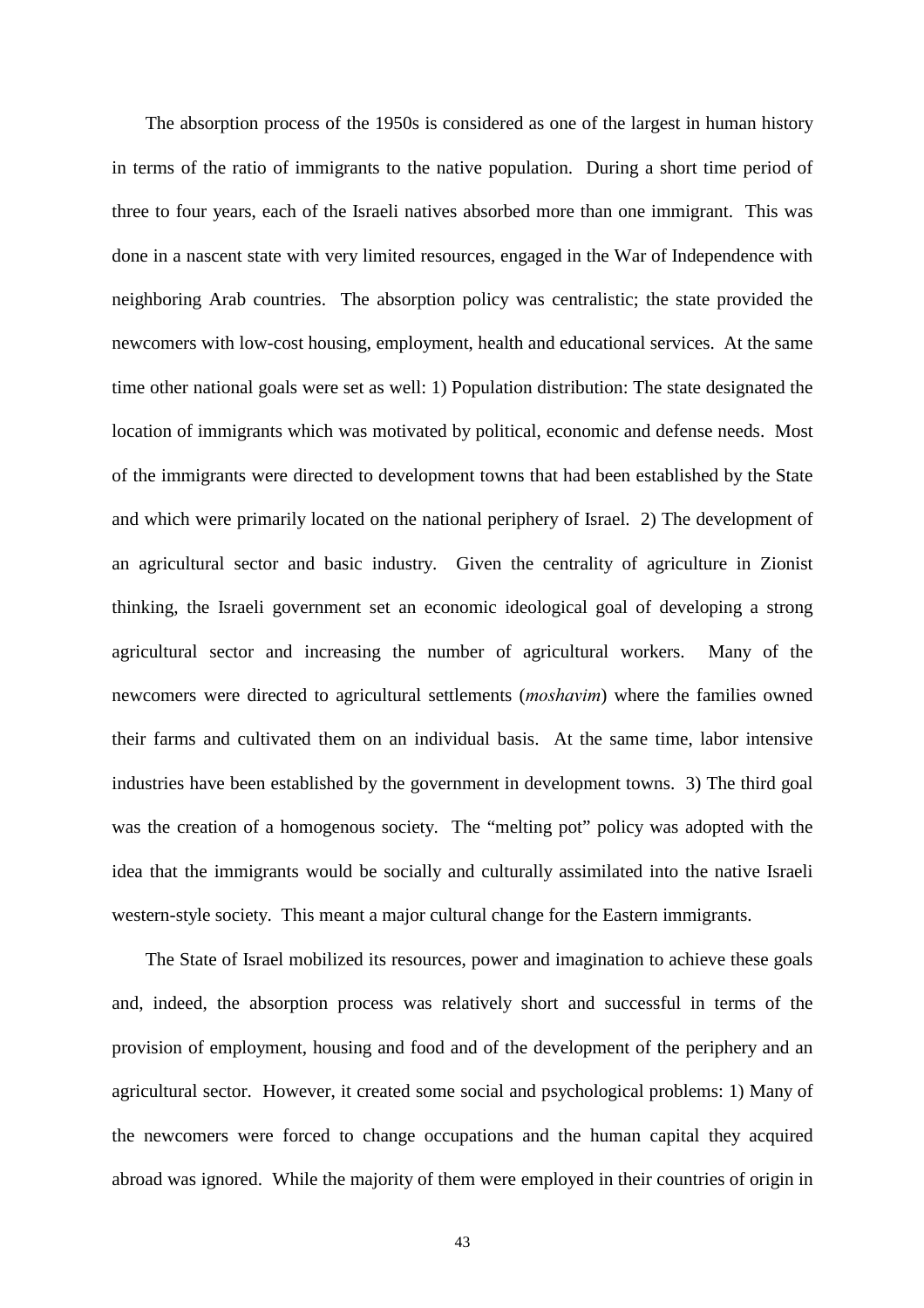commerce, finance, public services, or owned small businesses, here they had to switch to agriculture and industry and be employed as manual workers. Their preferences and backgrounds were not considered and the enforcement of jobs accompanied by steps taken towards cultural homogeneity led to a long-lasting crisis in family structure. 2) The centralistic absorption model led to the total dependency of immigrants on public services. 3) Many of the newcomers suffered from a severe cultural shock. The majority of them came from large cities or urban centers and in Israel were settled in isolated development towns and peripheral settlements.

 It is difficult to tell whether, given the limited resources, there was a better alternative absorption model. It was probably the best policy under the difficult circumstances of that time. However, we do know that most of the development towns never took off and are socioeconomically inferior. Many of the industries created to provide employment were inefficient and were heavily subsidized in order to keep them from closing. When some of them closed it resulted in intensified unemployment; unemployment in the periphery has always reached much higher rates than the rate for the core of the state.<sup>21</sup> A partial solution for the severe unemployment problems might be easy transportation and connection between the periphery and metropolitan areas. This can be achieved by investment in efficient transportation facilities (trains, subways, roads, etc.).

 The agricultural sector gradually lost its centrality. It has been realized that Israel with its very limited land and water resources has no comparative advantage in agriculture (although it does have a comparative advantage in agricultural technology). The agricultural sector is constantly shrinking; the share of employed in agriculture which was 17.9 in 1954 dropped to

 $21$  The newspapers of the last weeks are full of sad stories of desperate unemployed heads of households in places like Ofakim, Sderto and Kiryat Malachi where unemployment reaches peaks of 20-30 percent.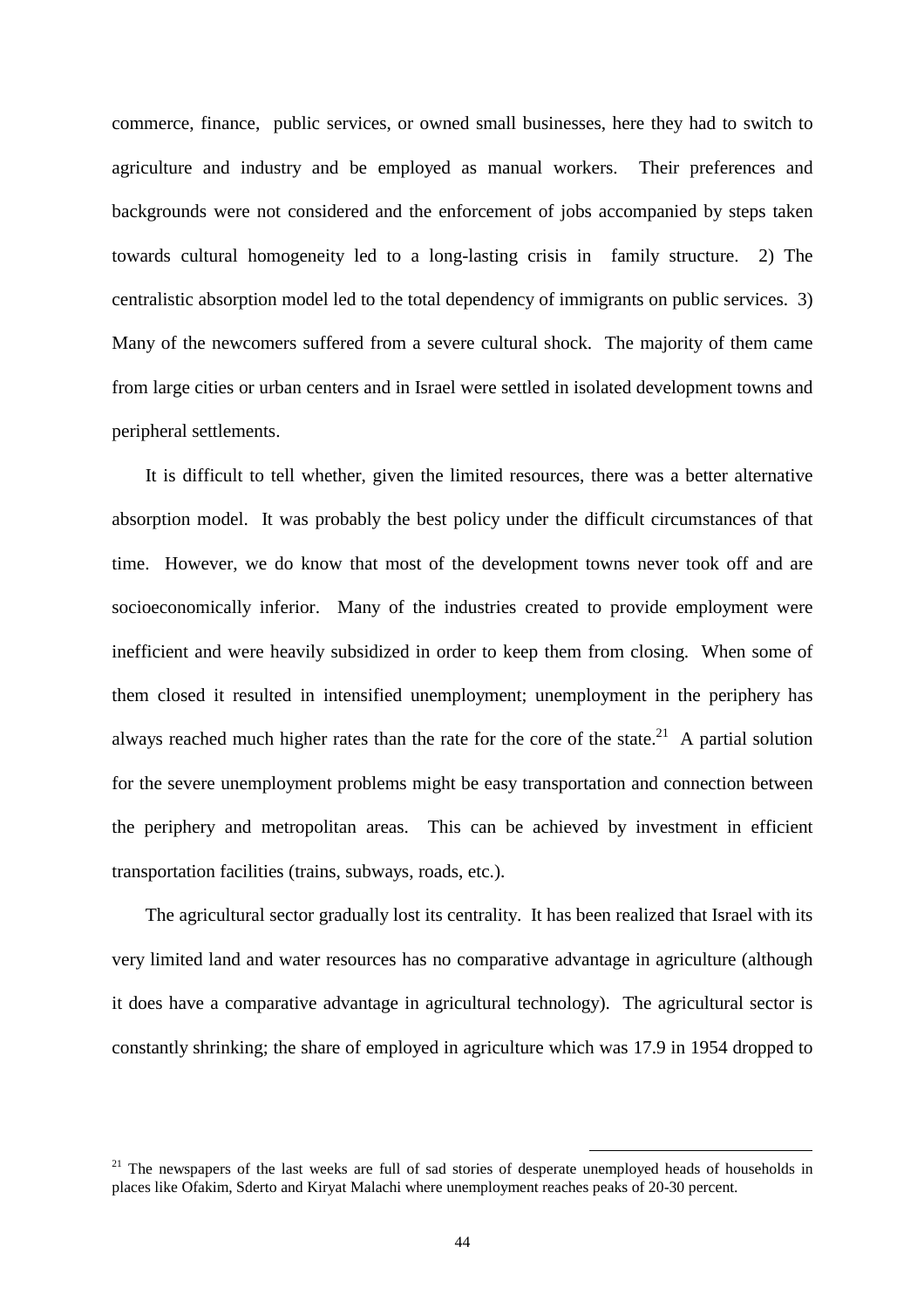14.3 percent in 1963, 7.5 percent in 1973, 5.5 percent in 1983 and a mere 2.6 percent in 1996.22

 The romantic view that as time elapses social, political and economic differences between immigrants and natives will fade and all ethnic groups will blend into one homogeneous uniform society has not materialized either. Moreover, it is no more perceived as a target of the absorption policy. Ethnic diversity is being more valued rather than robbing individuals of their cultural heritage. A multicultural, pluralistic society is no more a threat but rather a benefit of immigration.<sup>23</sup>

 The absorption policy adopted in the 1990s was totally different. The only objective was a smooth and efficient economic and cultural adjustment of the immigrants. There were no other political, national, cultural or economic goals. The immigrants were given free choice of settlement and occupation. The various ministries and the Bank of Israel were neutral regarding questions of spatial dispersion or preferred economic sectors, and were at the same time active in employing efficiency measures such as privatization, liberalization and exposure to import. Investments in infrastructure and education have been made accompanied by a fiscal and monetary policy in order to facilitate the huge absorption process.

 As a result, the massive immigration wave was integrated successfully in a relatively short time and at a low cost. Inflation decreased (compared to the 1980s) and is at a one-digit level. Unemployment increased for a while and at its maximum reached a level of 12 percent which then decreased to 6-8 percent. Output growth has almost doubled. GDP grew in the

 $^{22}$  A survey conducted by the CBS reveals that 25,000 agricultural farms were active in Israel in 1997, down from 32,000 in 1981 (a decrease of 22 percent); 16,000 growing fruits, 5,400 raising chickens, 2,000 raising cattle (some have more than one branch). Kibbutz farms are included in these statistics. The average annual volume of production is \$70,000 for a private farm, and \$3,000,000 for a kibbutz ( $Ha'aretz$ , December 21, 1997).

 $^{23}$  A similar process is prevalent in the United States (Bjoras, 1990, pp. 97-99).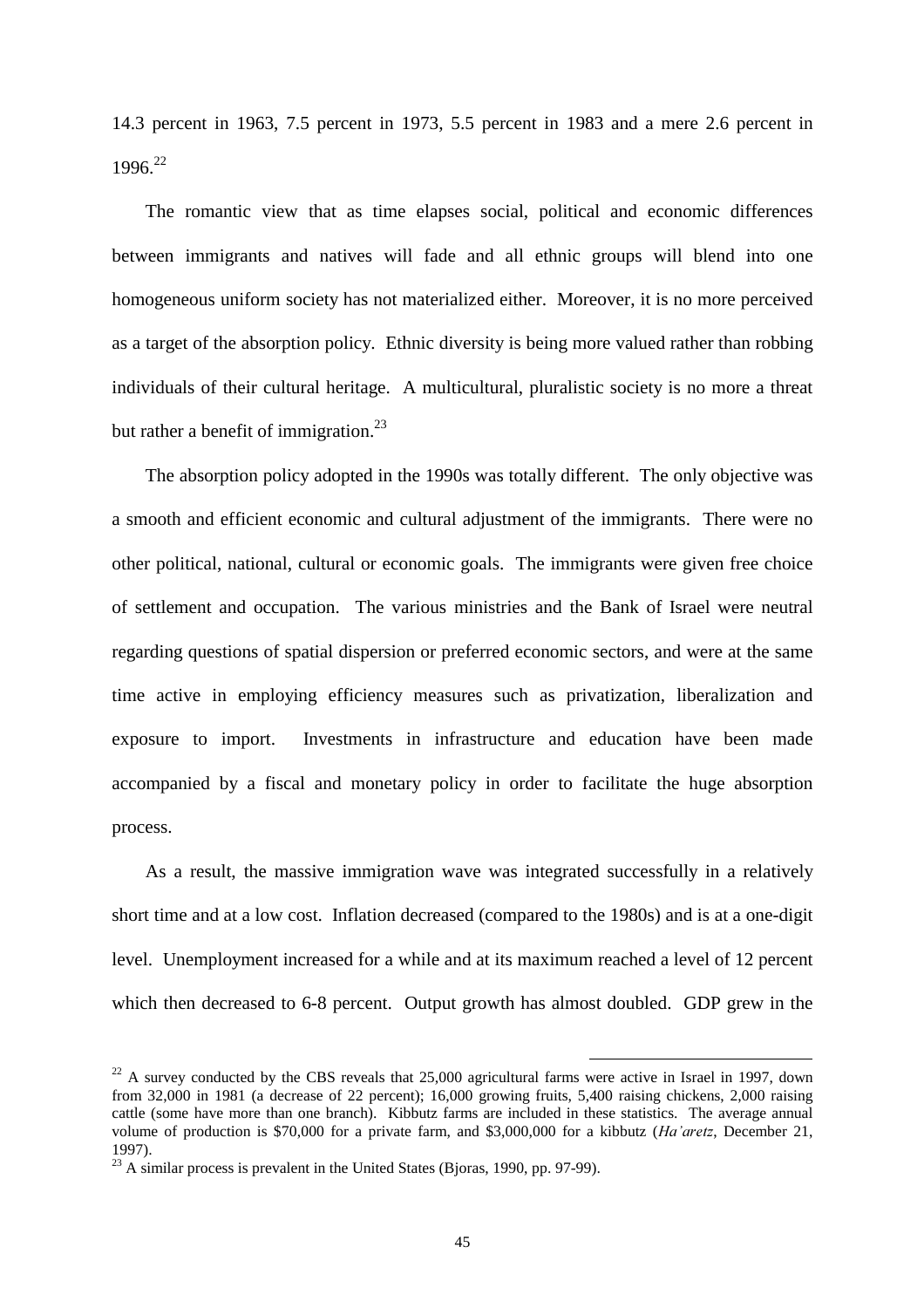1990-1996 period at an average annual rate of 6 percent and the output of the business sector had grown even faster, 7.4 percent per annum. This was a result of the expansion of both demand and supply of goods and services. The immigrants demanded housing, food, services and consumption goods and these market forces of demand led investors to increase their demand for investment goods in order to increase their production capacity to meet higher demand for their output. The main contributor to growth of supply was the increase in labor input. Capital growth was another contributor though of a lesser importance.<sup>24</sup> Market forces were therefore responsible for the very positive economic performance of the Israeli economy as well as for the well being of the newcomers.<sup>25</sup>

 The Soviet immigrants were well integrated socially as well, while preserving at the same time their own culture. All together, their landing in Israel is much softer than that of their counterparts of the 1950s.

 The difference between the two absorption policies stems from differences in the overall conception which changed gradually and constantly from a centralistic, bureaucratic and socialist ideology in the 1950s to a liberal one in the 1990s. From an orientation which favored enterprises owned by the Federation of Labor (*Histadrut*) or by large investors who had the ability to face government bureaucracy to a free market orientation which emphasizes entrepreneurship and private investment.

 Although we are too close to this last wave to be able to learn the full lessons, there are already many indications that it has been a success story. The lesson that could be drawn is that a country which is facing the need to achieve a goal of absorption of a large volume of

<sup>&</sup>lt;sup>24</sup> Gross capital stock grew at an annual rate of about 4 percent during 1990-1996.<br><sup>25</sup>A survey conducted recently shows that as a result of constant increases in immigrants' income, the gap between patterns between Soviet immigrants and native Israelis is closing and expenditures, e.g., an immigrant household spends on food 1,540 shekel per month compared to 1,730 shekel spent by a native Israeli household. Differences in per capita consumption are even smaller. Gaps in other consumption items (cosmetics, footware, furniture, electrical appliances, clothing and toys) are also small  $(Ha'aretz, December 15, 1997)$ .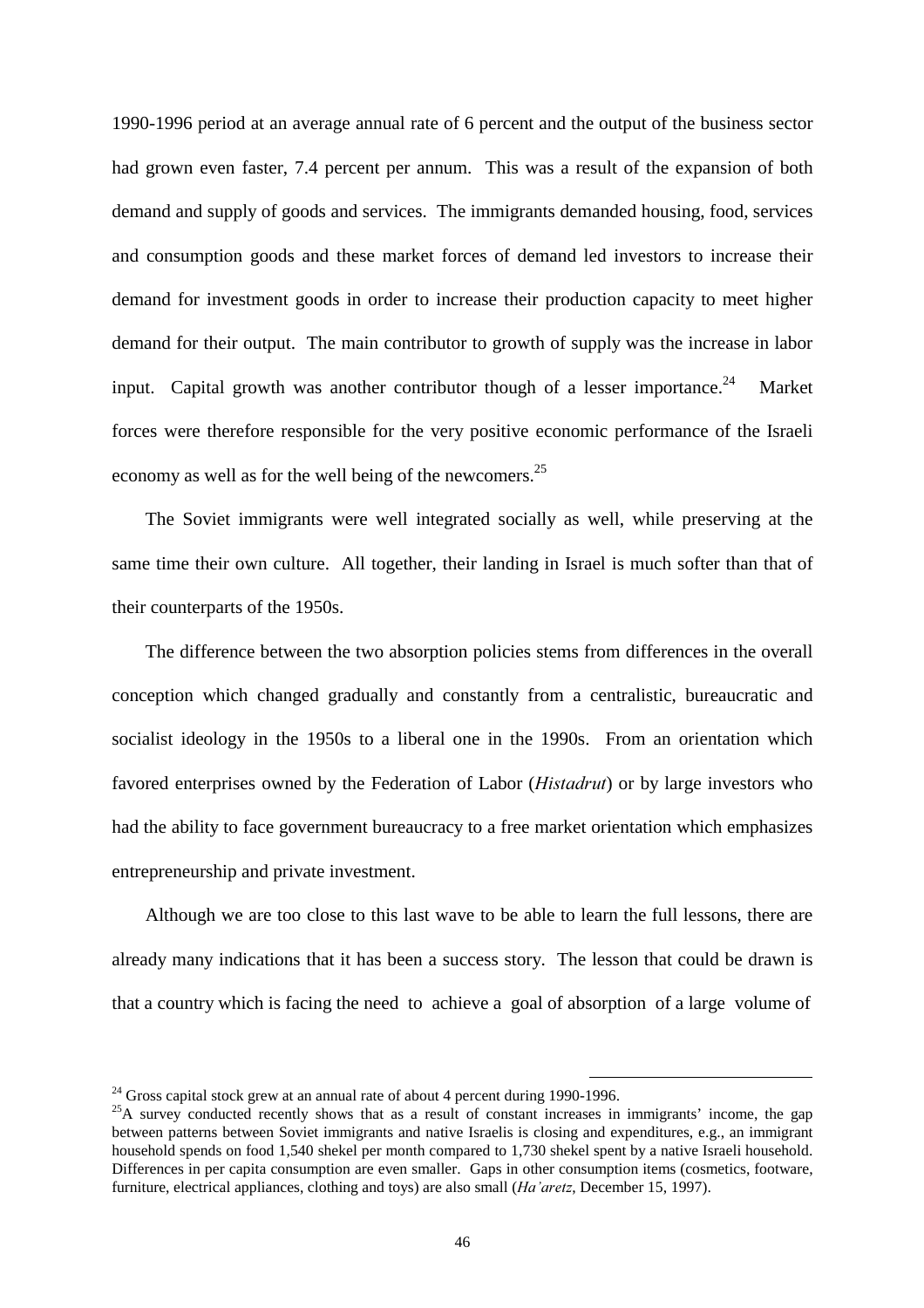immigration, should concentrate on the successful absorption only and should not try to concurrently achieve other social or economic goals (Gabaay, Yoram, "The 1950s vis-a-vis the 1990s," *Ha'aretz*, October 24, 1997).

#### The Contribution of Immigration to Economic Growth

 Neither Kuznets (1972) nor Ben-Porath (1986) were able to establish a clear-cut relationship between immigration and GDP growth rates. Ben-Porath (1986) used causality tests and concluded that in Israel causality is complex and runs in two directions: at times from population growth to economic growth and at other times the opposite is true. He found strong evidence for causality from immigration to economic growth in the Mandate Period (1926-1948). For the period from 1954-1982 immigration responded to the growth rate of per capita income or consumption. However, it is very clear from his study that immigration pushed the rate of increase of capital stock.

 Zilberfarb (1996) analyzes the factors responsible for the impressive growth rates between 1990-1995 and argues that the main impetus for the increase in output has been the massive immigration inflow. The peace process, which gained momentum with the signing of the Oslo agreements in 1993, has helped reinforce the trend of income growth, but only to a limited extent. Following his argument, we can argue that decrease in the volume of immigration combined with the stagnation of the peace process (since the Likud Party came into power in May 1996) lead to an economic slowdown. Indeed, the growth rate in 1997 was only 2.7 percent for GDP and 0.1 percent for per capita GDP, and in 1998 these two figures continually dropped to 2.0 and –0.4, respectively (unpublished figures – the Ministry of Finance).

 The more appropriate test for causality between immigration and growth rates is, probably, to look at future growth rates using a large time lag. There is much evidence that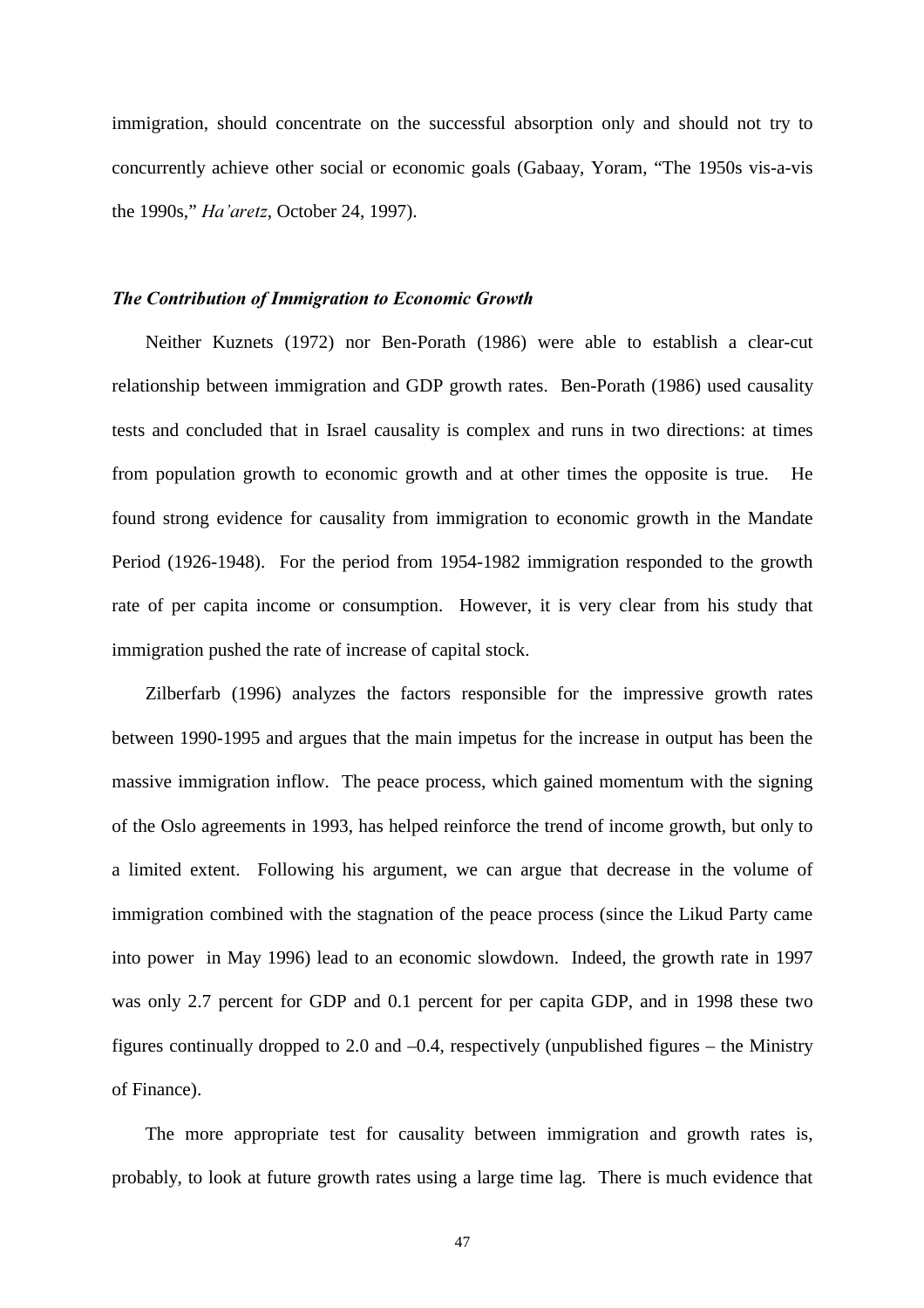when immigrants arrive in the host country their production is lower than that of the native population and it increases with residence in the country.<sup>26</sup> If the assimilation process is spread over 20 years (which is probably an upper limit) this means that immigrants' productivity will rise in the future faster than productivity of native workers. This will lead to a future increase in GDP growth rates over a long time period. The benefits of immigration are therefore reaped in the future and accumulate for many years after the last immigrant has arrived in the country.

#### The Importance of Language Proficiency

 Many studies conducted in Israel and other immigrant receiving countries testify to the significant role which native language acquisition has on successful economic and social integration (e.g., Chiswick, 1997; Beenstock, 1993). These studies also indicate complementarity between the native language acquisition and other forms of human capital (such as schooling). As Chiswick (1997) points out, this has important implications for the understanding of expected Hebrew language experience of the recent waves of immigrants from the former Soviet Union and Ethiopia. Intensive Hebrew language training should be very productive for the Soviet immigrants. However Hebrew language programs for Ethiopian immigrants will need to overcome their low levels of formal education and literacy. Many of the Ethiopian immigrants still live in absorption centers and this isolation from Hebrew speakers also slows their progress in acquiring Hebrew language fluency.

 Israel offers immigrants free language schools for a period of six months. Not only are the courses free, but students are paid some basic subsistence allowance which allows them to

<sup>&</sup>lt;sup>26</sup> For example, during the first year after arrival in Israel immigrants from the former USSR earned about 45 percent of the wages of native Israelis with comparable characteristics. Five years after arrival the ratio increased to 71 percent (Beenstock, M., "Immigration of the Long Run,"  $Ha'$  aretz, May 1997).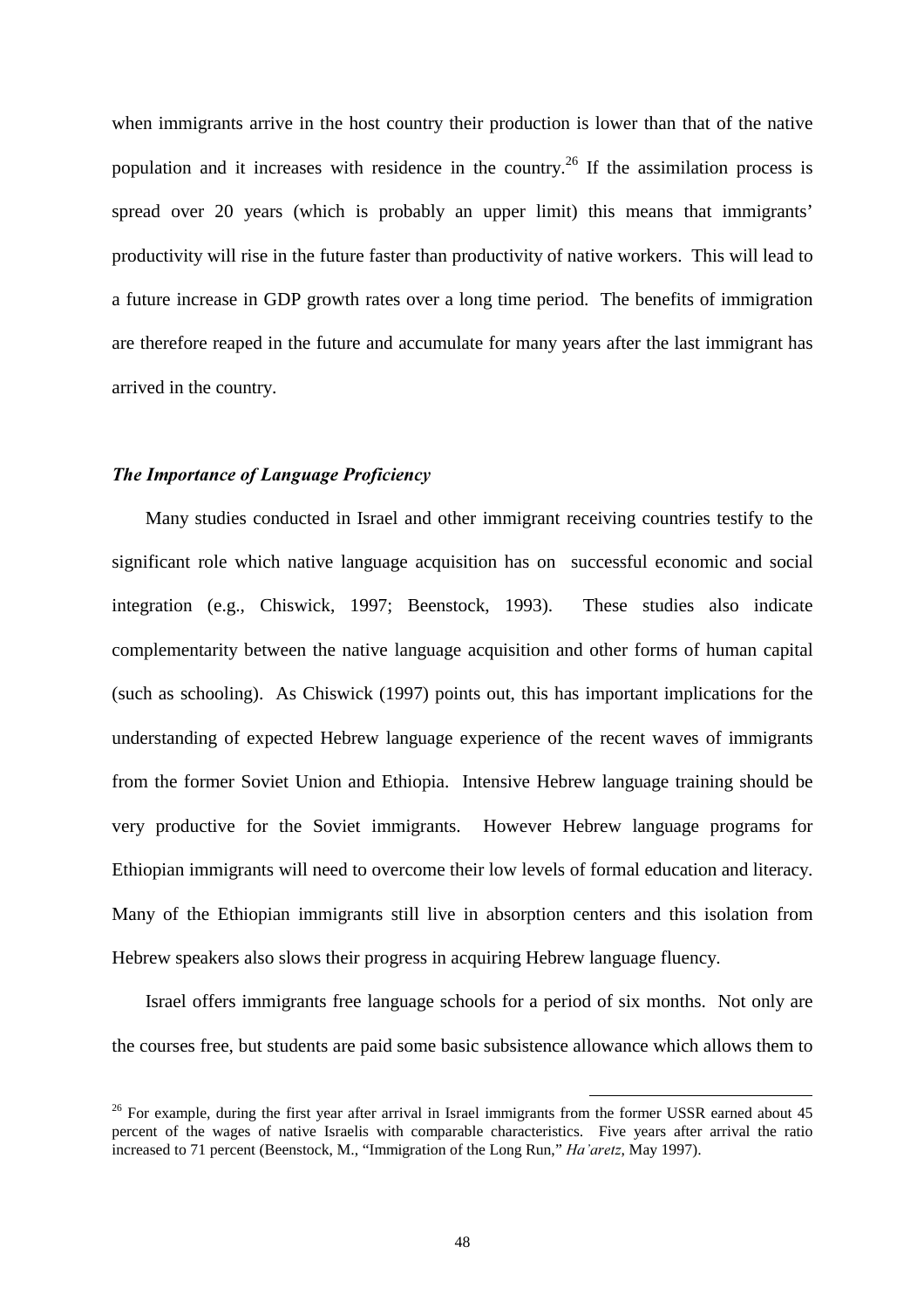devote their full-time energies to the study of Hebrew. This is one of the explanations why Soviet immigrants to Israel fare better than Soviet immigrants to the US, with similar characteristics. The lesson to be learned is that immigrant-receiving countries could benefit from allocating resources to the establishment of native language schools which will significantly improve immigrants' productivity and integration.

#### V. Summary and Conclusions

 This chapter presented an overview of successive immigration waves of Jews into Israel, starting in 1882 and up to the present date. The characteristics of each of the inflows have been documented including size, composition, origin, education, and professional attainments. The integration process and the effects on employment opportunities of the local native population have been examined, as well as the contribution of immigration to economic growth.

 Israel provides a large, rich and varied pool of immigrants to observe. They come from a wide range of countries and have diverse educational and professional backgrounds. The Israeli experience is therefore well suited for the derivation of lessons regarding absorption policies. Some of these lessons have been outlined in the previous section in terms of comparing the different absorption policies employed by Israel, by looking into the returnmigration phenomenon which signals failure to absorb, and by relating economic growth to immigration.

 Finally, we should mention that much more needs to be explored and has been omitted, due to space limitations. While we have focused on economic assimilation, we have ignored other dimensions and effects of immigration and assimilation: the demographic impact of immigration (e.g., on the age structure, fertility, internal migration, the gender balance, household formation patterns); the impact of immigration on social cohesion and ethnic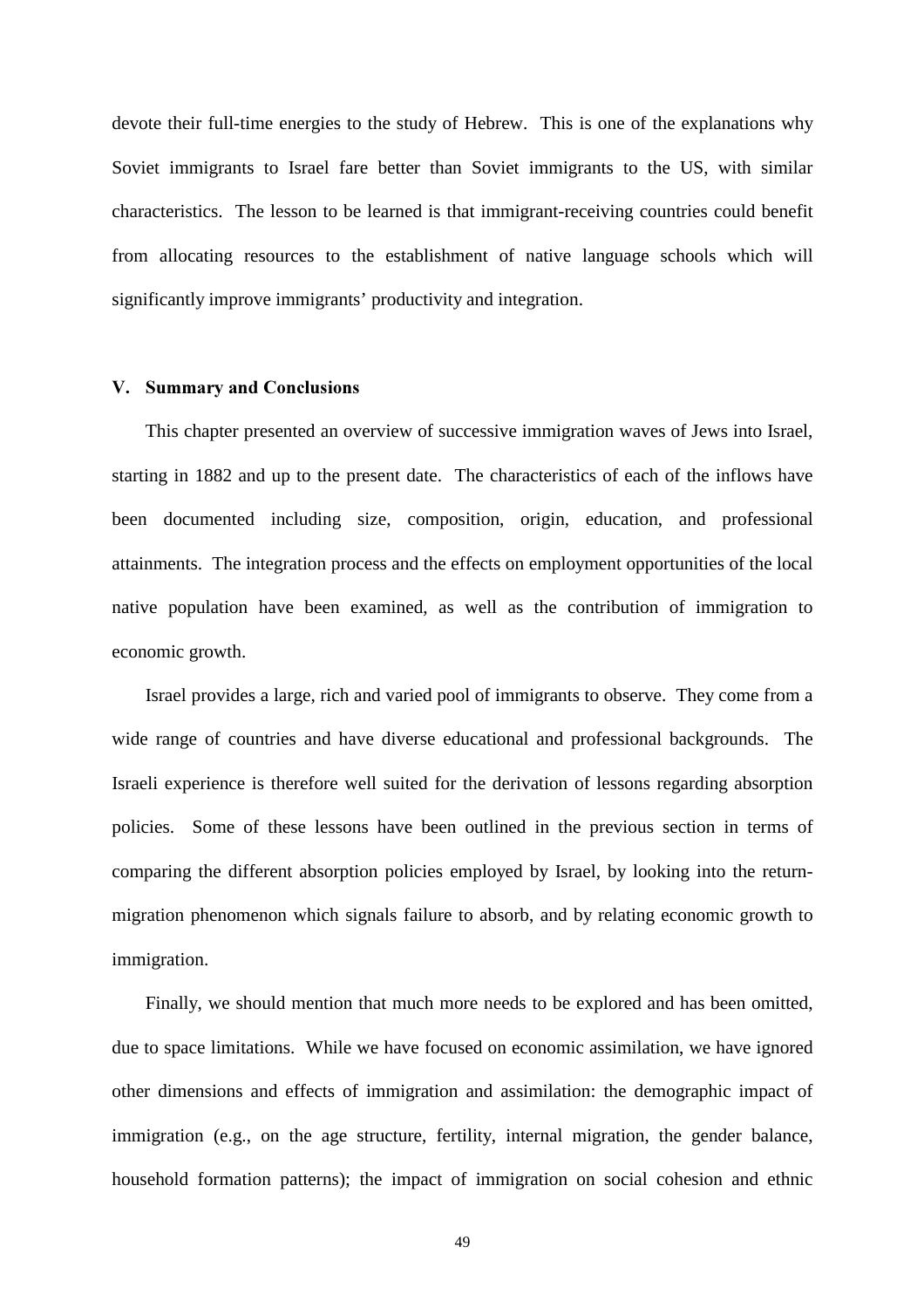conflicts; the effects of drastic population pressures on the environment (e.g., deterioration of natural resources such as water, open spaces or ecosystems, pollution); and the effect on micro and macro economic variables, other than employment and growth (e.g., the housing market, the balance of payment, capital stocks, consumption and savings patterns, occupational and industrial structure, unemployment, inflation, public spending and the transfer system, income distribution).

 We have not paid attention to other types of immigration which, while minor compared to permanent immigration, still exist in quite sizable magnitudes. These include Arab cross border commuters from Judea, Samaria and the Gaza Strip working in the Israeli labor market since the occupation of these territories in 1967; and towards, the late 1980s, temporary labor migrants from countries such as the Philippines, Thailand, Portugal, Romania and Poland. These immigration channels are partly illegal and emerged due to deteriorating Jewish-Arab relations, making Arab workers less attractive as a form of cheap unorganized labor. It is estimated thata there are 250,000 labor migrants currently employed in the Israeli labor market, mainly in construction and agriculture.

 The study of these and other subjects, all related to immigration, will be facilitated by the use of data from the recent population census conducted in 1995, and which has been released recently, as well as the panel data, derived from successive interviews of immigrants of the last wave.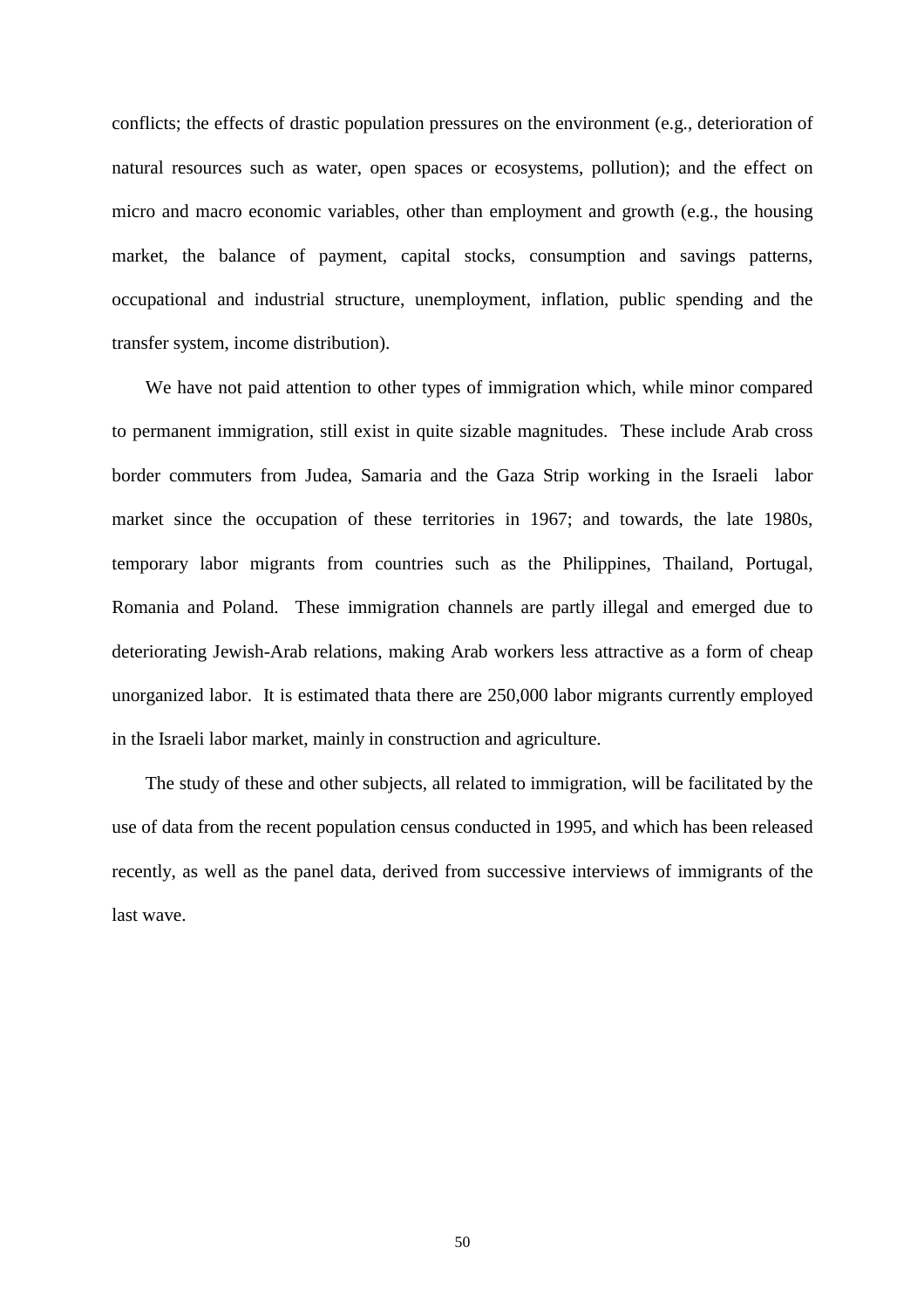#### References

- Abowd, John M. and Richard B. Freeman (eds.), 1991, Immigration, Trade and the Labor Market, Chicago: University of Chicago Press.
- Achiram, Ephraim, 1969, "Economic Aspects of Absorption of Immigrants," The Economic Quarterly 62:151-156 (Hebrew).
- Achiram, Ephraim, 1971, "Lessons from Immigration Absorption after the Six Days War," The Economic Quarterly 69-70: 61-70 (Hebrew).
- Achiram, Ephraim, 1973, "Immigration, Absorption and the Israeli Economy Past, Present, Future, The Economic Quarterly 79-80: 298-305 (Hebrew).
- Amir, Shmuel, 1980, "The Wage Function of Jewish Males in Israel, between the Years 1968/69 and 1975/76," Bank of Israel Review 52: 3-14 (Hebrew).
- Amir, Shmuel, 1987, "Wage Differentials between Jewish Males of Different Ethnic Origins in the 1970s," *Bank of Israel Review* 63: 43-63 (Hebrew).
- Amir, Shmuel., 1993, "The Absorption Process of Academic Immigrants from the USSR in Israel: 1978-1984." Report of the Israeli International Institute. for Applied Economic Policy Review (Hebrew).
- Bailey, Thomas R., 1987, Immigrants and Native Workers: Contrasts and Competition. Boulder, CO: Westview Press.
- Beenstock, Michael, 1993, "Failure to Absorb: Return-Migration by Immigrants into Israel," Discussion Paper No. 93.04, Jerusalem: The Maurice Falk Institute for Economic Research in Israel.
- Beenstock, Michael, 1993, "Learning Hebrew and Finding a Job: Econometric Analysis of Immigrant Absorption in Israel," Discussion Paper No. 93.05, Jerusalem: The Maurice Falk Institute for Economic Research in Israel.
- Beenstock, Michael, 1997, "Immigration of the Long Run," *Ha'aretz*, May (Hebrew).
- Bein, Alex, 1976, *History of the Jewish Settlement in Israel*, Fifth edition, Ramat-Gan, Massada Ltd. (Hebrew).
- Bein, Alex, 1982, Immigration and Settlement in the State of Israel, Jerusalem: Am Oved and the Zionist Library (Hebrew).
- Ben-Porath, Yoram, 1986, "The Entwined Growth of Population and Product, 1922-1982," in Y. Ben-Porath (ed.), The Israeli Economy: Maturing Through Crisis, Cambridge: Harvard University Press.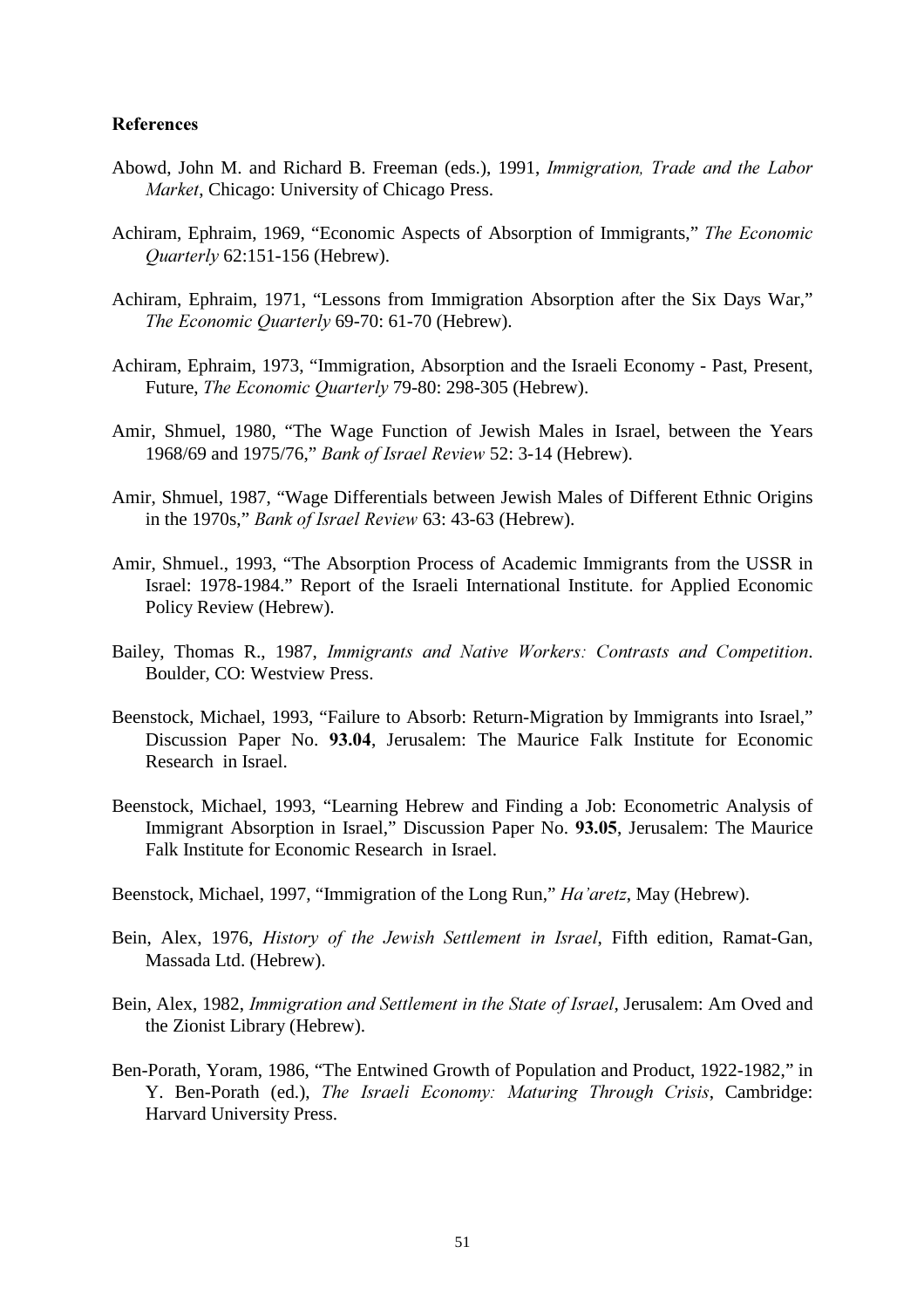- Blejer, Mario I. and Itshaq Goldberg, 1980, "Return Migration Expectations versus Reality: A Case Study of Western Immigrants to Israel," Research in Population Economics 2: 433-449.
- Borjas, George J., 1985, "Assimilation, Changes in Cohort Quality and the Earnings of Immigrants," Journal of Labor Economics 3(4): 463-489.
- Borjas, George J., 1990, Friends or Strangers: The Impact of Immigrants on the US, New York: Basic Books.
- Borjas, George J., 1994a, "The Economics of Immigration," Journal of Economic Literature 32: 1667-1717.
- Borjas, George J., 1994b, "The Economic Benefits from Immigration," NBER Working Paper No. 4955.
- Card, David, 1990, "The Impact of the Mariel Boatlift on the Miami Labor Market," Industrial and Labor Relations Review 43(2): 245-257.
- Chiswick, Barry R., 1978, "The Effect of Americanization on the Earnings of Foreign-Born Men," Journal of Political Economy 86(5): 897-921.
- Chiswick, Barry R., 1990, "Jewish Immigrant Skill and Occupational Attainment at the Turn of the Century," Explorations in Economic History, January: 64-86.
- Chiswick, Barry R., 1991a, "Soviet Jews in the United States: A Preliminary Analysis of their Linguistic and Economic Adjustment," The Economic Quarterly 148: 188-210 (Hebrew).
- Chiswick, Barry R., 1991b, "Speaking, Reading and Earnings Among Low-Skilled Immigrants," Journal of Labor Economics 9(2):149-170.
- Chiswick, Barry R., 1997, "Hebrew Language Usage: Determinants and Effect on Earnings Among Immigrants in Israel", Discussion Paper No. 97.09, Jerusalem: The Maurice Falk Institute for Economic Research in Israel.
- Chiswick, Barry R and Paul W. Miller, 1992, "Language in the Immigrant Labor Market." In Barry R. Chiswick (ed.), Immigration, Language and Ethnicity: Canada and the United , Washington: American Enterprise Institute.
- Chiswick, Barry R and Paul W. Miller, 1994, "Language Choice Among Immigrants in a Multi-Lingual Destination," Journal of Population Economics 7(2): 119-131.
- Chiswick, Barry R and Paul W. Miller, 1995, "The Endogeneity Between Language and Earnings: International Analyses," Journal of Labor Economics 13(2): 245-287.
- Cohen, Yinon, S. Bechar and R. Roujman, 1987, "Occupational Segregation in Israel, 1972- 1983," Israel Social Science Research 5(1.2): 97-106.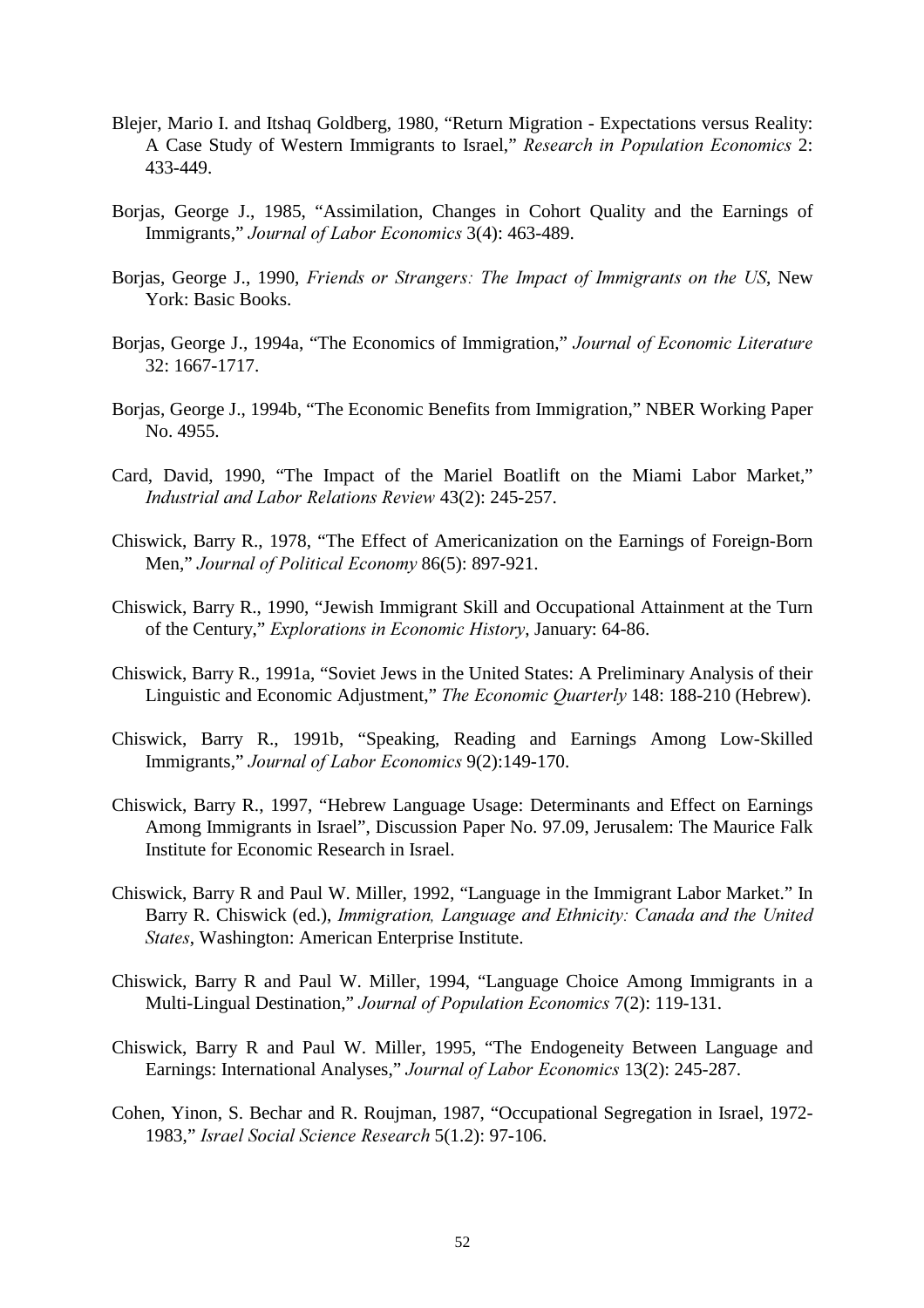- Della Pergola, Sergio, 1991, "Comment on: 'Soviet Jews in the United States: A Preliminary Analysis of their Linguistic and Economic Adjustment," The Economic Quarterly 148: 225-231 (Hebrew).
- Della Pergola, Sergio, 1997, "World Jewish Population," in David Singer (ed.), American Jewish Yearbook 1997, New York: The American Jewish Committee: 513-544.
- Easterlin, Richard A., 1961, "Israel's Development: Past Accomplishments and Future Problems," Quarterly Journal of Economics 75: 63-86.
- Eban, Abba, 1972, My Country: The Story of Modern Israel, Jerusalem: Weidenfeld and Nicolson and Tel-Aviv: Davar.
- Eckstein, Zvi and Yoram Weiss, 1997, "The Absorption of Highly Skilled Immigrants: Israel: 1991-1995." Paper presented at the CEPR conference "European Migration: What Do We Know?" Munich, November.
- Eisenstadt, Shmuel N., 1967, Israeli Society, London: Weidenfeld and Nicholson.
- Eisenstadt, Shmuel N., 1973, Israeli Society: Background, Development, Problems, Jerusalem: Magnes Press, Hebrew University of Jerusalem.
- Eliav, M., 1978, *Eretz Yisrael and its Yishuv in the 19th Century*, 1917-1977, Jerusalem: Keter Publishing House (Hebrew).
- Elizur, Dov, 1980, "Israelis in the United States: Motives, Attitudes and Intentions," American Jewish Year Book, Philadelphia: Jewish Publication Society of American: 53-67.
- Freidberg, Rachel M., 1995, "You Can't Take it with You? Immigrant Assimilation and the Portability of Human Capital: Evidence from Israel," Discussion Paper No. 95.02, Jerusalem: The Maurice Falk Institute for Economic Research in Israel.
- Gaathon, A.L., 1964a, "Economic Growth in Israel: 1948-1953", The Economic Quarterly 43: 13-30 (Hebrew).
- Gaathon, A.L., 1964b, "Economic Growth in Israel: 1954-1962", The Economic Quarterly 43: 205-216 (Hebrew).
- Green, David A., 1995, "Immigrant Occupational Attainment: Assimilation and Mobility over Time," Discussion Paper No. 95-15, Department of Economics, The University of British Columbia, Vancouver, Canada.
- Gross, Nachum T., 1996, "Israeli Economic Policies, 1948-1951, Problems of Evaluation," The Journal of Economic History 50(1): 67-83.

Ha'aretz, daily newspaper, various issues (Hebrew).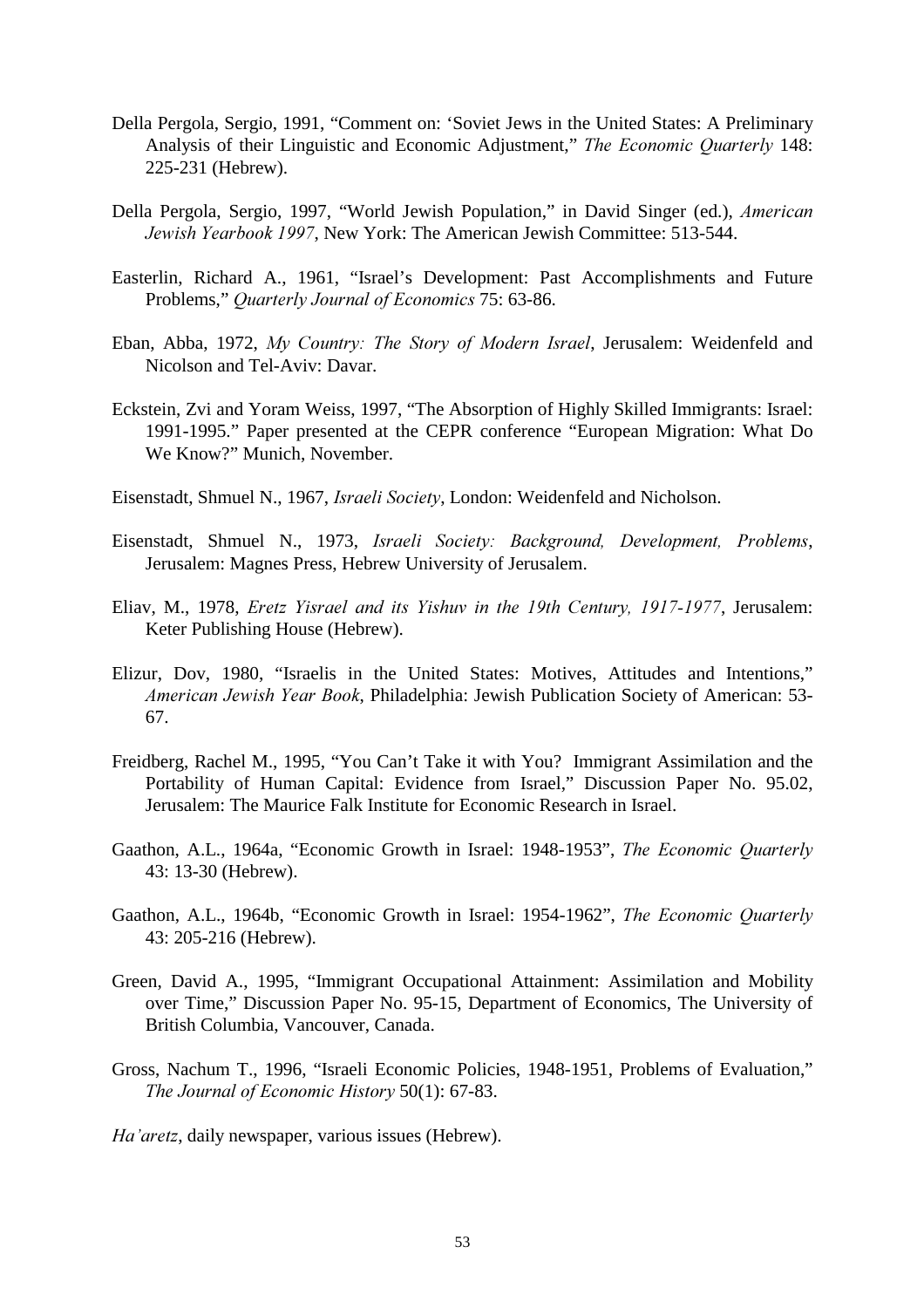- Halevi, Nadav and Ruth Klinov-Malul, 1968, The Economic Development of Israel, Jerusalem: Academon (Hebrew).
- Hercowitz, Zvi and Leora Meridor, 1991, "The Macroeconomic Effects of Mass Immigration to Israel," Working Paper No. 29-91, The Foerder Institute for Economic Research, Tel-Aviv University.
- Hercowitz, Zvi and Eran Yahsiv, 1997, "The Effects of Mass Immigration on the Employment of Natives," Discussion Paper No. 5-97, Tel-Aviv University: The Pinhas Sapir Center for Development.
- International Monetary Fund, 1997, World Economic Outlook, New York.
- Israel, Central Bureau of Statistics, Annual Statistical Abstract, various issues.
- Israel, Central Bureau of Statistics, 1970, Immigration Absorption Survey (conducted jointly with the Ministry of Absorption and the Institute for Applied Social Research).
- Israel, Ministry of Labor, The Labor Market in Israel in Recent Months, various issues.
- Jasso, Guillermina and Mark R. Rosenzweig, 1982, "Estimating the Emigration Rates of Legal Immigrants using Administrative Survey Data: The 1971 Cohort of Immigrants to the United States," Demography 19: 279-290.
- Jones, C. and A.D. Smith, 1970, The Economic Impact of Commonwealth Immigration, Cambridge: CUP.
- Katz, Yossi and Shoshana Neuman, 1996, "Women's Quest for Occupational Equality: The Case of Agricultural Workers in Pre-State Israel," Rural History: Economy, Society, Culture 7(1): 32-52.
- Keren-Ha'yesod, 1953, in Numbers A Periodical for Statistics and Information 46 (Hebrew).
- Kuznets, Simon, 1972, "The Gap: Concept, Measurement, Trends," in Gustav Ranis (ed.), The Gap Between Poor and Rich Nations, London: Macmillan.
- Kuznets, Simon, 1973, "Notes on the Economic Development of Israel," The Economic Quarterly 78-79: 189-209 (Hebrew).
- LaLonde, Robert and Robert Topel, 1991, "Immigrants in the American Labor Market: Quality, Assimilation and Distributional Effects," American Economic Review 81: 297-302.
- Lamdani, R., 1989, "Emigration from Israel," in Y. Ben-Porath (ed.), The Israeli Economy: Maturing Through Crisis, Tel-Aviv: Am-Oved (Hebrew)..

Lee, Everett, S., 1966, "A Theory of Migration," Demography: 47-57.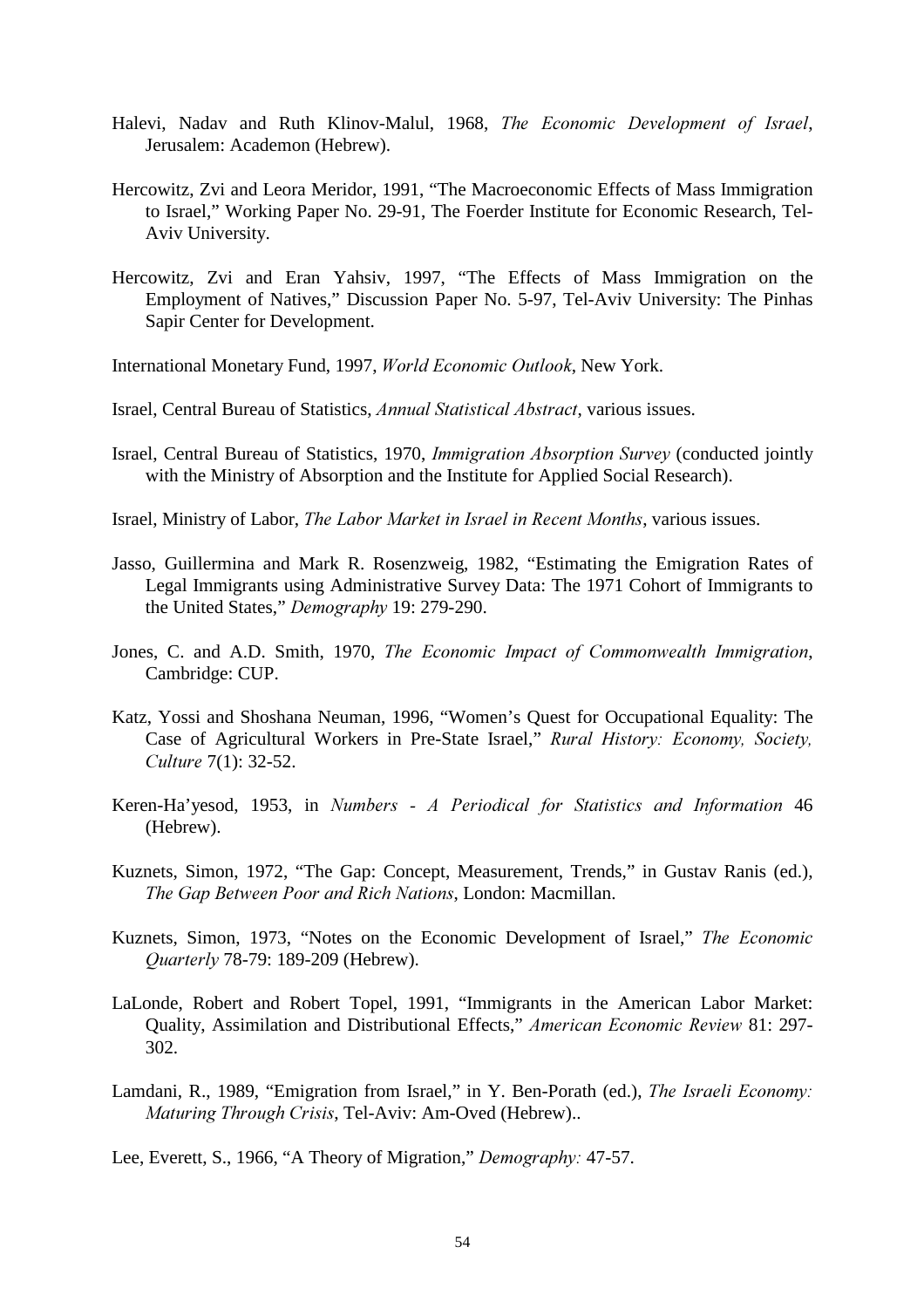- Licht, G. and V. Steiner, 1993, "Assimilation, Labor Market Experience and Earnings Profiles of Temporary and Permanent Immigrant Workers in German," Zentrum für Europäische Wirtschatsforschung GmbH, Discussion Paper No. 93-06, Mannheim (February).
- Lifschitz, Chen, Gila Noam and Eran Segal, 1993, "A Survey of Young Ethiopian Immigrants", Jerusalem: JDC-Brookdale Institute of Gerontology and Human Development.
- Lifschitz, Chen, Gila Noam and Eran Segal, 1997, "The Absorption of Ethiopian Immigrant Youth - A Multi-Dimensional Perspective, Research Report: RR-313-97, Jerusalem: JDC-Brookdale Institute of Gerontology and Human Development.
- Lipshitz, Gabriel, 1991, "Immigration and Internal Migration as a Mechanism of Polarization and Dispersion of Population and Development: The Israeli Case," Economic Development and Cultural Change, 391-408.
- Lipshitz, Gabriel, 1997, "Immigrants from the Former Soviet Union in the Israeli Housing Market: Spatial Aspects of Supply and Demand," *Urban Studies* 34(3): 471-488.
- Metzer, Jacob, 1982, "Fiscal Incidence and Resource Transfer between Jews and Arabs in Mandatory Palestine," Research in Economic History 7: 87-132.
- Naor, M. (ed.), 1986, Immigrants and Settlements (Ma'abarot): 1948-1952, Jerusalem: Yad BenTzvi (Hebrew).
- Neuman, Shoshana, 1994, "Ethnic Occupational Segregation in Israel," Research on Economic Inequality 5: 125-151.
- Neuman, Shoshana and Ronald Oaxaca, 1998, "Estimating Labor Market Discrimination with Selectivity Corrected Wage Equations: Methodological Considerations and an Illustration from Israel," CEPR, Discussion Paper No. 1915.
- Neuman, Shoshana and Jacques G. Silber, 1996, "Wage Discrimination Across Ethnic Groups: Evidence from Israel," *Economic Inquiry* 34(4): 648-661.
- Ofer, Gur, A. Vinokur and Y. Bar-Chaim, 1980, "Absorption in Israel and Economic Contribution of Immigrants from the Soviet Union," Jerusalem: The Maurice Falk Institute for Economic Research (Hebrew).
- Patinkin, Don, 1959, The Israeli Economy: The First Decade, Jerusalem: Falk Project for Economic Research.
- Prop, P., 1968, "Twenty Years of Employment Policy," The Economic Quarterly 57-58: 72-85 (Hebrew).
- Rabi, C., 1968, "Demographic Development of Israel: 1948-1968," The Economic Quarterly 57-58: 43-54 (Hebrew).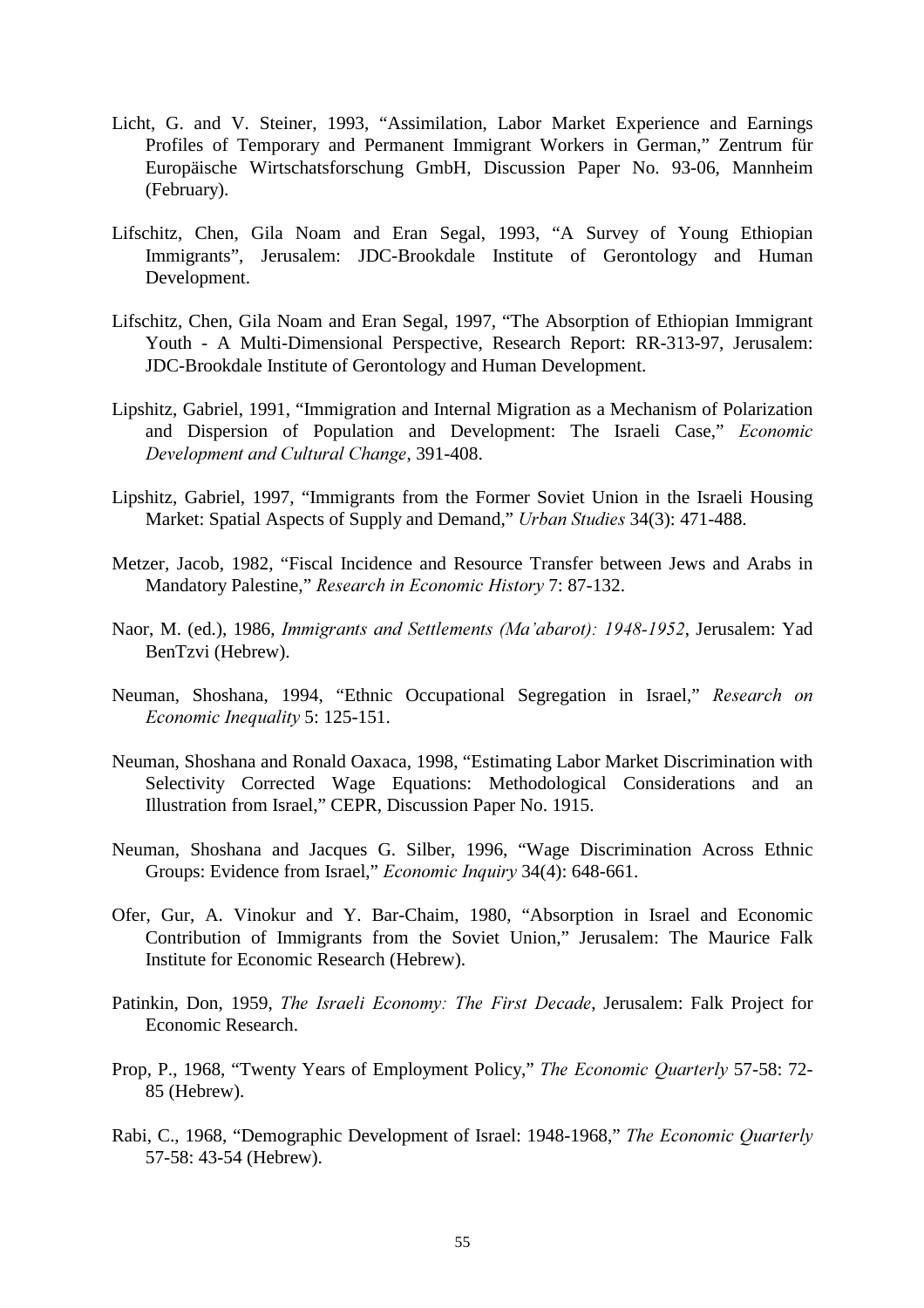- Ramos, F.A., 1992, "Out-Migration and Return Migration of Puerto Ricans," in G.J. Borjas and R.B. Freeman (eds.), Immigration and the Workforce, Chicago: University of Chicago Press.
- Sicron, Moshe, 1957, Immigration to Israel, 1949-1953, Jerusalem: Falk Project for Economic Research and Central Bureau of Statistics.
- Simon, Julian L., 1976, "Economic Implications of Russian Immigration," The Economic Quarterly 90: 244-253 (Hebrew).
- Steiner, V. and J. Velling, 1992, "Re-Migration behavior and Expected Duration of Stay of Guest-Workers in Germany," Zentrum für Europäische Wirtschatsforschung GmbH, Discussion Paper No. 92-14, Mannheim (November).
- Tunali, I., 1986, "A General Structure for Models of Double-Selection and an Application to a Joint Migration/Earnings Process with Remigration," Research in Labor Economics 8 (Pt.B): 235-282.
- World Bank, 1995, Word Tables, Baltimore: The Johns Hopkins University Press.
- United Nations, 1970, Yearbook of National Accounts Statistics, Vol. II: International Tables, New York.
- Zilberfarb, Ben-Zion, 1996, "The Israeli Economy in the 1990s: Immigration, the Peace Process and Medium-Term Prospects for Growth," Israel Affairs 3(1): 1-13.
- Zimmerman, Klaus, F., 1995, "Tackling the European Migration Problem," Journal of Economic Perspectives 9(2): 45-62.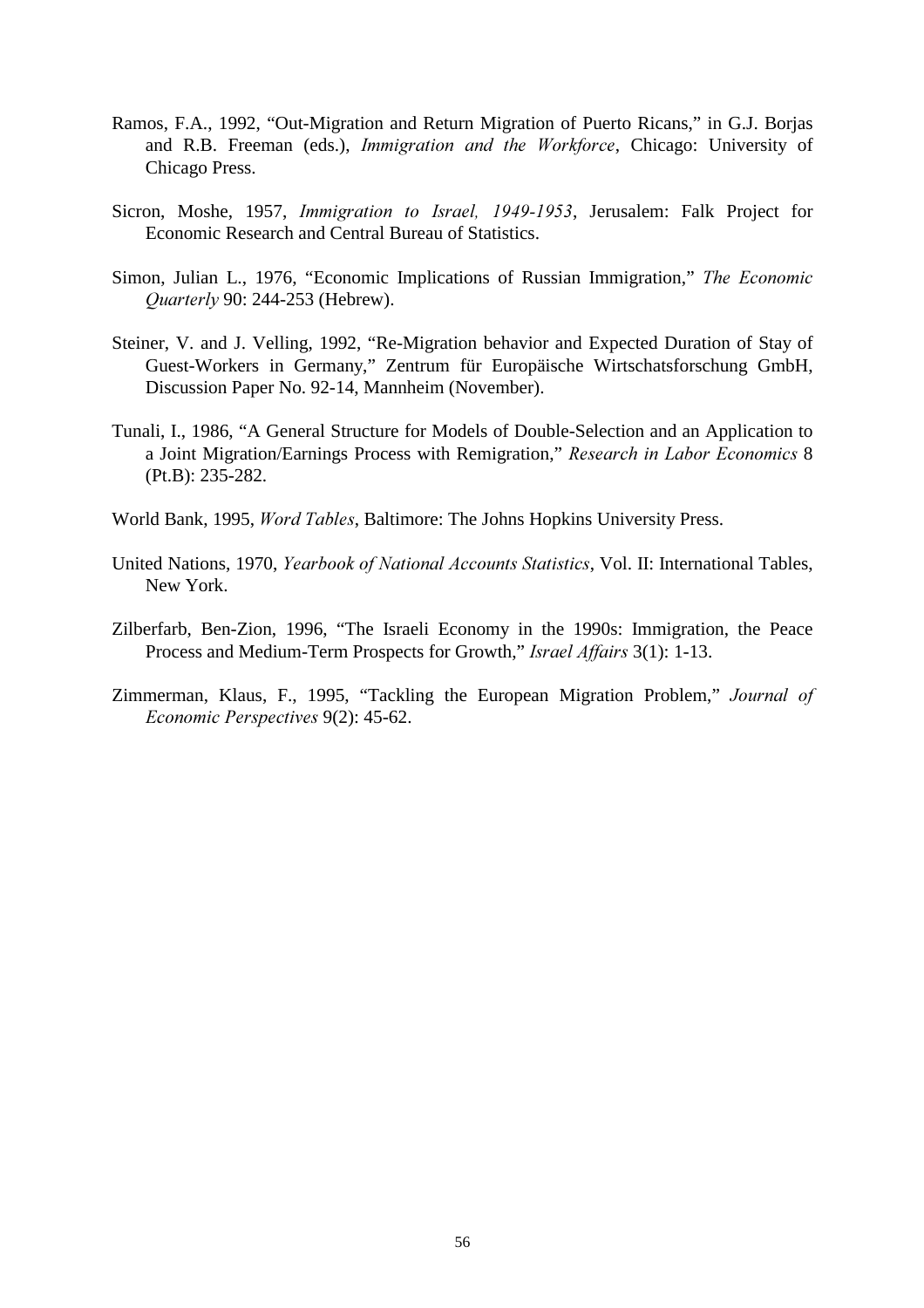| Period             | <b>Jewish Population</b><br>at beginning of | Number of<br>Jewish | Number of<br>immigrants per | <b>Annual population</b><br>growth rate stemming |
|--------------------|---------------------------------------------|---------------------|-----------------------------|--------------------------------------------------|
|                    | period                                      | immigrants          | year                        | from immigration only                            |
|                    |                                             |                     |                             |                                                  |
| 1882 - 14/5/1948   | 24,000                                      | 542,857             | 8,293                       | 4.9                                              |
| $15/5/1948 - 1951$ | 649,500                                     | 687,624             | 194,244                     | 22.6                                             |
| $1952 - 1966$      | 1,404,400                                   | 587,472             | 39,165                      | 2.4                                              |
| $1967 - 1989$      | 2,344,900                                   | 558,909             | 24,300                      | 0.9                                              |
| $1990 - 1998$      | 3,717,100                                   | 879,486             | 97,721                      | 2.4                                              |
|                    |                                             |                     |                             |                                                  |

#### Waves of Jewish Immigration - 1882-1998

Calculations based on:

Statistical Abstracts, various issues; The Labor Market in Israel in Recent Months, various issues.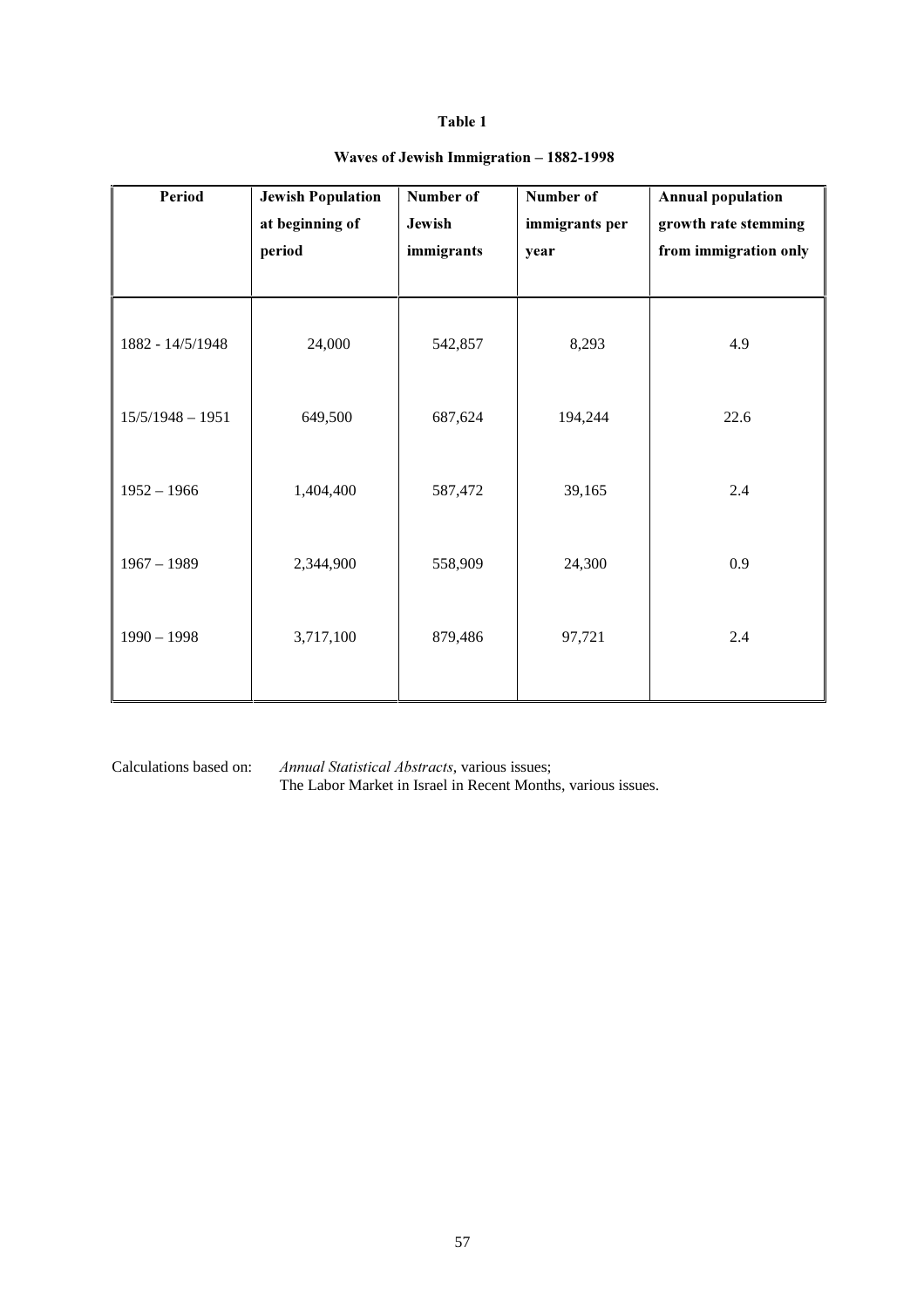#### Sources of Population Growth: Jewish and Non-Jewish Population 15/5/1948 - 1996

| Period                       | Population<br>at<br>beginning<br>of period | <b>Natural</b><br>increase |              | <b>Migration balance</b> | Total<br>growth          | Population at<br>end of period | Annual<br>growth rate | Percent of immigration balance<br>out of total growth |
|------------------------------|--------------------------------------------|----------------------------|--------------|--------------------------|--------------------------|--------------------------------|-----------------------|-------------------------------------------------------|
|                              |                                            |                            | <b>Total</b> | Immigrants               |                          |                                |                       |                                                       |
|                              |                                            |                            |              |                          | <b>Jewish Population</b> |                                |                       |                                                       |
| 15/5/1948-1996               | 649.6                                      | 2022.3                     | 1988.0       | 2590.4                   | 4011.2                   | 4637.4 <sup>1</sup>            | 4.1                   | 49.6                                                  |
| 15/5/1948-1951               | 649.6                                      | 88.4                       | 668.4        | 687.6                    | 754.8                    | 1404.4                         | 23.7                  | 88.3                                                  |
| 1952-1966                    | 1404.4                                     | 546.7                      | 432.5        | 587.5                    | 979.2                    | 2344.9                         | 3.5                   | 46.0                                                  |
| 1967-1989                    | 2344.9                                     | 1042.3                     | 314.5        | 558.9                    | 1356.8                   | 3717.1                         | 2.0                   | 22.9                                                  |
| 1990-1996                    | 3717.1                                     | 344.9                      | 575.4        | 756.4                    | 920.3                    | 4637.4                         | 3.2                   | 62.5                                                  |
| <b>Non-Jewish Population</b> |                                            |                            |              |                          |                          |                                |                       |                                                       |
| 15/5/1948-1996               | 156.0                                      | 815.2                      | 81.9         | 84.7                     | 897.1                    | 1122.0 <sup>1</sup>            | 4.3                   | 9.1                                                   |

1. Including census adjustments. The non-Jewish population includes the addition of the Arab population in East Jerusalem and in the Golan.

Source: Annual Statistical Abstracts, various issues.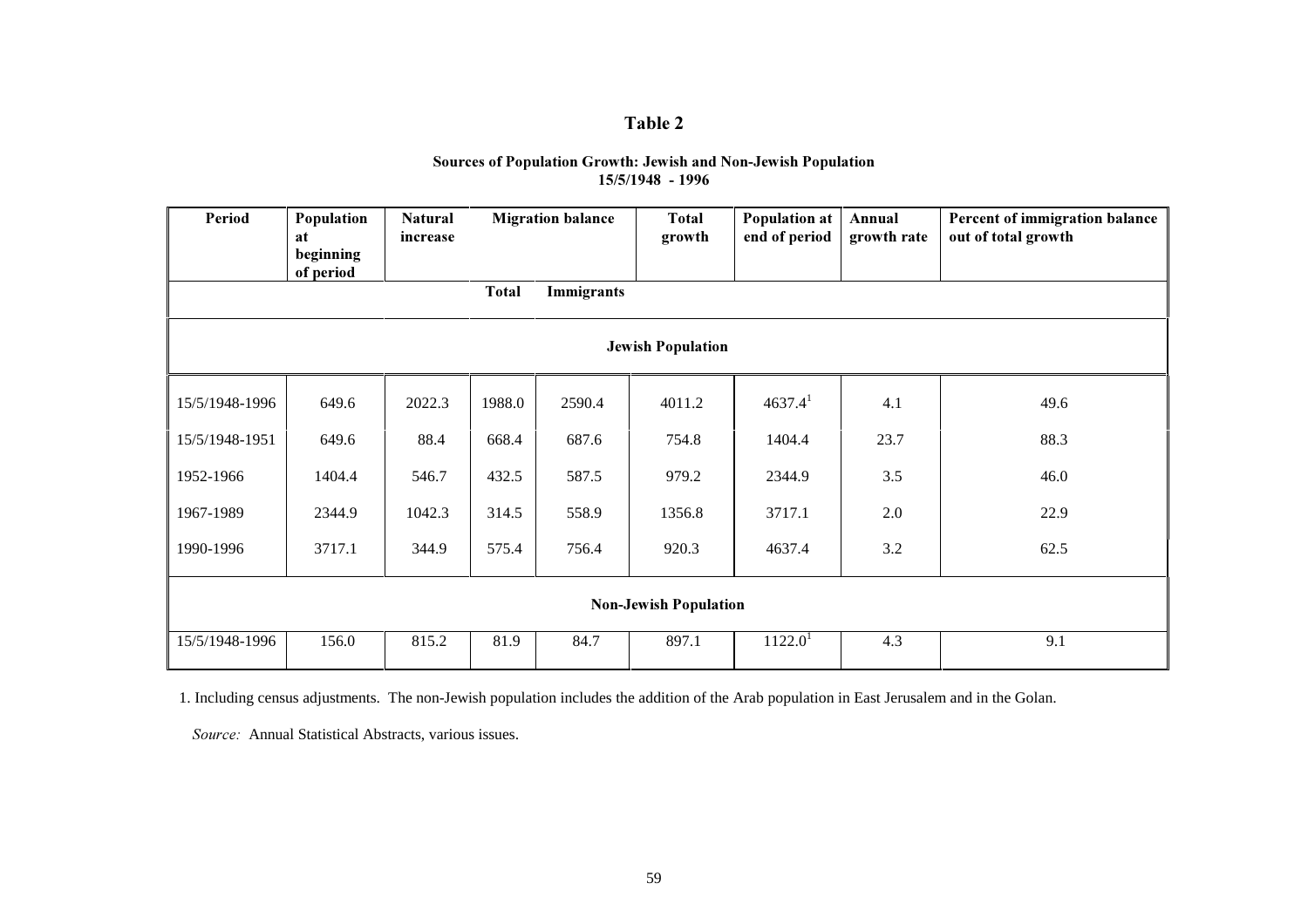#### Jewish Immigration Waves: 1882 - May 1948

| <b>Waves of Aliyah (immigration)</b> | Volume (thousands) |
|--------------------------------------|--------------------|
| First Aliyah (1882-1903)             | 20-30              |
| Second Aliyah (1904-1914)            | $35 - 45$          |
| Third Aliyah (1919-1923)             | 35                 |
| Fourth Aliyah (1932-1938)            | 82                 |
| Fifth Aliyah (1924-1931)             | 217                |
| World War II (1939-1945)             | 92                 |
| Post-World War II (1947- May 1948)   | 61                 |
| Total (1882 - May 1948)              | 542-562            |

Source: urce: Sircon, M., *Immigration to Israel: 1948-1953*, Jerusalem: The Falk Center for Economic Research in Israel and the Central Bureau of Statistics, 1957, p. 14, table 1.

#### Table 4

|                           | Soviet immigrants        |       |       | <b>Israeli</b> population |       |              |
|---------------------------|--------------------------|-------|-------|---------------------------|-------|--------------|
| <b>Years of schooling</b> | Men                      | Women | Total | Men                       | Women | <b>Total</b> |
| $\boldsymbol{0}$          | $\overline{\phantom{a}}$ | 0.2   | 0.1   | 3.9                       | 9.1   | 6.6          |
| $1-4$                     | 3.6                      | 4.7   | 4.2   | 3.9                       | 4.4   | 4.1          |
| $5 - 8$                   | 12.8                     | 11.1  | 11.9  | 23.1                      | 22.4  | 22.7         |
| $9-12$                    | 27.8                     | 31.1  | 29.5  | 47.9                      | 45.1  | 46.5         |
| $13-15$                   | 28.9                     | 32.7  | 30.8  | 10.5                      | 13.1  | 11.8         |
| $16+$                     | 26.9                     | 20.2  | 23.5  | 10.7                      | 5.9   | 8.3          |

#### Years of Schooling: Soviet Immigrants and the Israeli Jewish Population, 1978

Sources: Annual Statistical Abstract, 1979, p. 618/9

Survey conducted by the Central Bureau of Statistics, 1979, in Ofer, Vinokur and Bar-Chaim (1980).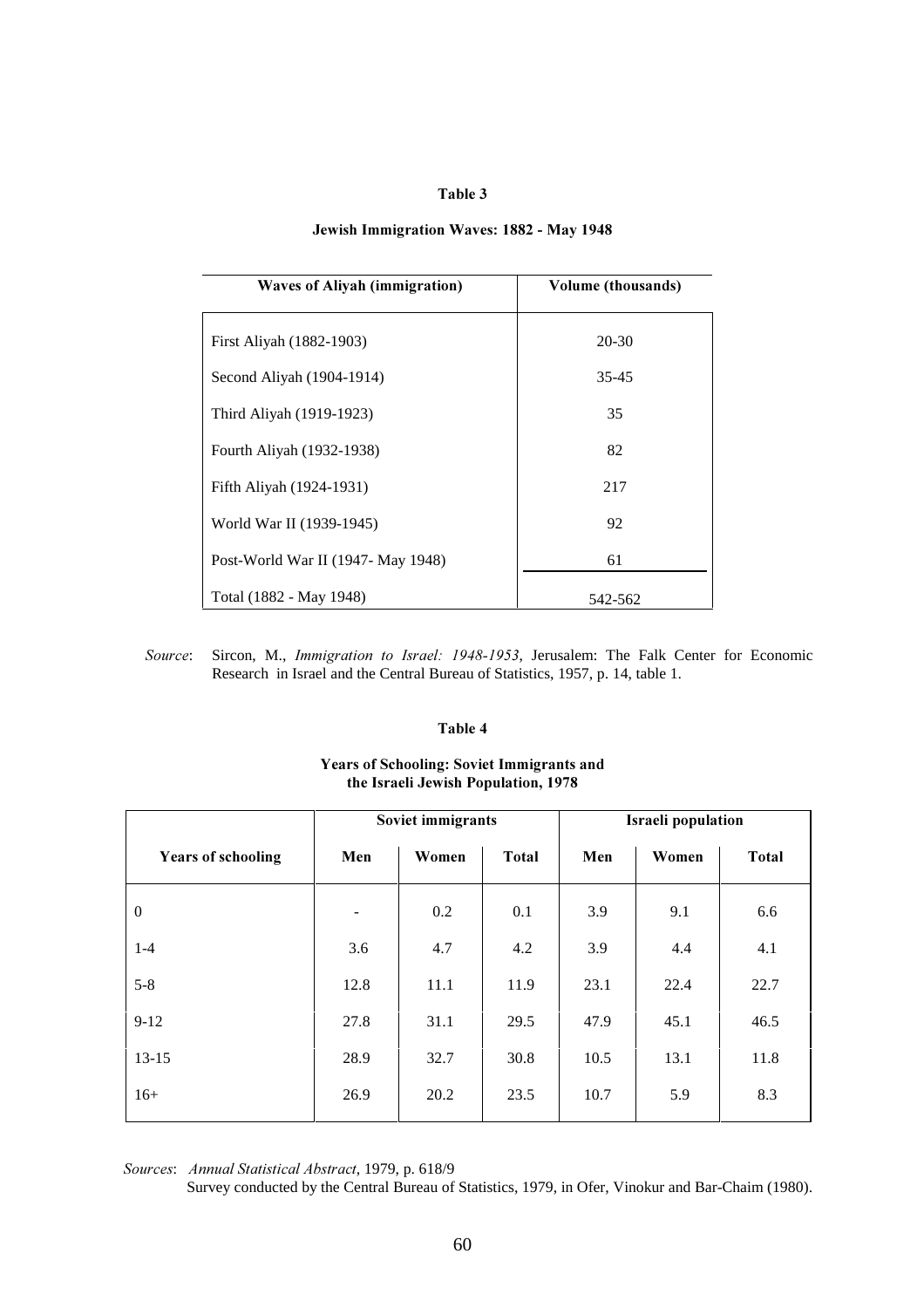#### **Occupational Distribution:** Soviet Immigrants and the Local Jewish Population

|                                              |      | <b>Soviet Immigrants</b><br>$(1970-1979)$ | <b>Israeli Population</b><br>(1977) |       |
|----------------------------------------------|------|-------------------------------------------|-------------------------------------|-------|
| Occupation                                   | Men  | Women                                     | Men                                 | Women |
| Academic and Scientific Occupations          | 29.8 | 30.0                                      | 7.8                                 | 7.5   |
| <b>Technological Occupations</b>             | 14.6 | 24.2                                      | 8.6                                 | 22.5  |
| Managers and Clerical Workers                | 3.9  | 16.4                                      | 19.8                                | 31.9  |
| Sales Workers                                | 5.0  | 5.4                                       | 8.3                                 | 6.9   |
| Service Workers                              | 2.1  | 5.0                                       | 7.6                                 | 18.2  |
| <b>Agricultural Workers</b>                  | 0.1  | 0.1                                       | 6.1                                 | 2.9   |
| Skilled Industrial Workers and Other Workers | 44.5 | 18.9                                      | 41.6                                | 10.1  |

Source: Ofer, Vinokur and Bar-Chaim, tables 10 and 11.

#### Table 6

#### Occupation and Schooling of Israeli Workers (1990) and Immigrants<sup>1</sup> (percent)

|                             | Occupation <sup>2</sup> |                |      | Schooling |           |       |
|-----------------------------|-------------------------|----------------|------|-----------|-----------|-------|
|                             |                         | $\overline{2}$ | 3    | $0 - 12$  | $13 - 15$ | $16+$ |
| Israeli Workers             | 14.8                    | 18.1           | 67.1 | 74.8      | 14.5      | 10.7  |
| <b>Immigrants in USSR</b>   | 35.5                    | 32.6           | 35.6 | 47.3      | 41.4      | 11.3  |
| <b>Immigrants in Israel</b> | 12.9                    | 12.0           | 75.1 |           |           |       |

- 1. Occupation in USSR and education of immigrants is according to the distribution among those who arrived in 1991. Occupation of immigrants in Israel is according to the average distribution in 1991-1995 for those who arrived in 1990-1991 (Source: CBS Income Surveys, 1991-1995).
- 2. Occupation 1 includes engineers, physicians, professors, other professionals with an academic degree and managers; Occupation 2 includes teachers, technicians, nurses, artists and other professionals; Occupation 3 includes blue collar and unskilled workers.
	- Source: Eckstein, Zvi and Yoram Weiss, 1997, "The Absorption of Highly Skilled Immigrants: Israel 1991-1995," p.41, table 2.